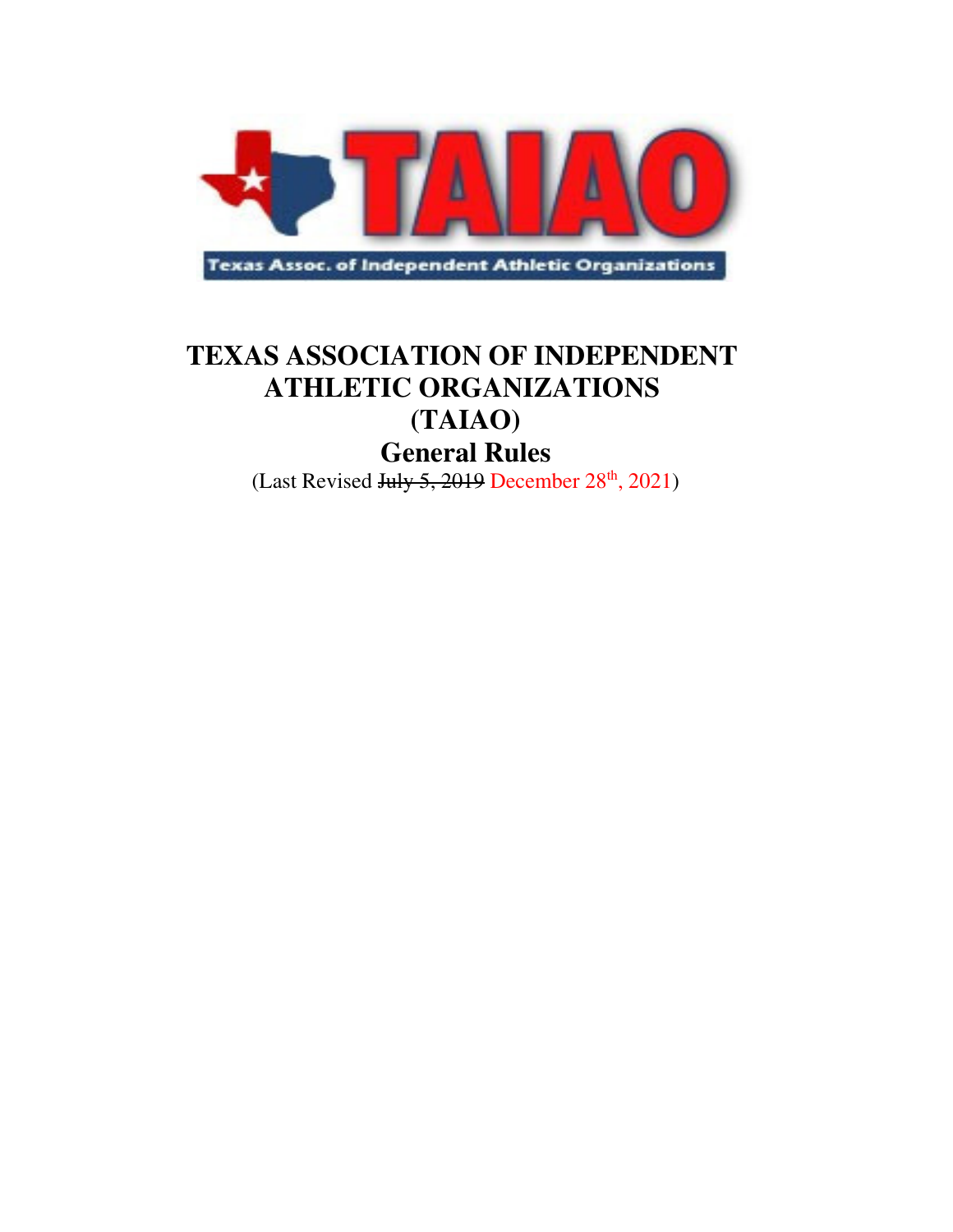# Table of Contents

| SUB CHAPTER D - Membership and Committee Meetings  10 |  |
|-------------------------------------------------------|--|
|                                                       |  |
|                                                       |  |
|                                                       |  |
|                                                       |  |
|                                                       |  |
|                                                       |  |
|                                                       |  |
|                                                       |  |
|                                                       |  |
|                                                       |  |
|                                                       |  |
|                                                       |  |
|                                                       |  |
|                                                       |  |
|                                                       |  |
|                                                       |  |
|                                                       |  |
|                                                       |  |

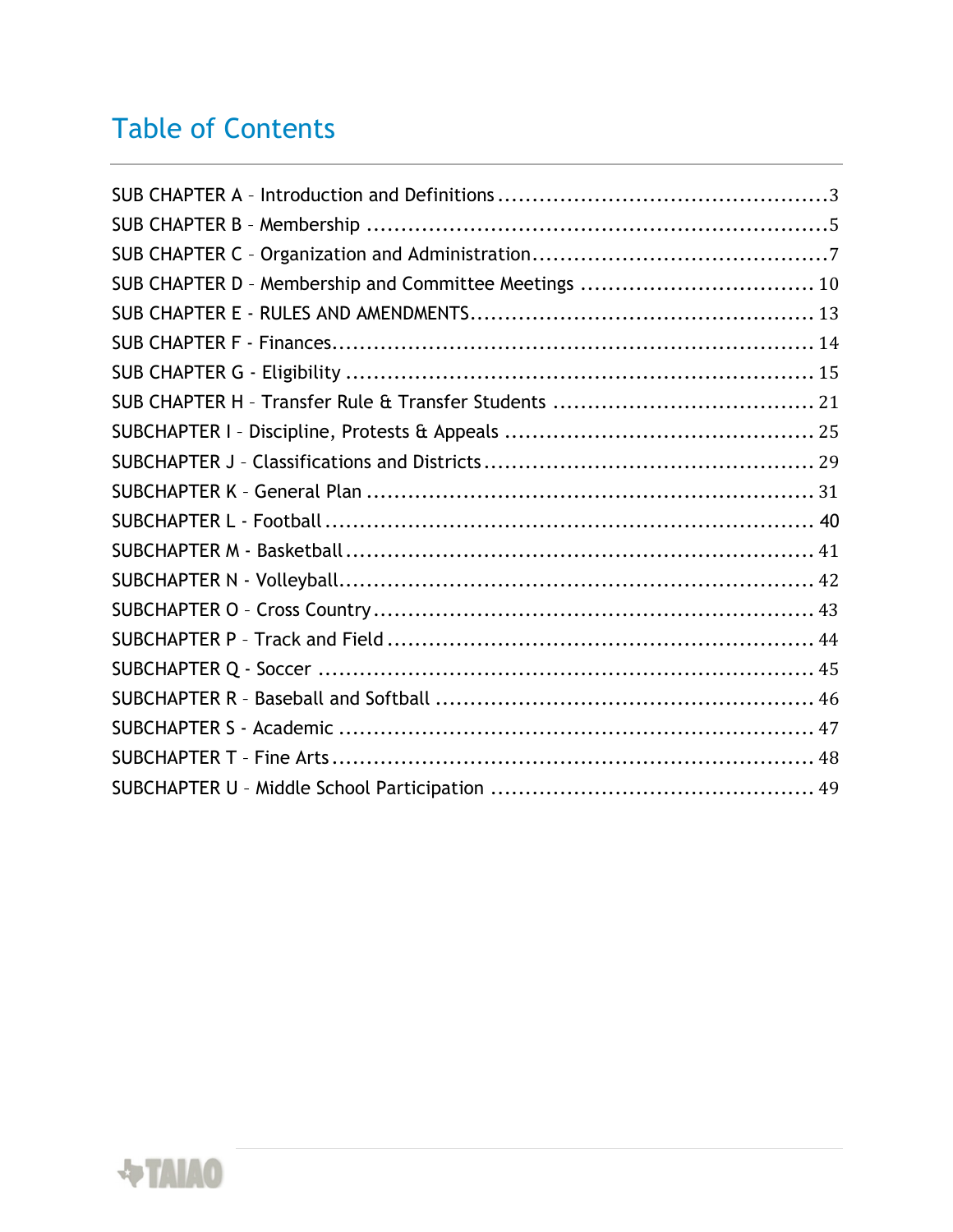## SUB CHAPTER A – Introduction and Definitions

### **SECTION 200 - INTRODUCTION**

- **A. Purpose.** The purposes of the TAIAO athletic, academic and fine arts programs are:
	- **1.** To assist, advise and aid the Member Organizations in organizing and conducting interscholastic competition;
	- **2.** To devise and prepare rules that will equalize and stimulate wholesome competition between schools/organizations of similar size, and reinforce the curriculum;
	- **3.** To regulate competition so that students, Member Organizations, and their fans can secure the greatest educational, social, recreational and aesthetic benefits from the events, contests and activities;
	- **4.** To reinforce the concept to all Member Organizations that competition is an integral part of the educational program;
	- **5.** To preserve the contest, event or activity for the overall benefit of the contestant and not sacrifice the student to the competition;
	- **6.** To promote the spirit of good sportsmanship and fair play in all contests;
	- **7.** To promote among the students, Member Organizations, and fans a spirit of friendly rivalry and a respect for the rules; and,
	- **8.** To forward the concept of accepting decisions of officials without protest and treating officials as co-partners in the educational process of competition.
- **B. Member Organization Authority.** Responsibility for the proper administration, contracts, arrangements, control and scheduling of TAIAO sponsored events, contests and activities in all Member Organizations shall be under the supervision of the Member Organization's superintendent or a designated administrator.
- **C. Coach or Adult Supervisor.** No student shall represent his or her Member Organization at any time in connection with TAIAO competition unless accompanied by a coach or another authorized representative of the Member Organization.

### **SECTION 201 - DEFINITIONS**

In the TAIAO Constitution and General Rules, unless the context requires otherwise:

- **A.** *Calendar week* means 12:01 a.m. on Sunday through midnight on Saturday.
- **B.** *Coach* means a person under the authority of a member organization who provides students with training, teaching and instruction for the purpose of preparing and participating in contests.
- **C.** *Commissioner* means the commissioner of TAIAO.
- **D.** *Constitution* means the Constitution of Texas Association of Independent Athletic Organizations ("TAIAO").
- **E.** *Contest* includes competition.
- **F.** *Contest Rules* means the rules governing TAIAO contests and competitions as adopted by
- **G.** *District* means a grouping of participant schools within an established classification.

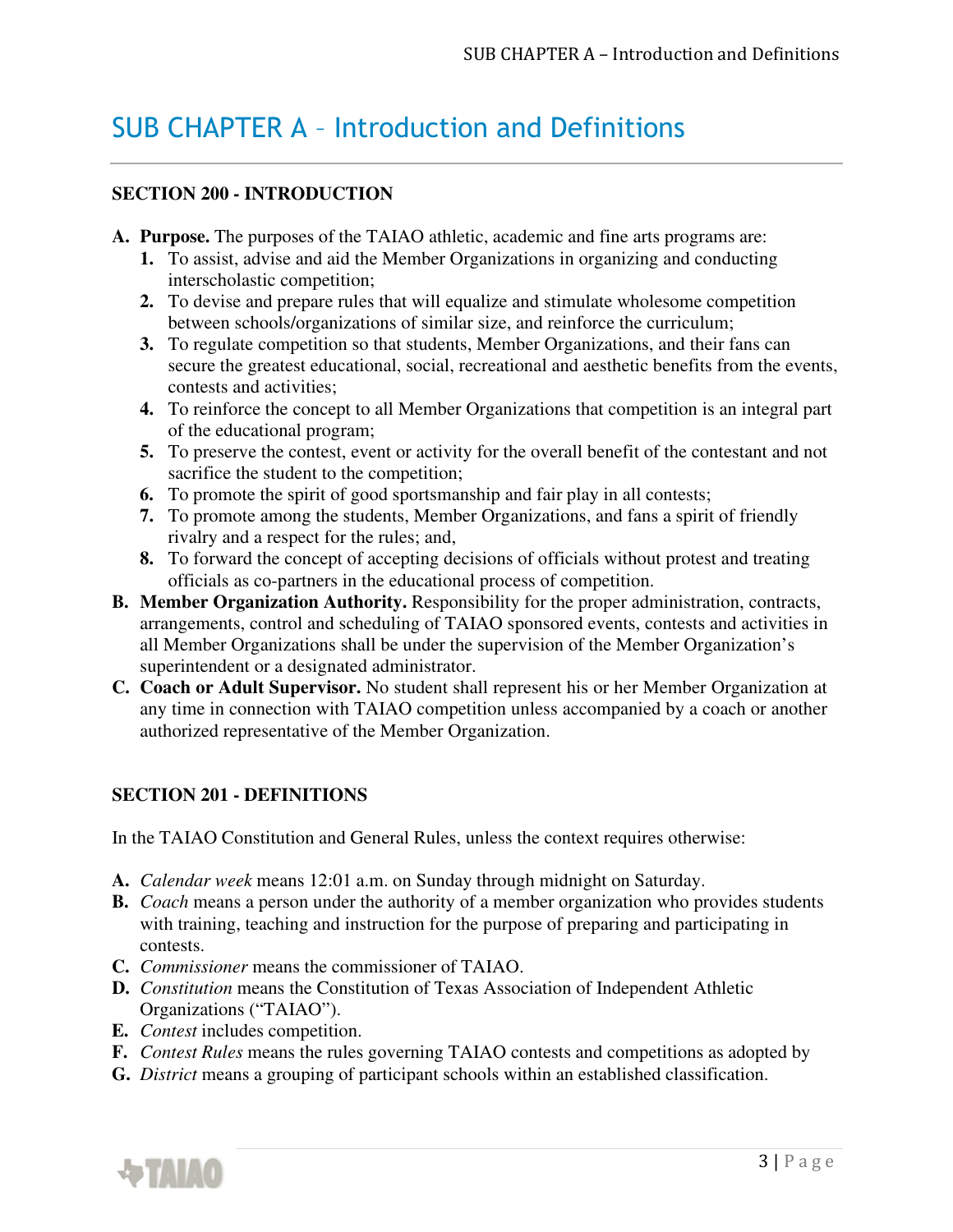- **H.** *District Chair* means the coach or administrator elected by other District members to represent the district at TAIAO meetings and to chair district meetings.
- **I.** *Football Committee* means the committee appointed by the Steering Committee charged with oversight and supervision of all TAIAO football related contests, events and activities.
- **J.** *Football Committee Chairman* means the individual appointed by the Steering Committee to chair the Football Committee.
- **K.** *High School* refers to contests open to students of a Member Organization 14 to 18 years old in the Year of Participation at the High School level in accordance Section 236 Eligibility during the year of participation.
- **L.** *Member Organization* means a Private School, Parochial School, Charter School or Home School Group in good standing with TAIAO.
- **M.** *Middle School* refers to contests open to students of a Member Organization 11 to 14 years old in the Year of Participation below High School level in accordance Section 236 Eligibility during the year of participation.
- **N.** *Probation* means a specific period of time during which a Member Organization, coach, administrator, student or specific program of a member organization employee(s) is subject to critical examination and evaluation to determine if the subject on probation is in compliance with the TAIAO constitution, General Rules, and other rules and approved policies.
- **O.** *Region* means a grouping of districts and/or at-large Member Organizations for the purpose of facilitating reasonable competition among Member Organizations within the region.
- **P.** *School week* means the week beginning at 12:01 a.m. on Monday and ends at 12:00 p.m. on the following Friday.
- **Q.** *Student* means any young man or woman eligible to participate as an individual or on a team under the authority of a member organization.
- **R.** *TAIAO* means the Texas Association of Independent Athletic Organizations.
- **S.** *TAIAO Steering Committee* means the executive committee of TAIAO as described in Article IV of the Constitution.
- **T.** *Varsity* means the contest entry at the highest level of competition as provided for in the Athletic, Academic and Fine Arts Plans at which a team, team member, or individual student is designated to represent a Member Organization in TAIAO district, regional or state contests, events and activities.
- **U.** *Year of Participation* shall mean the 12 month period beginning on September 1st and ending on August 31st of the following calendar year. Those sports which span the September 1 cut-off will be considered part of the year in which the season ends.
- **V.** *Calendar Year* shall mean the 12 month period beginning on January 1<sup>st</sup> and ending on December 31<sup>st</sup> of the same year.

#### **Sections 202 to 205 are reserved for expansion.**

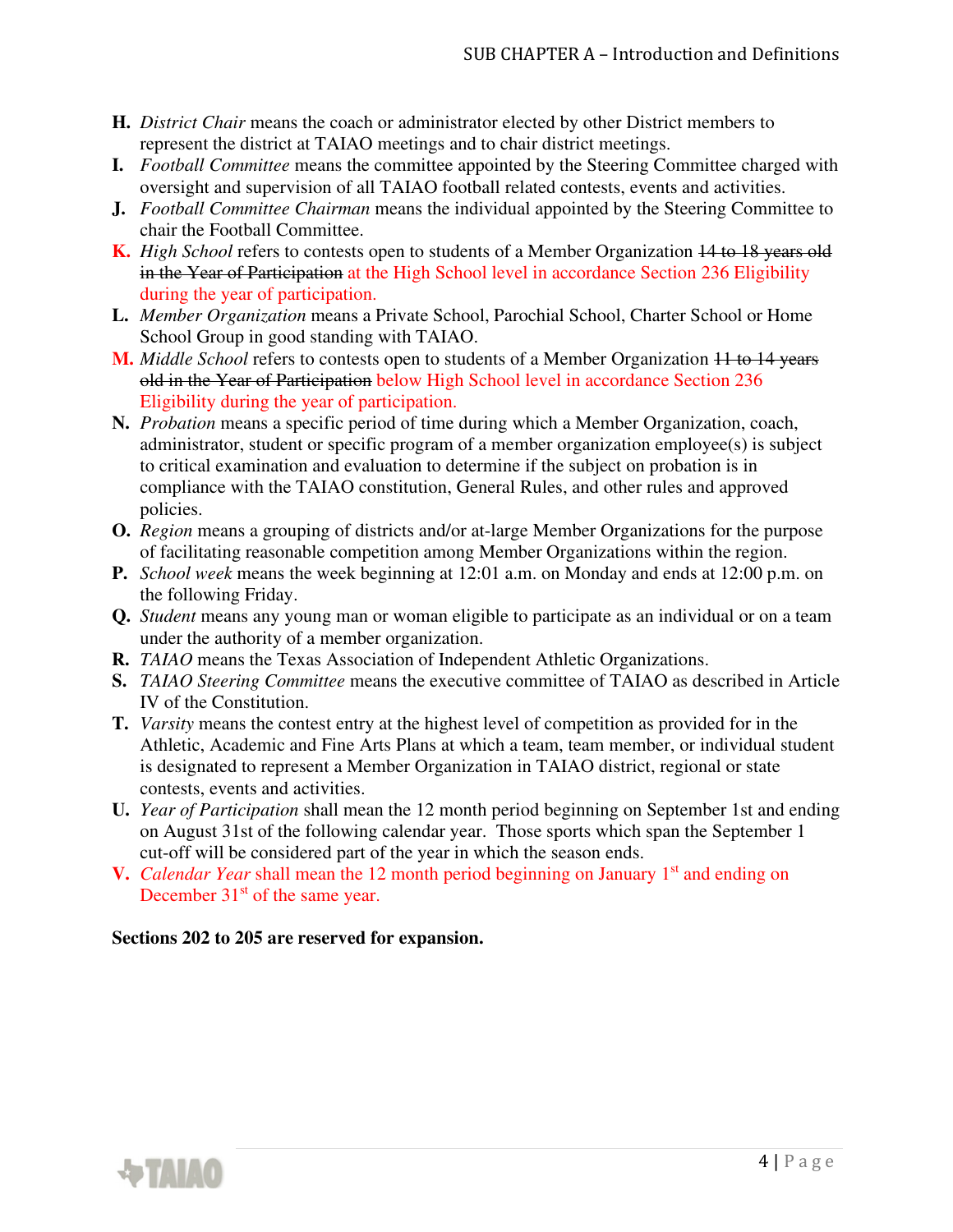## SUB CHAPTER B – Membership

## **SECTION 206 – APPLICATION FOR MEMBERSHIP**

#### **A. Requirements for Membership.**

- **1.** All organizations applying for admission in TAIAO must meet the organizational requirements listed in Article III of the TAIAO Constitution.
- **2.** If the Applicant organization is a member of an organization similar to TAIAO for extracurricular activities, the Applicant organization must be in good standing with that organization and eligible for continuing membership in that organization.

### **B. Initial request for information.**

- **1.** All organizations must complete the Information Request Form located on the TAIAO website.
- **2.** Upon receipt of the Information Request Form the TAIAO office will contact the named representative of the applying organization for a phone interview.

### **C. Application Process.**

- **1.** The initial step in the Application Process will be a phone interview with a TAIAO representative.
- **2.** At conclusion of the phone interview, applying organizations meeting the basic requirements for membership in TAIAO will be forwarded an Application for Membership.
- **3.** Each organization will be required to complete and return the Application for Membership with all requested documentation to the TAIAO office.
- **4.** In addition, the Application for Membership must be accompanied with the annual TAIAO membership fee.
- **5.** Upon receipt of the complete Application for membership and the annual membership fee the TAIAO Steering Committee will review the application and will notify the applying organization within 10 working days of receipt.

## **SECTION 207 – QUALIFICATIONS FOR MEMBERSHIP AND ELIGIBILITY TO PARTICIPATE**

- **A. Good Standing.** A Member Organization in good standing means an organization that;
	- **1.** Has paid its annual dues and all related sport and event fees by the deadline(s) required by TAIAO;
	- **2.** Has met all deadlines in submitting required forms and reports to the appropriate TAIAO officer or committee;
	- **3.** Has met its obligations in regard to competition in scheduled contests;
	- **4.** Has followed the rules and guidelines of the TAIAO Constitution, General Rules and policies and procedures;
	- **5.** Has completed its probationary term; and,
	- **6.** Has not and is not involved with litigation against TAIAO
- **B. Right to Participate.** In order to be authorized to compete in TAIAO sponsored activities, contests or events the following will apply;

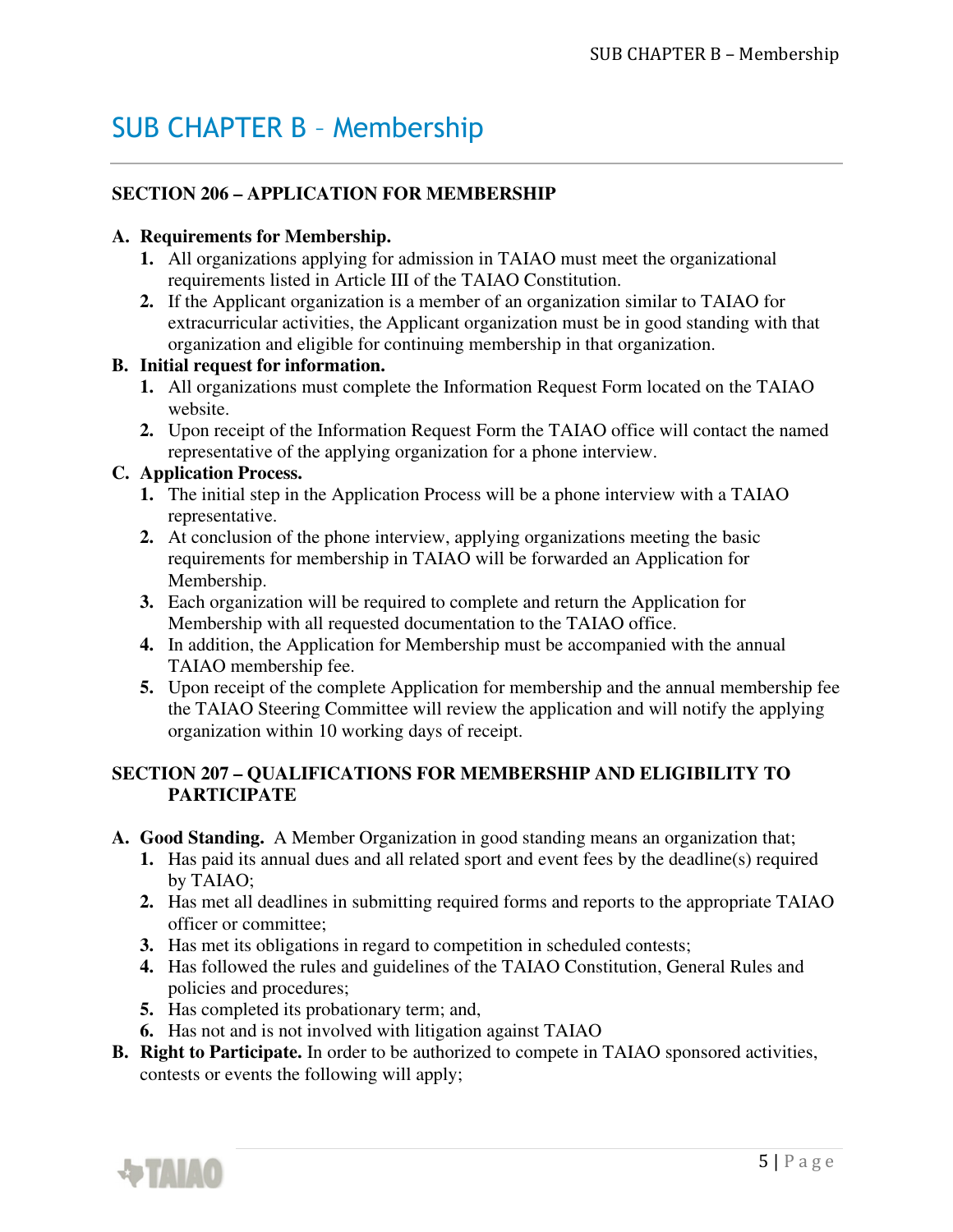- **1.** Each Member Organization is responsible for having read and agreed to comply with the TAIAO Constitution, General Rules and policies and procedures.
- **2.** TAIAO requires all Member Organizations to provide each coach and administrator with the proper information related to a particular activity, contest or event.
- **3.** Each Member Organization agrees to timely comply with the following;
	- **a.** To pay all dues and fees by the specified date;
	- **b.** Complete all TAIAO required forms and rosters;
	- **c.** Make provisions for liability and medical insurance on all coaches and students for all TAIAO events and contests; and,
	- **d.** Upon request by TAIAO, provide the name of the insurance carrier for subsection 3. c. above.
- **4.** No member organization will be allowed to participate in any event on a district level if it has not paid the applicable event fee. A district allowing ineligible member organizations to participate could forfeit their playoff position in that contest or event.
- **C. First Year.** Except as may be otherwise provided, during the first year in TAIAO a new Member Organization shall be assigned to At-Large status. For sports, the New Member Organization will be assigned to a division. At the next biennial realignment, the new Member Organization shall be assigned, in addition to a division for sports, to a district where applicable.
- **D. Qualified Member Organizations.** A Member Organization that has fulfilled the requirements of paragraphs A. and B. above shall be considered a Qualified Member Organization for voting purposes.

## **SECTION 209 – MEMBERSHIP DUES AND FEES**

- **A. Annual Association Dues.** Each Member Organization shall pay the annual membership dues at the time and in the amount determined by the TAIAO Steering Committee.
- **B. Fees.** Each Member Organization that wishes to participate in TAIAO activities, events and contests shall pay the applicable fee at the time and in the amount as determine by the TAIAO Committee charged with oversight.
- **C. Special Fees.** A special or one-time fee may be assessed for TAIAO activities, events and contests in addition to entry or admission fees.

### **SECTION 210 – LEGAL ACTION**

**A. Legal Action.** Any TAIAO Member Organization, employee, administrator, coach, student, parent representative or volunteer which files a lawsuit or other legal action which must be defended, shall reimburse TAIAO, its Steering Committee, other committees, any member of any of the forgoing TAIAO committees and/or any TAIAO employee, officer or ad hoc committee member for any and all expenses incurred for that defense.

#### **Sections 211 to 215 are reserved for expansion.**

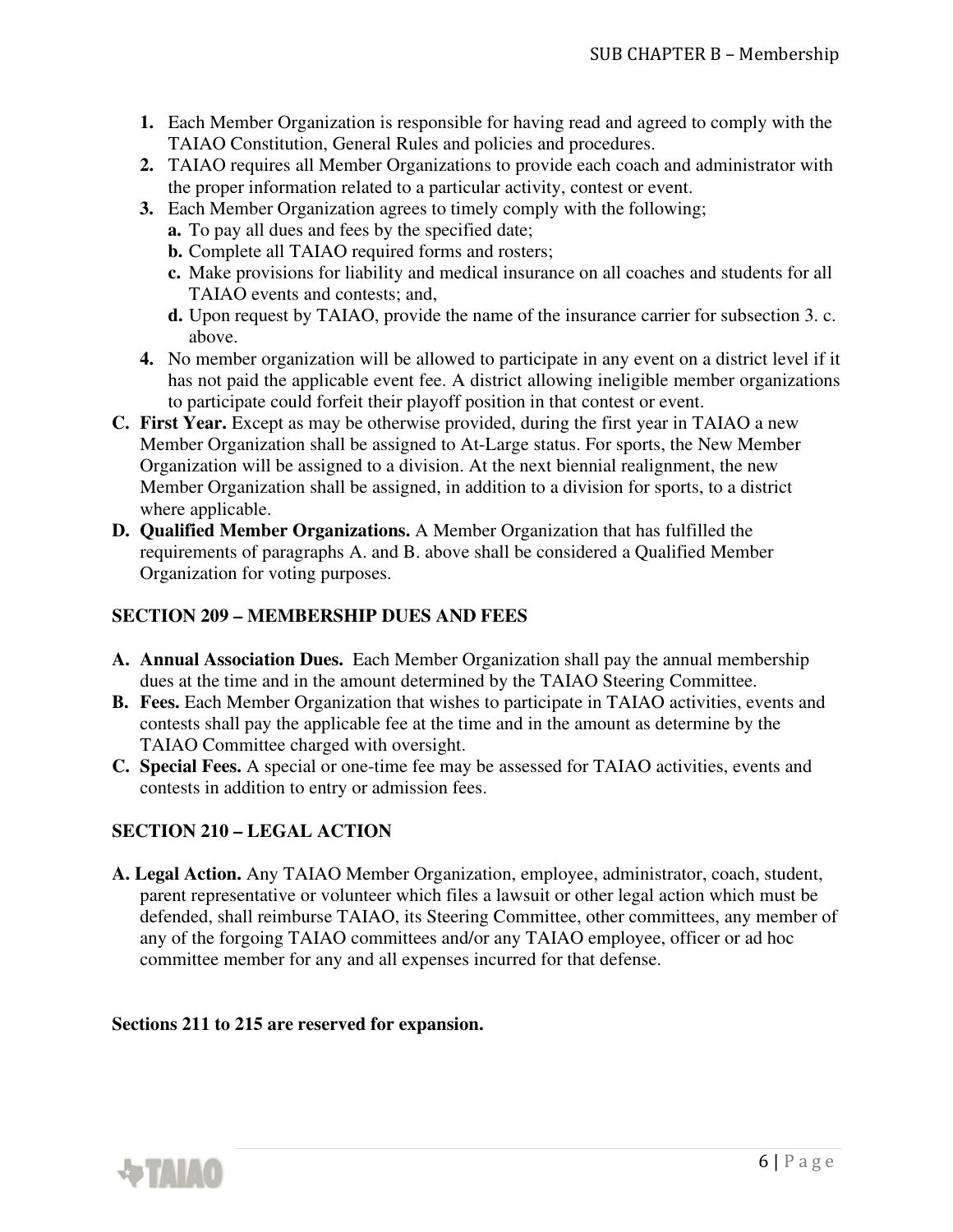## SUB CHAPTER C – Organization and Administration

### **SECTION 216 – COMMITTEES**

#### **A. Steering Committee.**

- **1. Nomination and Election.** TAIAO shall be governed by the Steering Committee which shall be selected in the manner provided in Article IV of the TAIAO Constitution.
- **2. Committee Officers.** The Steering Committee officers shall be nominated and elected in the manner provided in Article IV of the TAIAO Constitution.

### **3. Eligibility.**

- **a.** Only persons associated with a Member Organization which has been a Member Organization in good standing for a minimum of three (3) years may be nominated and elected to the Steering Committee;
- **b.** In the event a person elected to the Steering Committee ceases to be associated with a Member Organization, and that individual becomes associated with an organization or school either not a TAIAO Member Organization, or not eligible to be a TAIAO Member Organization, then that member of the Steering Committee shall no longer be eligible to serve on the Steering Committee, effective upon the date he/she becomes associated with said non-TAIAO Member Organization or ineligible organization or school.
- **4. Re-election.** Each Steering Committee member is eligible for re-election, subject to the provisions of Subchapter C, Section 216.A.3.b, above.
- **5. Responsibilities.** The Steering Committee shall;
	- **a.** Fulfill its obligations as required by the TAIAO Constitution;
	- **b.** Establish guidelines, regulations, policies and procedures as authorized by the Constitution and General Rules;
	- **c.** Nominate and appoint committees to assist with supervision and operation of the Association;
	- **d.** Develop and approve the annual budget for the Association;
	- **e.** Levy annual dues and fees for Association activities, events and contests;
	- **f.** Employ a commissioner to direct the daily operations of the Association;
	- **g.** Interview and approve or deny new organizations seeking membership in TAIAO;
	- **h.** Determine, from time to time, if a Member Organization has fulfilled all requirements for membership and to have the right to participate in TAIAO activities, events and contests;
	- **i.** Develop and maintain an annual Association calendar of activities, events and contests;
- **6. Authority.** The Steering Committee shall have the authority to;
	- **a.** Propose, authorize and modify the TAIAO General Rules and policies and procedures;
	- **b.** Appoint all committee positions and officers other than the Steering Committee;
	- **c.** Conduct investigations;
	- **d.** Determine violations of the TAIAO Constitution, General Rules and policies and procedures;
	- **e.** Impose penalties and sanctions; and,
	- **f.** Serve as the final appeal of committee decisions and rulings;
- **B. Athletic, Academic and Fine Arts Committees.**

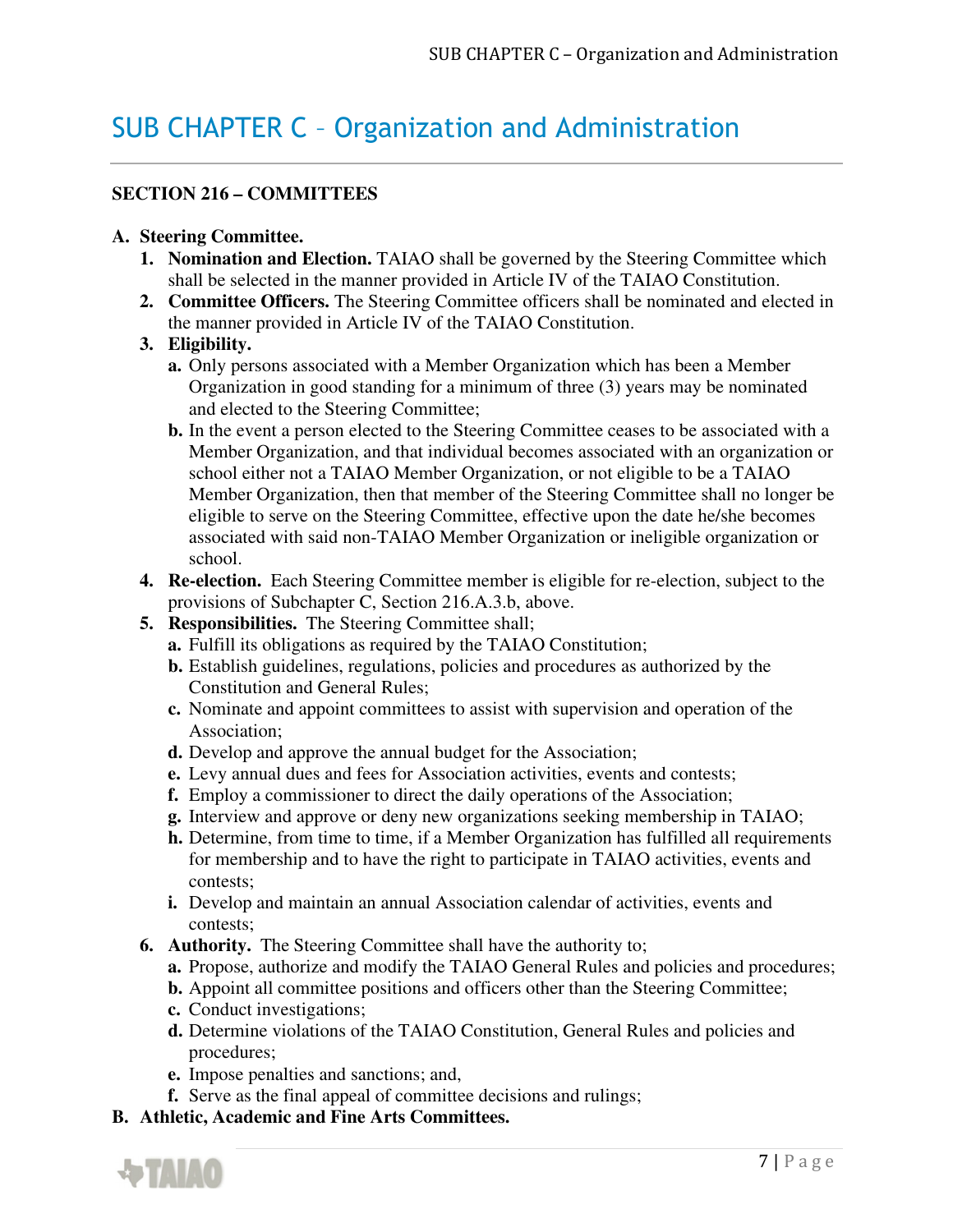- **1. Nomination, Appointment and Composition.** Members of the Athletic, Academic and Fine Arts Committees shall be nominated and appointed as provided in Article IV of the TAIAO Constitution.
- **2. Re-appointment.** Each committee member is eligible for re-appointment and may serve a maximum of three consecutive terms. Waivers for the term limits can be made if it is in the best interest of the league and approved by a majority vote of the Steering Committee.

### **3. Committee Officers.**

- **a.** Committee officers shall be selected in the manner provided in Article IV of the TAIAO Constitution;
- **b.** No person shall be eligible to be a chair of a committee unless that person has been on the committee for a period of one year;
- **c.** The Steering Committee may make an exception when forming new committees or sub-committees.

### **4. Responsibilities.**

- **a.** The Athletic Committees will assist, advise and recommend to the Steering Committee athletic plans, policies and procedures in the area of athletics.
- **b.** The Academic and Fine Arts Committee will assist, advise and recommend to the Steering Committee plans, policies and procedures in the area of academics and Fine Arts.
- **c.** All Committees will;
	- i. Meet at such times and in such locations as is necessary to conduct the business of the committee;
	- ii. Enforce all rules contained in the TAIAO Constitution, General Rules and policies and procedures, including assessment of penalty for any rule violation.
	- iii. Review, maintain and approve a list of eligible students submitted by each Member Organization, prior to the beginning of the first scheduled athletic competition/event.
	- iv. Review and rule, in accordance with the TAIAO Constitution, General Rules and policies and procedures, on all questions of eligibility.
	- v. Assist the Commissioner and Steering Committee in the execution of Regional and State athletic play-offs.
	- vi. Establish the method of qualification for post season play-offs and the method to determine representatives in the event two or more Member Organizations are tied in competition for post season activities.
	- vii. Take such other action and perform any and all duties that are reasonable, necessary or desirable, and consistent with the TAIAO Constitution, General Rules and policies and procedures.
- **5. Prohibited Actions.** A committee does not have the authority to vote a student eligible when that student does not meet the requirements of the TAIAO Constitution or General Rules.
- **6. Appeals.** Decisions handed down by a committee may be appealed to the TAIAO Steering Committee.
- **C. Other Committees.** The Steering Committee may, from time to time, appoint such other committees which shall have such duties and responsibilities as assigned.

## **SECTION 217 – TAIAO COMMISSIONER**

**A. Commissioner.** The TAIAO Steering Committee shall employ a person to serve as Commissioner in the manner provided in Article IV of the Constitution.

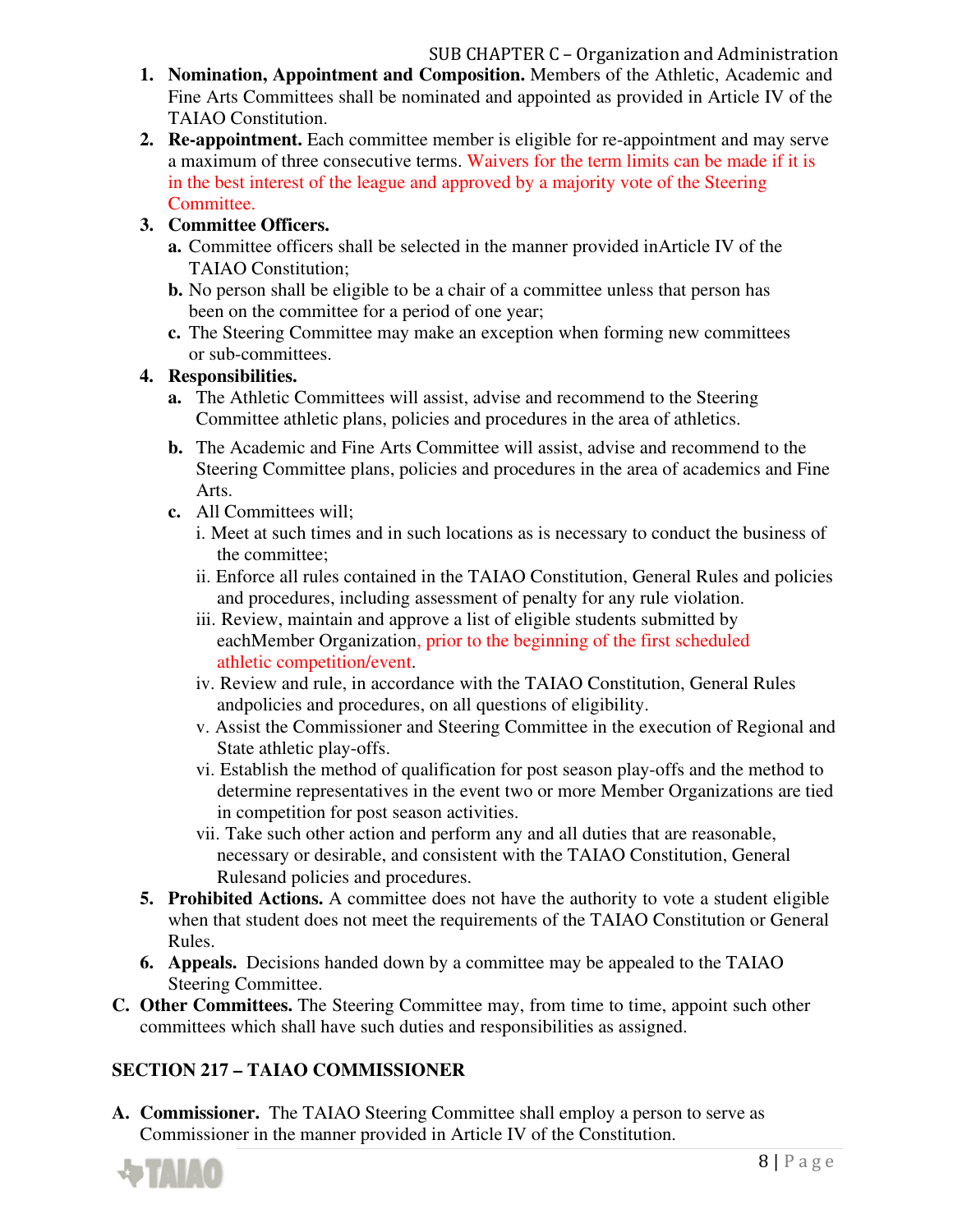- **B. Responsibilities.** In addition to those duties outlined in the TAIAO Constitution, the Commissioner has the responsibility:
	- **1.** To serve as the chief administrative officer of TAIAO and as a member of the Steering Committee;
	- **2.** To employ, subject to Steering Committee approval, all TAIAO staff and consultants;
	- **3.** For day to day operation of TAIAO;
	- **4.** To work closely with the Steering Committee on contractual and fiscal matters, committee meeting agenda, and other association business;
	- **5.** For the administration of all TAIAO sponsored activities, events and contests;
	- **6.** To take such other actions that are necessary or desirable under and consistent with:
		- **a.** The actions and directions of the TAIAO Steering Committee; and,
		- **b.** The TAIAO Constitution, General Rules and policies and procedures.
- **C. Removal.** The TAIAO Commissioner shall serve at the pleasure of the Steering Committee and shall be subject to removal at any time, either for or without cause, by resolution adopted at a meeting of the Steering Committee called for that purpose.

### **SECTION 218 – EFFECT OF COMMITTEE ACTION ON TAIAO**

**A. Binding Actions.** TAIAO shall be bound only by those actions that are reasonably undertaken by TAIAO pursuant to the TAIAO Constitution, General Rules and policies and procedures.

### **SECTION 219 - INSURANCE**

- **A. Liability Insurance.** TAIAO shall pay the premium on and be covered by a liability insurance policy with the following minimum coverage limits:
	- **1.** \$1,000,000.00 bodily injury
	- **2.** \$1,000,000.00 property damage
- **B. Coverage Limits.** The TAIAO insurance will not cover students or other participants while actively engaged in practice or other activities, events or contests.
- **C. Member Coverage.** All Member Organizations are required to make provisions for liability and medical insurance on all coaches and students for all TAIAO activities, events and contests.
- **D. Coverage Funding.** TAIAO's insurance premiums will be funded through Member Organization annual dues.

#### **Sections 220 to 224 are reserved for expansion.**

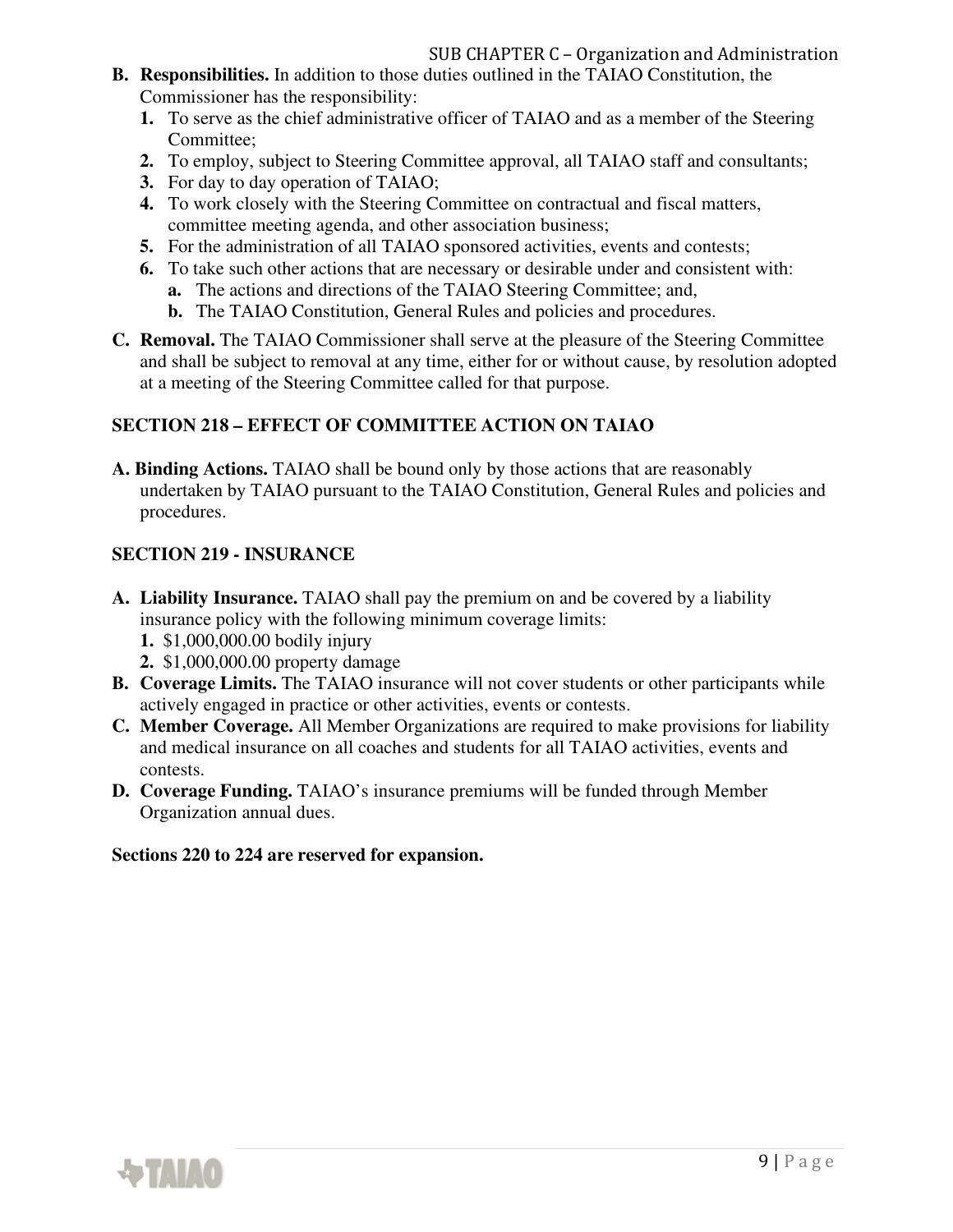## SUB CHAPTER D – Membership and Committee Meetings

## **SECTION 225 – MEMBERSHIP AND COMMITTEE MEETINGS**

### **A. TAIAO Membership Meeting.**

**1. Annual Meeting.** An annual meeting of the Member Organizations shall be held each year on the 3rd Saturday during the month of June at such time and place as stated in a notice of meeting issued by the Steering Committee for the election of members of the Steering Committee and to transact such other business as may properly be brought before the meeting.

### **2. Special Meetings of the TAIAO Membership.**

- **a.** Special meetings of the Member Organizations may be held when called by the Steering Committee or when called by a notice in writing, including electronic means of communication, to all Member Organizations by not less than onethird of the Association membership in goodstanding and entitled to vote at such meetings.
- **b.** Written notice setting forth the time and place of any special meeting of the TAIAO membership and stating the purposes for which the meeting is called shall be mailed or delivered to each Member Organization in good standing and entitled to vote and to each member of the Steering Committee not less than ten (10) days nor more than thirty (30) days before the meeting.

#### **B. Committee Meetings.**

**1. Regular Meetings.** Meetings of the TAIAO committees may be held at such time and location as requested by the Chairman of each committee for the transaction of such committee business as may properly be brought before the meeting.

### **2. Action without a Formal Meeting.**

- **a.** When it is necessary for an Athletic Committee, or the Academic Committee and Fine Arts Committee, to make a determination with regard to the applicability of TAIAO rules to persons within the jurisdiction of TAIAO, including eligibility cases or alleged violations of TAIAO rules, the applicable committee shall have the option of making a decision on the matter based upon written submissions or convening an informal meeting to discuss the matter in an effort to achieve an equitable resolution.
- **b.** If a decision is made to hold an informal meeting (hearing), the interested parties should be given written notice of the meeting and invited to attend. All decisions by committees shall be in writing, whether based upon a written submission or testimony at an informal meeting.
- **c.** Final appeals of a committee's decision may be heard by the TAIAO Steering Committee.
- **C. Meeting Quorum and Voting.** A majority of the Qualifying Member Organizations or a majority of a TAIAO committee, represented in person or by proxy, shall constitute a quorum at a committee or membership meeting. When a specific item of business is required to be voted on, a majority of the Qualifying Member Organizations or committee members that established the quorum shall pass or approve of the item in question.
- **D. Voting.** Each Qualifying Member Organization and each committee member shall have one vote on each matter submitted to a vote. A Qualifying Member Organization may vote either through its delegate or by a properly executed written proxy.

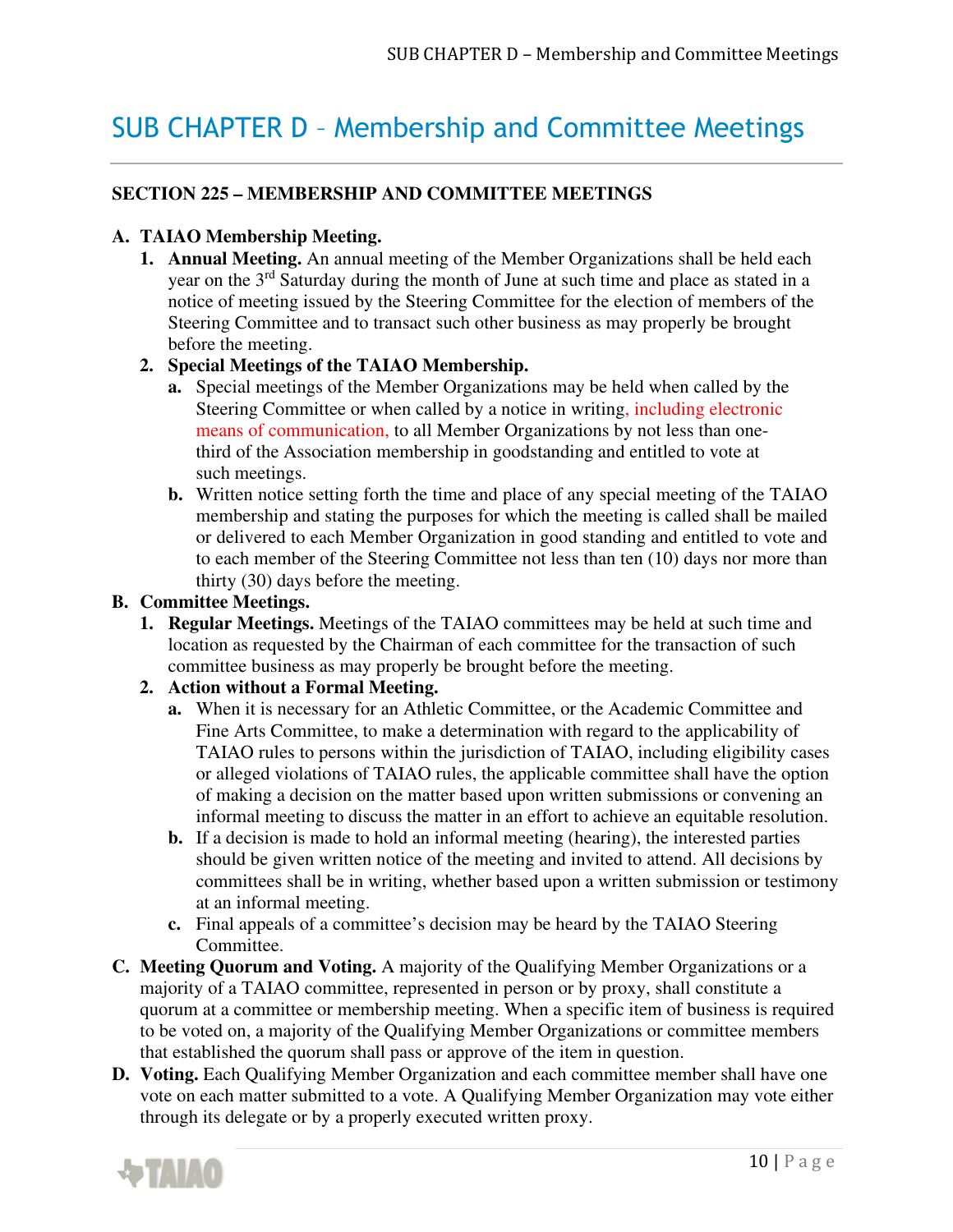- **E. Proxies.** Every Qualifying Member Organization may authorize another Qualifying Member Organization to act as its proxy.
	- **1.** A proxy must be dated and signed by the delegate of the Qualifying Member Organization.
	- **2.** No proxy shall be valid after the expiration of eleven months from the date thereof.
	- **3.** Every proxy shall be revocable at the pleasure of the Qualifying Member Organization or its delegate.
- **F. Telephone Meetings.** The Chairman of any TAIAO committee may allow any Association or committee meeting to be held by means of conference telephone or similar communications equipment such that all persons participating in the meeting can hear each other. All Qualified Member Organizations or committee members connected by telephone or other electronic communication shall count toward a quorum and may participate and vote.
- **G. Supermajority Voting Requirements.** Notwithstanding anything to the contrary contained in the TAIAO General Rules or approved policies and procedures, the following actions taken on behalf of the Association and/or its Member Organizations shall require the affirmative vote of two-thirds of the Qualifying Member Organizations;
	- **1.** A change in the name of the Association;
	- **2.** The dissolution of the Association;
	- **3.** The merger or consolidation of the Association;
	- **4.** The removal of a Steering Committee Member prior to expiration of his or her current term of office.

### **SECTION 226 – APPEALS OF COMMITTEE RULINGS AND DECISIONS**

- **A. Appeals to the Steering Committee.** Decisions by a TAIAO committee may be appealed to the Steering Committee which shall have the discretion to either accept or decline to hear the appeal. If the appeal is heard the appeal may be:
	- **1.** Referred back to the original committee;
	- **2.** Granted; or,
	- **3.** Rejected.
- **B. Steering Committee Options.** The Steering Committee may accept the sanctions presented, reduce the sanctions or add additional sanctions based on their findings.
- **C. Appeal Fees.** An appeal to the Steering Committee shall carry a minimum fee of \$200. This fee shall be nonrefundable and is due within 10 days of filing the appeal. An additional fee may be charged for any appeal requiring committee members to attend in person in which the committee must convene outside of its posted meeting schedule. Provided, however, in the case of an expulsion or suspension, the minimum fee shall be waived.

#### **D. Appeal Procedure.**

**1. Appeal by E-mail.** All information, representing both sides of the appeal, is submitted to the TAIAO State Office on the appeal form located on the TAIAO website, which, in turn, shall be forwarded to the Steering Committee for decision without a hearing or other discussion. The TAIAO State Office will contact both parties involved in the appeal to make sure all documentation and written testimony are complete before forwarding it to the Steering Committee. **Appeal by Conference Call.** All information, representing both sides of the appeal, is submitted to the TAIAO State Office on the appeal form located on

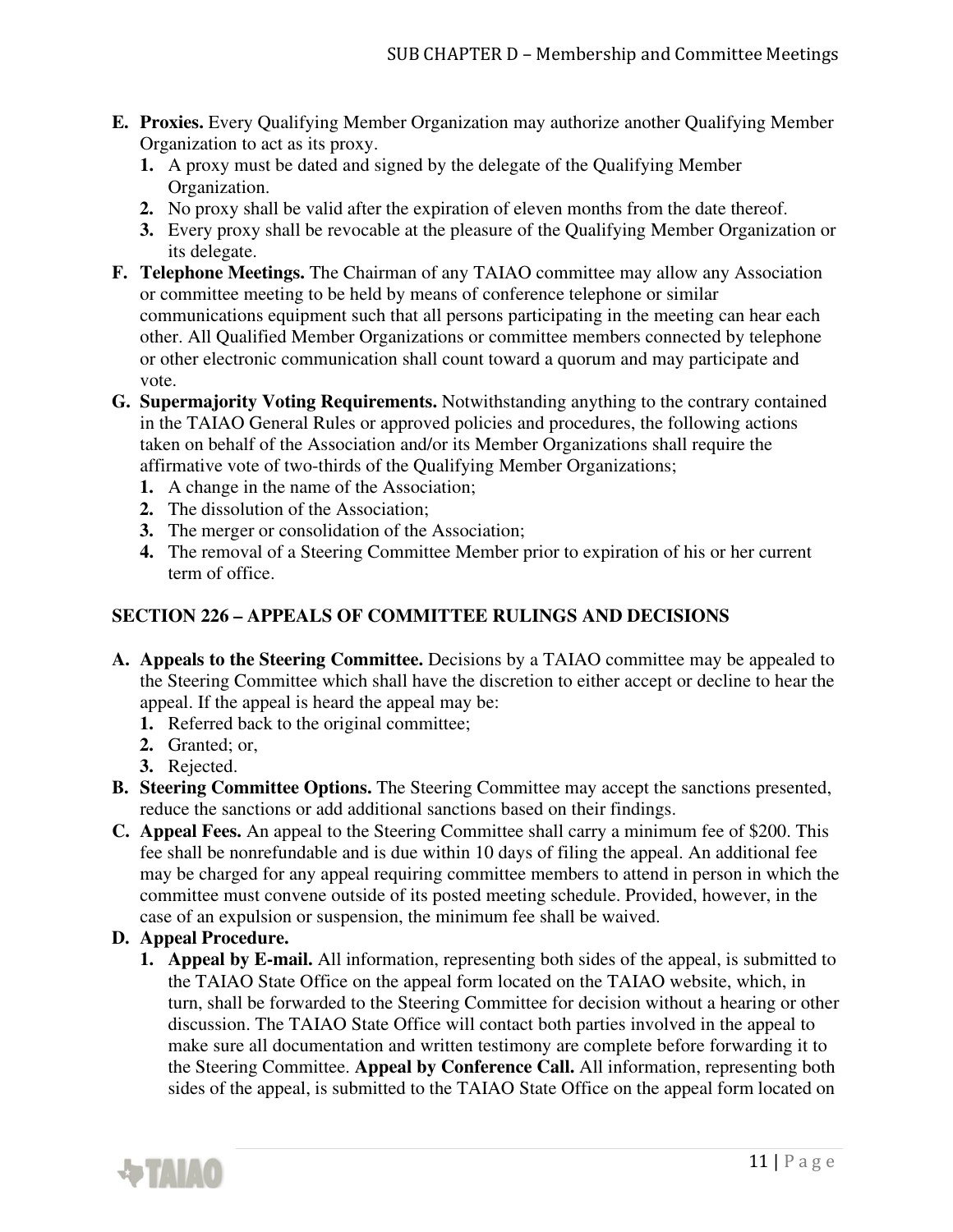the TAIAO website. At the request of the person or Member Organization making the appeal, a conference call hearing shall be held. Prior to the conference call the TAIAO State Office will contact both parties involved in the appeal to make sure all written documentation and testimony is complete before forwarding it to the Steering Committee and arranging for the conference call.

- **2. In Person Appeal.** All information, representing both sides of appeal, is submitted to the TAIAO State Office on the appeal form located on the TAIAO website. The parties involved in the appeal will be required to wait for the next scheduled Steering Committee meeting and appear for a hearing in person. Prior to the hearing the TAIAO State Office will contact both parties involved in the appeal to make sure all written documentation and testimony is complete before forwarding it to the Steering Committee and scheduling the hearing.
- **3. Appeal Costs.** The appealing party shall be responsible for all costs associated with any special meeting if the timing of the issues requires a special meeting of the Steering Committee.
- **E. Timing.** Appeal of a TAIAO committee decision must be received in the TAIAO State Office within ten days of notification of the committee's findings. After ten calendar days, the original committee decision will become final.
- **F. Steering Committee Decision.** The Steering Committee's decision is final.
- **G. Representation.** A Member Organization may have a legal representation present at an appeal to provide advice. However, only Member Organization personnel will be allowed to make presentations or directly present questions to the Steering Committee

## **SECTION 227 - APPEALS OF DIVISION ALIGNMENT OR DISTRICT ASSIGNMENT**

- **A.** Decisions a TAIAO committee related to division alignment or district assignment may be appealed to the TAIAO committee originally rendering the decision by the Member Organization affected.
- **B.** A Member Organization whose original appeal is denied by the TAIAO Steering Committee may not appeal.

#### **Sections 228 to 230 are reserved for expansion.**

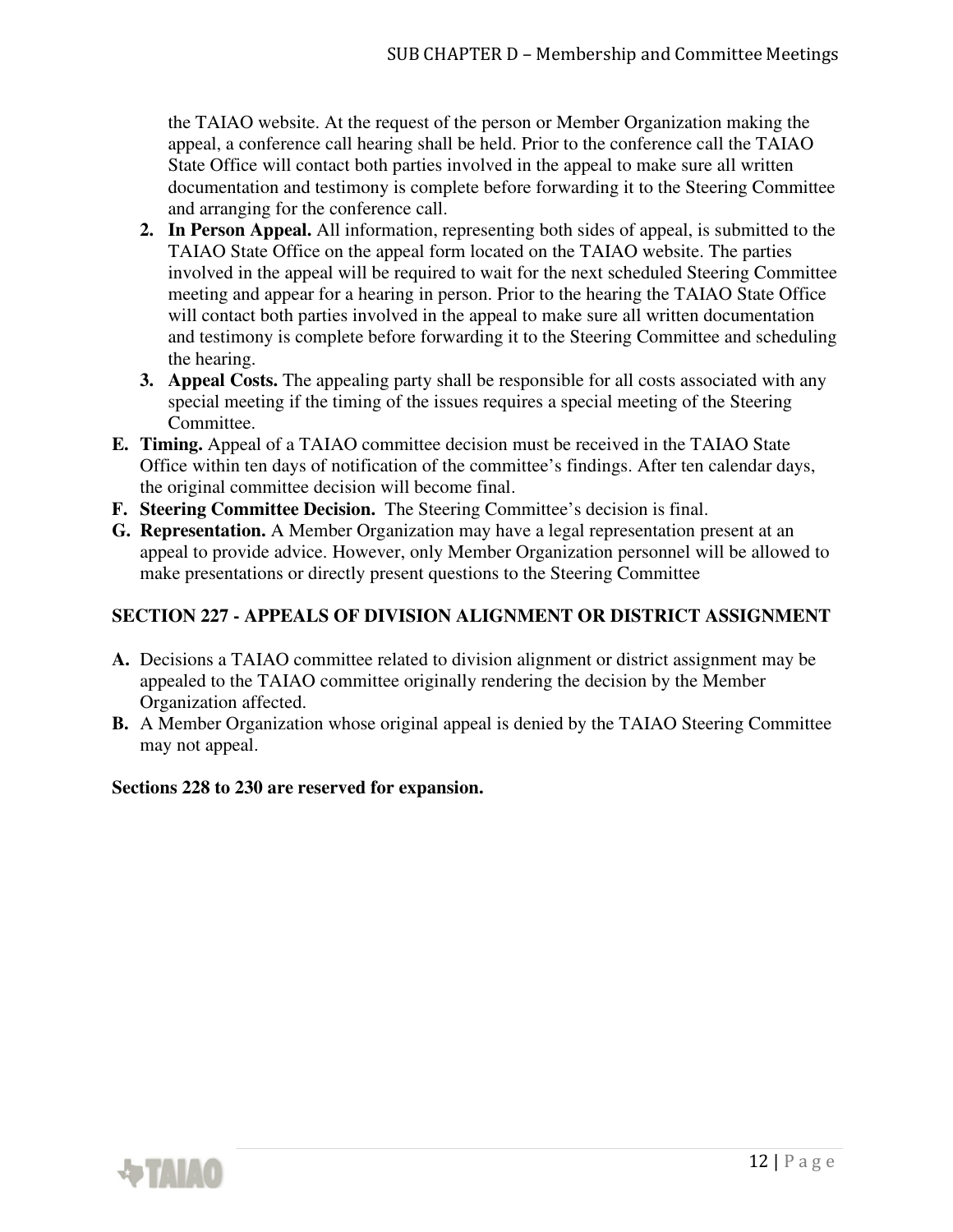## SUB CHAPTER E - RULES AND AMENDMENTS

### **SECTION 231 – RULES AND AMENDMENTS**

#### **A. Rules of Construction.**

- **1. General Construction.** The rules of TAIAO shall be broadly construed to give reasonable effect to the intentions, purposes, and objectives of TAIAO. However, rules involving eligibility, rules involving violations and rules involving penalties shall be strictly construed.
- **2. Constitution Prevails.** Where any term or section of the General Rules or policies and procedures of TAIAO are found to be inconsistent with the TAIAO Constitution, the Constitution shall prevail and apply and the remaining terms and sections of the General Rules or policies and procedures of TAIAO shall continue in effect.
- **3. Effect of Titles.** Titles appearing throughout the TAIAO Constitution, General Rules and policies and procedures are for descriptive purposes only.
- **B. Amendments to the General Rules, Policies and Procedures.** The TAIAO General Rules and policies and procedures may be amended by the TAIAO Steering Committee without approval or referendum of TAIAO Member Organizations.

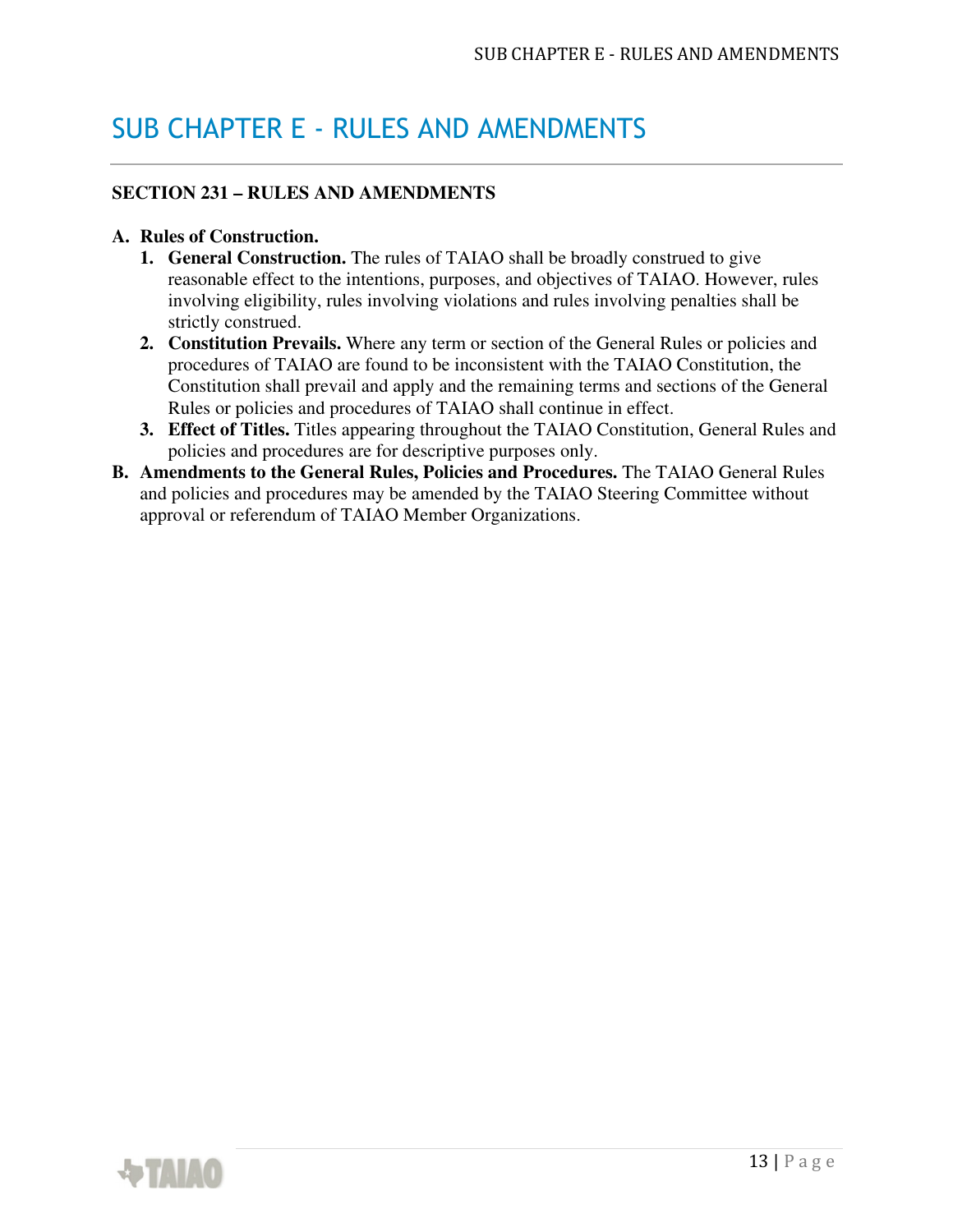## SUB CHAPTER F - Finances

### **SECTION 232 – BUDGET AND EXPENSES**

**A. Annual Report.** The TAIAO Commissioner, or their designee, is responsible to prepare an annual report on the financial and programmatic conditions and activities of TAIAO.

### **B. Annual Budget.**

- **1.** The TAIAO Commissioner, or their designee, shall prepare an annual budget for the Association and submitit to the TAIAO Steering Committee for approval.
- **2.** The TAIAO Steering Committee shall be responsible for approval of the annual budget of the Association.
- **C. Audit.** All of the financial affairs of TAIAO are subject to audit in accordance with the policies of the TAIAO Steering Committee.
- **D. Authorized Expenditures.** All expenditures of TAIAO funds shall be authorized consistent with the rules, regulations, and practices of the TAIAO Constitution, General Rules and policies and procedures.
- **E. Sources of Revenue.** TAIAO sources of revenue shall include the following:
	- **1.** Membership dues;
	- **2.** Activity and Event fees;
	- **3.** Contest fees; including, but not limited to, academic and fine arts events and activities;
	- **4.** Donations;
	- **5.** Fees related to and collected in connection with open records production requests;
	- **6.** Publication sales (programs, directory, constitution, general rules and policies and procedures);
	- **7.** Filing fees for new Member Organization applications;
	- **8.** Admission price for state level track and field, football, baseball, basketball, soccer, softball, wrestling, and volleyball;
	- **9.** Proceeds from radio and television broadcasting and telecasting contracts;
	- **10.** Merchandise sales; and.
	- **11.** Income from advertising and licensing the use of trademarks and logos.

#### **Sections 233 to 235 are reserved for expansion.**

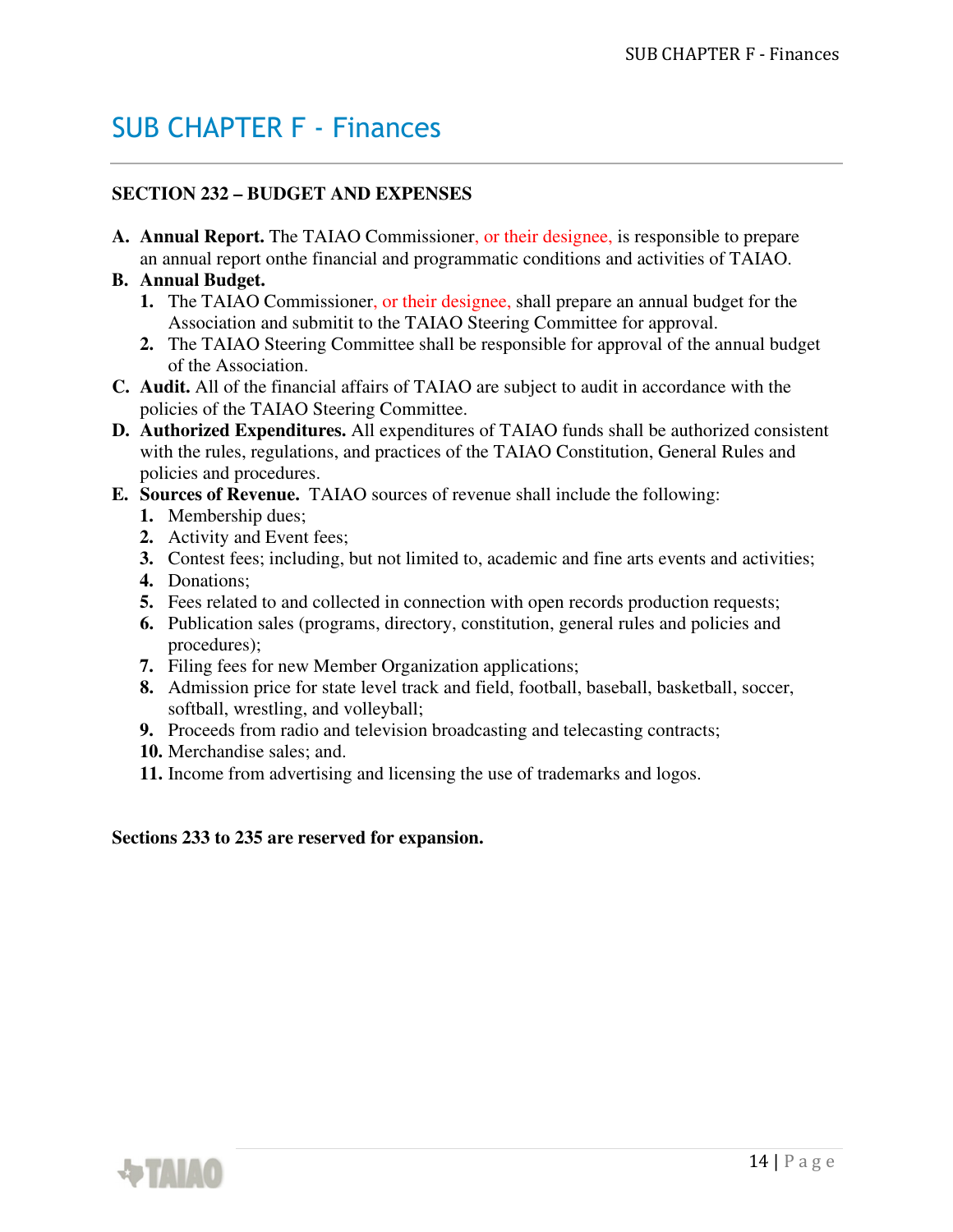## SUB CHAPTER G - Eligibility

## **SECTION 236 - ELIGIBILITY**

### **A. Age Requirements.**

- **1.** Article VI Section 2. of the Constitution shall control the upper age limit of students eligible to participate.
- **2.** Except as provided in subsection A.3. below, a student will be considered a High School student who is 14 years of age or older as of September 1<sup>st</sup> in the year of participation. May 31<sup>st</sup> in the **calendar year** of participation. Example: Player A turns 14 on May 30<sup>th</sup>, 2022. Player A will be a High School player when the Fall season sports begin. Player B turns 14 on June 5<sup>th</sup>, 2022. Player B will be considered a middle school player when the Fall season sports begin.
- **3.** Cannot turn 19 years of age before May 31st of the participating school year **without a valid approved Exception**. Example: A Senior can not turn 19 years of age during his/her final year without a valid approved Exception **listed in Section H below**.
- **4. Playing Down.** From time to time a Member Organization may seek permission from the Steering Committee to authorize a student who will be 14 years of age on September <sup>1<sup>st</sup> as of May 31<sup>st</sup> in the current year of participation to "play down" at the Middle</sup> School level and notinitiate his/her High School eligibility. The Steering Committee will be guided in its decision by the following:
	- **a.** The safety of the student in question and those against whom he/she may compete.
	- **b.** The ability of the Member Organization to participate in the sport in question at the Middle School level.
	- **c.** The prior history of the Member Organization and/or it's coaches and other representative in complying the Rules, Regulations and Requirements of TAIAO, and;
	- **d.** Such other factors or guidelines as the Steering Committee may implement from time to time.

### **B. Definitions.**

- **1. One Team.** No student will be allowed to participate on more than one team per sport at a time.
	- **a.** For example, Student A participates on a Member Organization's Varsity Basketball team during the Regular Season, Student A may not participate on any other TAIAO or non-TAIAO basketball team during the Regular Season.
	- **b.** For example, Student A participates on a Select/Club volleyball team during the Summer. Student A may not participate on any other TAIAO or non-TAIAO volleyball team during the Summer.
	- **c.** Any student participating on more than one team per sport at a time shall be deemed ineligible and the Member Organization involved will be required to forfeit all games, contest, events or matches in which the student participated.
- **2. Year** shall mean the 12-month period beginning on September 1 and ending on August 31 of the following calendar year. Those sports which span the September 1 cut-off will be considered part of the year in which the season ends.
- **3. Participation** shall apply to any student who has been listed on the roster of a member

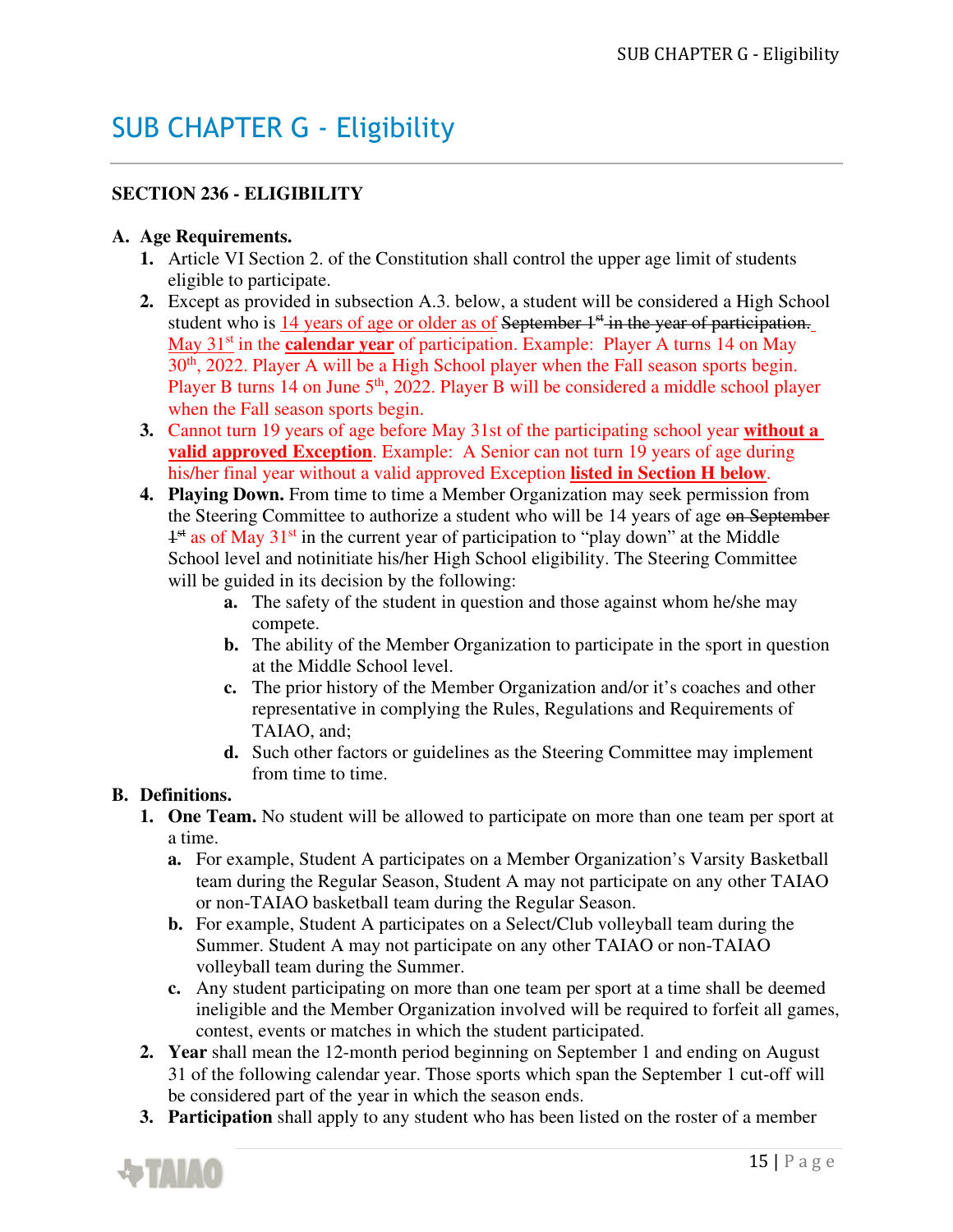organization and had participated in regular season activities, events or contests. Eligibility is affected regardless of the duration of the participation or the reason for stopping the participation. Eligibility is not affected by participation in practices, offseason activities, summer leagues or sub-varsity participation in varsity level tournaments, meets, events, etc.

- **4. Ineligible** shall mean a student is not authorized by the Member Organization or TAIAO to participate in any contests, events, games or matches, including, without limitation, against TAIAO and/or non-TAIAO opponents, until the reasons for ineligibility have been removed.
- **C. Game and Match Participation Limits.** Game and Match participation limits provided in the different Athletic Plans shall include all contest, events, games and matches played by the Member Organization's team in that sport. This shall include, without limitations, all contests, events, games and matches against TAIAO and non-TAIAO opponents. This shall also include, for Middle School students, all middle school and high school activities.

### **D. Academic Requirements.**

- **1. Academics First**. All Member Organizations are expected to monitor their students and ensure that academics are a primary pursuit in student life while athletics and other extracurricular activities and events are secondary
- **2. Schools.** Member Organizations which are Private, Parochial and Charter schools, while not required, are encouraged to ensure students achieve and maintain a passing grade (e.g. 70 in the scale of 100) in order to maintain eligibility for athletics.
- **3. Home Schools.** TAIAO recognizes that it is common for home educated students to be working at a "grade level" different from the one they would be if they were in public or private school. TAIAO completely supports the right of parents to direct the education of their children. If, in the home educating parents' opinion, a child's participation in TAIAO activities, events or contests is rendering that student's academic performance unacceptable, TAIAO will support those parents' decision to remove that student from participation for a time.
- **4.** Any Member Organization may reserve the right to hold their students to higher academic requirements for eligibility if desired.
- **5.** TAIAO Member Organizations will certify each student's eligibility to participate on the official Team Roster posted on MaxPreps on the roster deadline date and before entering "Post Season" play. The Athletic Director, Head Master or the Member Organization's top administrative officer must sign eligibility forms. (See Section J. below.)

## **E. Four Year Rule:**

- **1.** Except as otherwise provided, a student is allowed up to 4 consecutive years of eligibility to participate in TAIAO at the High School level,
- **2.** Initial classification (as a Freshman, Sophomore, Junior or Senior) of a student participating at the High School level for the first time will be determined by the grade level assigned to the student by any academic institution attended by the student during the current Year of Participation. In the event the student is not enrolled in any academic institution at that time, initial classification of the student will be established by his/her age as of September  $1^{st}$  May  $31^{st}$  of the current year of participation; or, a valid approved exception by the applicable sports committee listed in Section H below.
- **3.** A student is allowed less than 4 consecutive years of eligibility to participate in TAIAO at the High School level in the following situations:
	- **a. First Official Roster Designation:** A student's eligibility to participate at the High School level will be limited to his/her first official classification on a Member Organization's Roster for a particular sport, competition or event. (For example, a student participating for the first time who is listed as a sophomore will only have 3

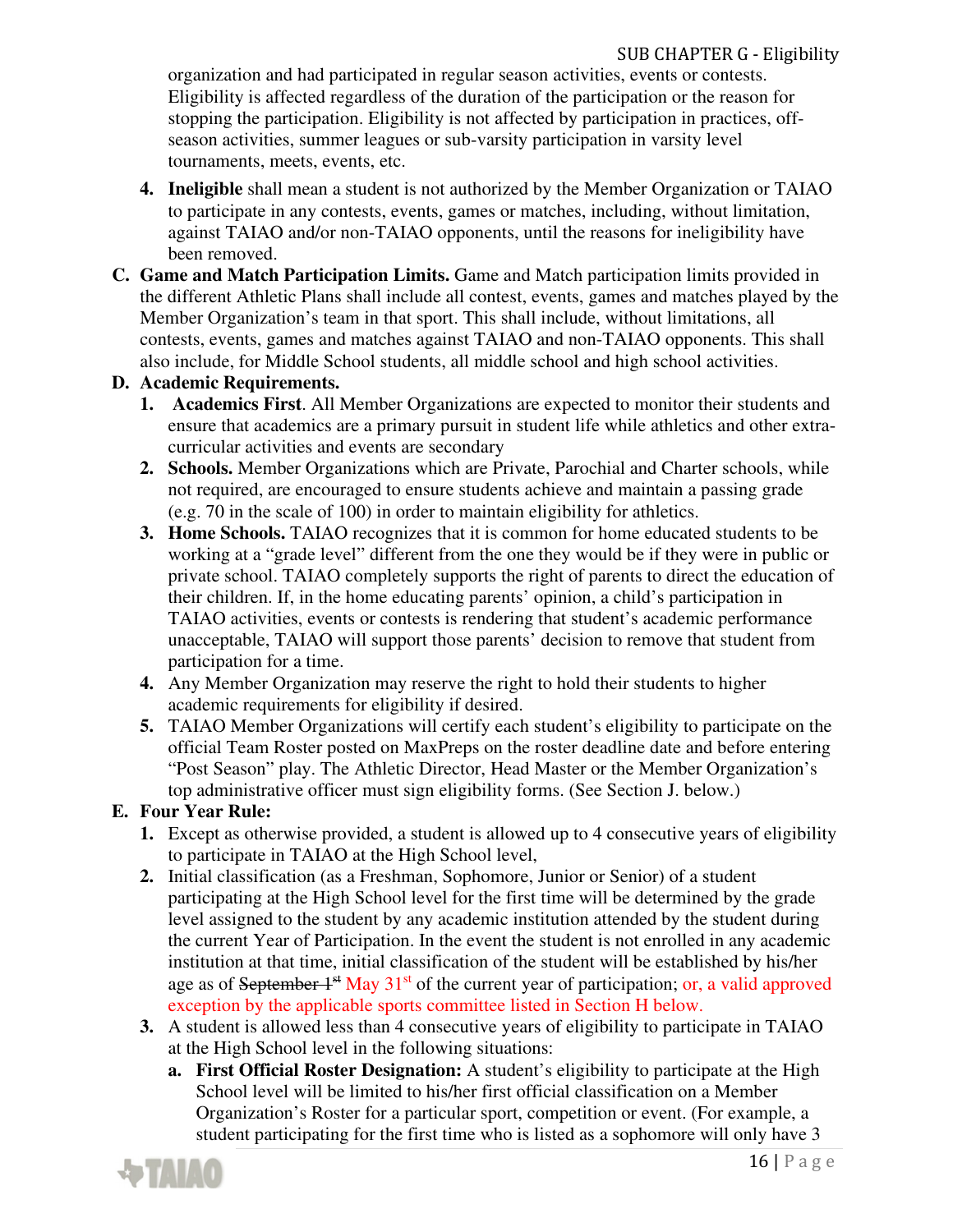years of eligibility, including the sophomore year, regardless of age.)

- **b. Advanced Age:** A student participating at the High School level for the first time who is older than 14 years as of September  $1<sup>st</sup>$  May  $31<sup>st</sup>$  will have his/her years of eligibility reduced by 1 year for each year beyond 14 years of age. (For example, a student who will be 16 years of age as of September  $1<sup>st</sup>$  May  $31<sup>st</sup>$  will be limited to 2 years of High School level participation.)
- **c. Classification Limited by Academic Classification:** Subject to subsections E. 2. a. and .b above, the High School eligibility of a student participating in duel or simultaneous credit will be further limited to the highest current classification of the student's Member Organization and the current official classification by any school (public or private), college, university, trade school or other technical training or educational organization in which the student is enrolled for duel or simultaneous credit or the attainment of academic or vocational credit. (For example, a student listed as a sophomore by his/her Member Organization but who is listed as a Junior by a school he/she is enrolled in will only have 2 years of eligibility, including the current year, regardless of age.)

### **F. Younger Students:** Due to safety concerns;

- **1.** No student 13 years or younger as of September 1st in the year of participation may play on any TAIAO High School team.
- **2.** If a student turns 14 following May  $31<sup>st</sup>$  but prior to September  $1<sup>st</sup>$ , and the member organization and family agree to advance the student to High School play, this is acceptable, but will begin the student's four years of High School participation.

### **G. Middle School:**

- **1. Age Requirements.** Except as otherwise provided in subsection A.3. above, participation in TAIAO sponsored Middle School activities, events and contests, other than football, shall be open to students who;
	- **a.** Will reach their 10th birthday no later than September 1st prior to May  $31<sup>st</sup>$  in the calendar year of participation; and,
	- **b.** Will not have reached their 14th birthday earlier than September 1st prior to May  $31<sup>st</sup>$  of the same year.
	- **c.** Participation in football will require
		- i. The student to have reached their  $11<sup>th</sup>$  birthday no later than September  $1<sup>st</sup>$ May  $31<sup>st</sup>$  in the calendar year of participation; and,
		- ii. Will not have reached their  $14<sup>th</sup>$  birthday earlier than September  $1<sup>st</sup> 14$ years of age or older as of May  $31<sup>st</sup>$  of the same year.
		- i. Cannot turn 15 years of age before May  $31<sup>st</sup>$  of the participating school year without a valid approved Exception listed in Section H below.
- **2. Four Year Rule.** In sports other than football, Students may have up to four consecutive years of eligibility at the Middle School level. Football participation will be limited to up to three consecutive years of eligibility.
- **3.** A Member Organization may adopt eligibility rules related to Middle School participation that are more stringent than TAIAO rules for eligibility (including academic eligibility).
- **4.** Questions concerning eligibility shall be referred to the TAIAO Committee providing oversight for the contest, event or activity in question for review and a decision.
- **H. Approved Age Exceptions.** It is understood that sometimes for academic reasons, a student will be "held back" a year or their initial start in primary education was delayed due to parents' choice and a child may not meet the age requirements for eligibility listed above. The following are approved Exceptions to the age limitations listed above:
	- **1.** A student "held back" a year by an academic institution will participate at the grade

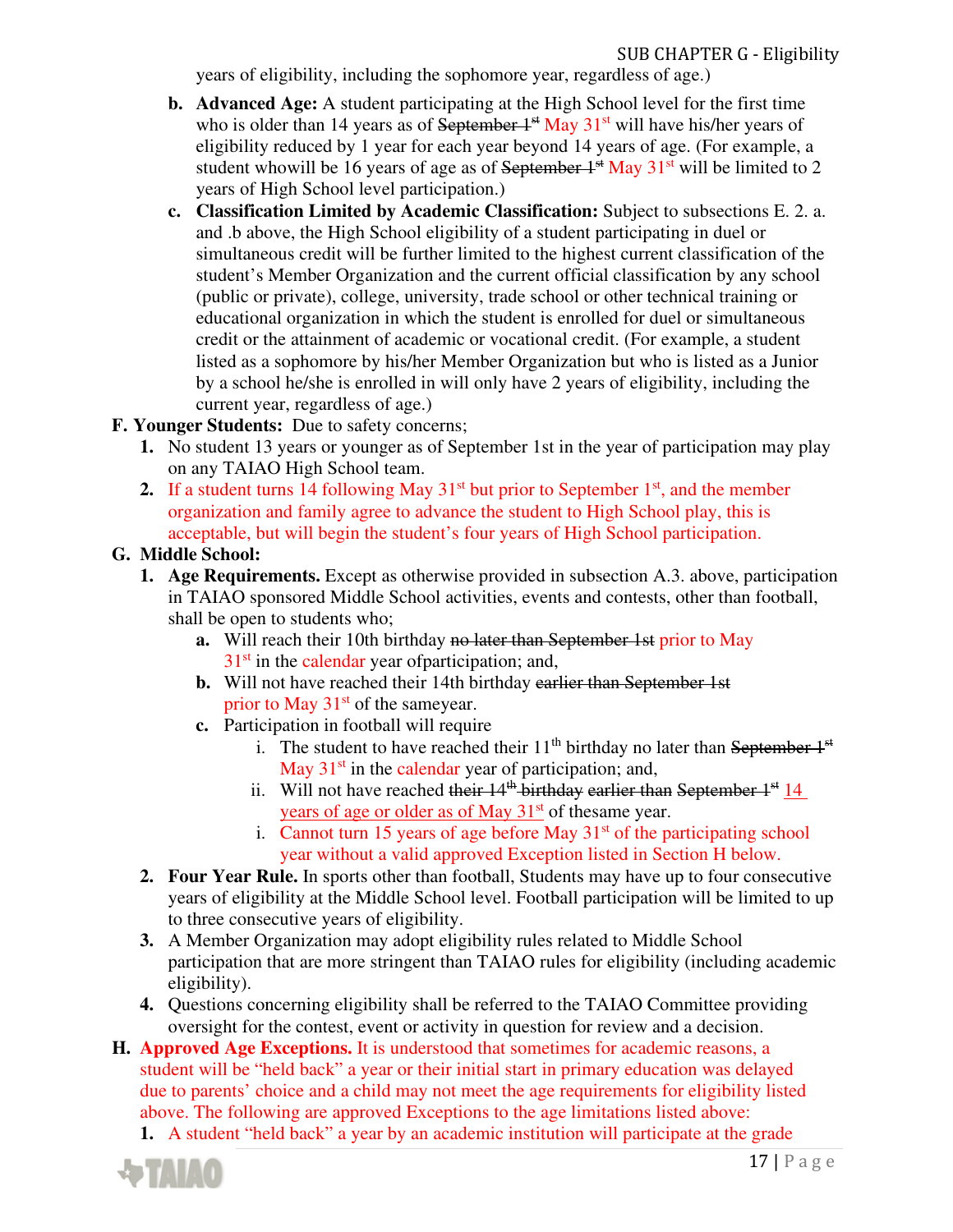level according to the grade assigned by said institution i.e. a charter or private school member organization.

- **2.** A homeschool student that at one time attended an academic institution i.e. private, charter, or public school, and it was deemed **by that institution** for the child to be classified at a grade level lower than the typical ages of grades or in essence "held back", then at some point the family elected to homeschool and progressed the student forward at any point (kindergarten thru the current grade) from the classification established **by the academic institution**. **Documentation will be required to establish this exception.**
- **3.** Players previously provided an exception to the eligibility age restrictions that were "grandfathered" by existing TAIAO rules prior to the 2019 annual meeting. These players should not have dates of birth at or later than September  $1<sup>st</sup>$ , 2004. The last age group of this designation were Sophomores during the 2021 Fall school year, and this exception will be obsolete by the beginning of the Fall 2024 sports seasons.
- **4.** Exceptions to the standard age academic requirements i.e. ages  $11-12$  ( $7<sup>th</sup>$  grade),  $12-$ 13 ( $8<sup>th</sup>$  grade), 13-14 ( $9<sup>th</sup>$  grade), etc. will only be approved for **1 year of eligibility**. A student can only be "held back" **for 1 year**. Never will a 2 or more year exception be approved by the league under any circumstances.

**I. Physicals.** All students participating in athletics must have a physical examination every other year. Once the physical has been done, the student must present a completed and signed doctor's form to the head coach or administrator in charge. The Member Organization in turn must keep the form on file.

**J. Challenge of Eligibility.** If a student's eligibility to compete in TAIAO activities, events or contests is questioned, the student's family has the burden in any proceeding to establish that the student is eligible. A birth certificate attested by the appropriate official is the best evidence of the date of birth. If this evidence is not available, other credible evidence of the date of birth may be considered.

**K.Required Forms.** It shall be the responsibility of each Member Organization to keep on file the following required annual forms for each student who participates in any practice, scrimmage, or game.

- **1. Medical.** This form is to be kept on file in the school office. The form is not to be sent to the TAIAO office unless requested.
- **2. Registration Form**. An annual participation form, signed by the student's parent or guardian, is required and kept on file in the office of the Member Organization. Since this form provides parents' permission for travel, etc., the coach may keep a copy with him/her. The form is not to be sent to the TAIAO office unless requested.
- **3. Rules Acknowledgment for Students**. An annual TAIAO Rules Acknowledgment Form signed by the student and the student's parent or guardian is required and shall be kept on file in the office of the Member Organization. The form is not to be sent to the TAIAO office unless requested.
- **4. Rules Acknowledgment for Coaches**. An annual TAIAO Rules Acknowledgment Form signed by each team's coach is required and shall be kept on file in the office of the Member Organization. A copy of this form shall be sent to the TAIAO office.
- **5. Official Roster and Eligibility Form.** 
	- **a.** All students, regardless of classification shall be included on the appropriate team roster in MaxPreps.com. Roster may be adjusted until the final roster date as set by the appropriate sports committee. As of the final roster date, the roster in MaxPreps shall become the FINAL and official roster for the team for the remainder of the season.
	- **b.** The Roster shall include the following information:

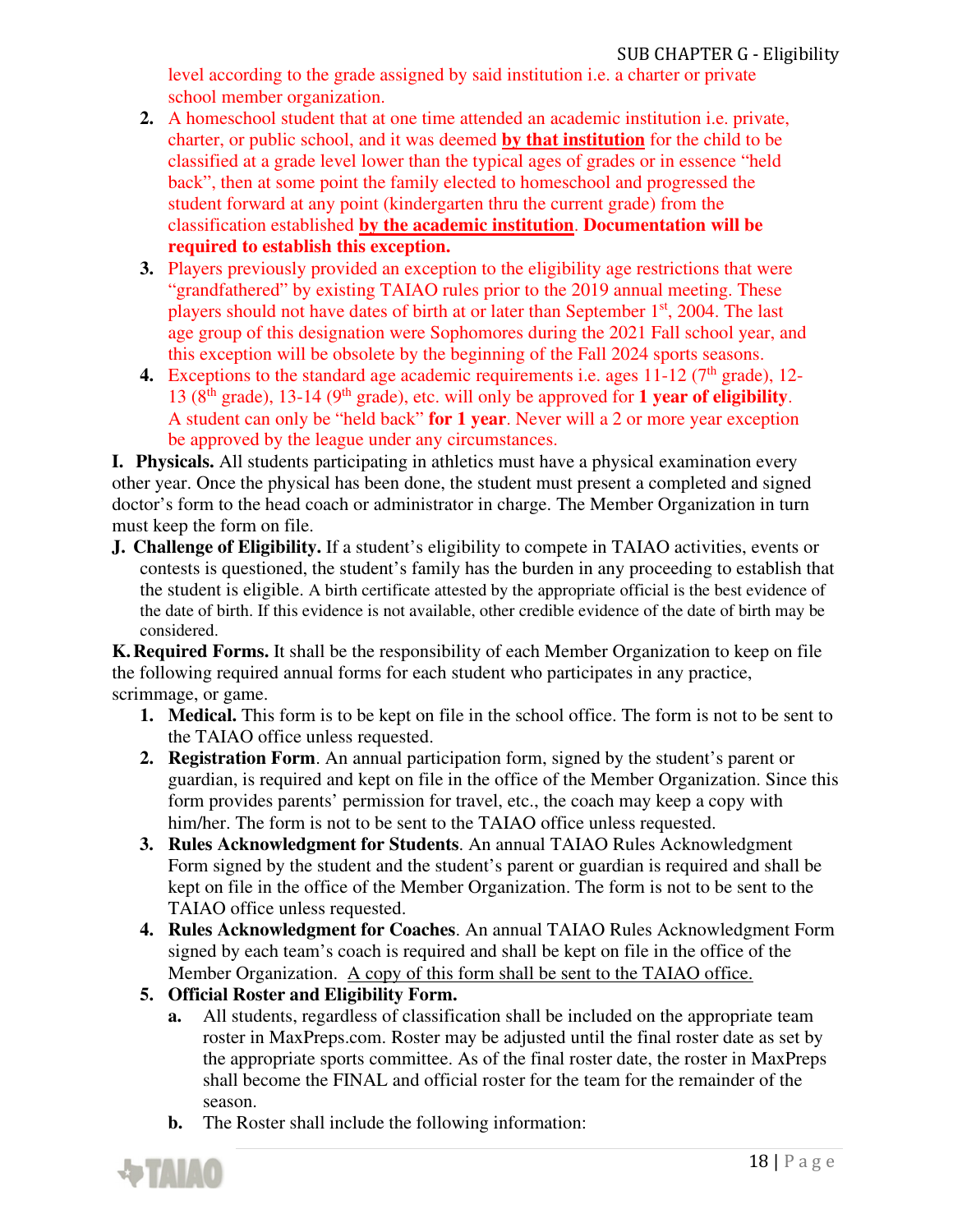- **1.** First and Last Name;
- **2.** Jersey Number;
- **3.** Grade Classification;
- **4.** Approximate Height; and,
- **5.** Approximate Weight.
- **6.** Dates of Birth of each player on the roster (this information is not listed in Maxpreps, and must be submitted to the chairperson of the respective athletic committee)
- **c.** By listing a student on the roster, the respective coach is certifying that the student is eligible to participate in TAIAO in the respective sport. Should a student lose eligibility status after the final roster is posted, the coach of that student must notify the applicable sports committee and opposing coaches of this fact along with the number of games that student will be ineligible.
- **d.** No additions will be allowed to the final roster after the final roster date.
- **e.** The only changes allowed to the final roster will be in the event of a damaged jersey that cannot be replaced by the same number. This change must be approved by the sports committee supervising that sport and the opposing coaches must be made aware of the change as soon as reasonably possible.
- **f.** The chairman of the respective sports committee shall cause a true copy of each roster to be printed on the day following the final roster date. These copies shall be maintained and accessible should there be a question as to eligibility status of a student.
- **g.** Any student not listed on the final roster shall be considered to be ineligible.
- **h.** Any Member Organization found to be utilizing an ineligible student will be subject to sanctions by TAIAO.

### **SECTION 237 – NON-DISCRIMINATION POLICY.**

### **A. Equal Opportunity.**

- **1.** No student, otherwise eligible to participate in TAIAO sponsored games, events or activities, shall be denied, because of race, color, sex, religion or national origin, the opportunity to;
	- **a.** Participate in Academic and Fine Arts events, contest or competition,
	- **b.** Participate in the following individual sports;
		- **1.** Cross Country,
		- **2.** Golf,
		- **3.** Swimming and Diving,
		- **4.** Tennis,
		- **5.** Track and Field,

**6.** All of the foregoing individual sports are classified as an individual sport and, therefore, female or male students may not participate on opposite gender teams as the opportunity exists to participate at the district, regional and state levels as an individual.

- **c.** Participate on the following teams;
	- **1.** Boys' Football,
	- **2.** Boys' Basketball,
	- **3.** Boys' Soccer,
	- **4.** Boys' Baseball,
	- **5.** Girls' Volleyball
	- **6.** Girls' Basketball,

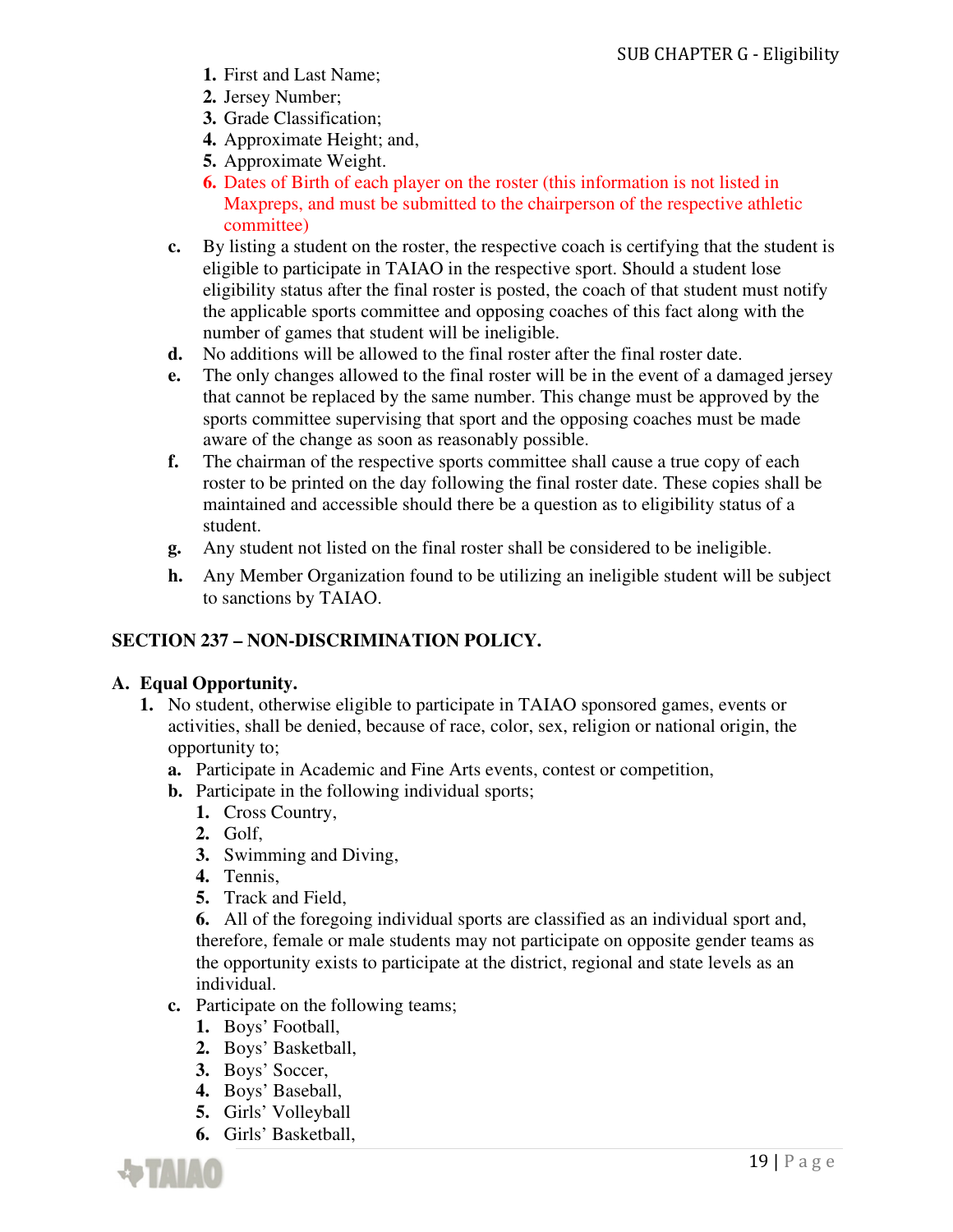- **7.** Girls' Soccer,
- **8.** Girls' Softball.
- **2.** Gender shall be determined based on a student's gender as assigned at birth. In cases where a student's birth certificate is unavailable, other similar government documents used for the purpose of birth gender identification may be substituted.

### **B. Exception to Non-Discrimination.**

- **1.** Boys shall not be eligible nor allowed to participate on girls' gender specific teams. Except as provided below, girls shall not be eligible nor allowed to participate on boys' gender specific teams.
- **2.** Where a Member Organization offers only a boys' team in any gender specific sport, girls may participate on the boys' team at the discretion of the Member Organization.
- **3.** Except as provided by Subsection B.2. above, an interscholastic athletic team sponsored or authorized by a Member Organization may no allow a student to compete in an interscholastic athletic competition sponsored or authorized by the Member Organization that is designated for the biological sex opposite to the student's biological sex as determined at the student's birth and correctly stated on the student's original official birth certificate.
- **4.** For purposes of this Section, a statement of a student's biological sex on the student's original official birth certificate is considered to have correctly stated the student's biological sex as determined at the student's birth if the statement was:
	- **a.** Entered at or near the time of the student's birth; or
	- **b.** Modified to correct a clerical error in the student's biological sex.

### **Sections 238 to 239 are reserved for expansion.**

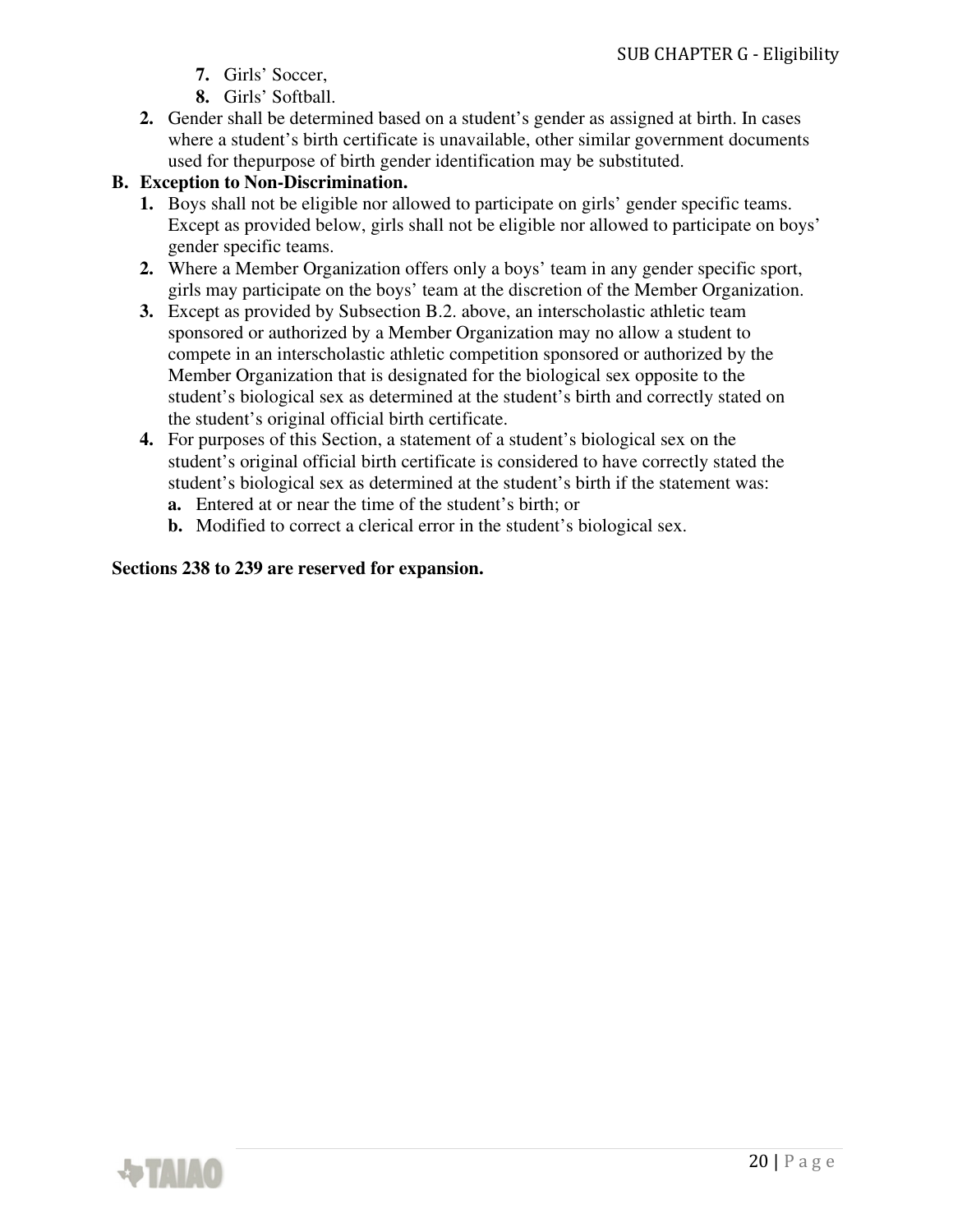## SUB CHAPTER H – Transfer Rule & Transfer Students

### **SECTION 240 – TRANSFERS**

### **A. Purpose of Transfer Rules.** The TAIAO rules on transfer;

- **1.** Have been developed to protect student participation in TAIAO activities, events and contests;
- **2.** Are intended to deter transfers by a student from one Member Organization to another based on, among other factors, monetary incentives, increased visibility to college recruiters, increased competitive advantage, or increased playing time;
- **3.** Are intended to be designed to protect students who have previously participated in interscholastic competition at a Member Organization from being replaced by students who transfer for athletic or financial reasons, including the effects of student or family shopping for schools or being recruited for athletic purposes; and,
- **4.** Are to encourage fair play, discourage the abuse of overenthusiastic promotion of Member Organization programs, and to protect the integrity of interscholastic athletic programs for both Member Organizations and TAIAO.
- **5.** Are intended to strongly discourage transfers from one Member Organization to another Member Organization; such transfer requests shall be reviewed with a high level of scrutiny and should only be submitted in exceptional circumstances.

### **B. Transfer Form.**

- **1. Full Transfer.** To be used in the case of a student leaving one Member Organization with the intention of not returning to that Member Organization
- **2. Limited Transfer.** To be used in the case of a student transferring to another Member Organization for an athletic, academic or fine arts opportunity not offered at the student's current Member Organization. Any student who is approved for a Limited Transfer must participate with the original Member Organization for all other athletic, academic or fine arts contests, events or activities or go through the regular TAIAO full transfer process.

### **C. Transfer Procedures for Previous Participation.**

- **1.** If a student participated in a TAIAO sponsored contest, event or activity during the previous season at either the sub-varsity (JV) or varsity level **at another Member Organization**, and that student wishes to transfer to a new Member Organization; that student must complete the appropriate TAIAO Transfer Form and have it approved by the TAIAO Committee providing oversight for the contest, event or activity in question before the student can compete at the varsity level in at the new Member Organization. In the event the requested transfer is a full transfer, then the appropriate TAIAO Transfer Form shall be submitted to the Steering Committee for review.
- **2.** Parents must sign the Parent Certification in the applicable Transfer Form.
- **3.** The head coach or an administrator from both the former and receiving Member Organizations shall each sign the applicable Transfer Form. By signing the form, the head coach or administrator at the Member Organization from which the athlete is transferring is not acquiescing in, or agreeing to, the transfer; rather, by signing the transfer form the head coach or administrator is acknowledging and verifying the information on the form regarding the athlete

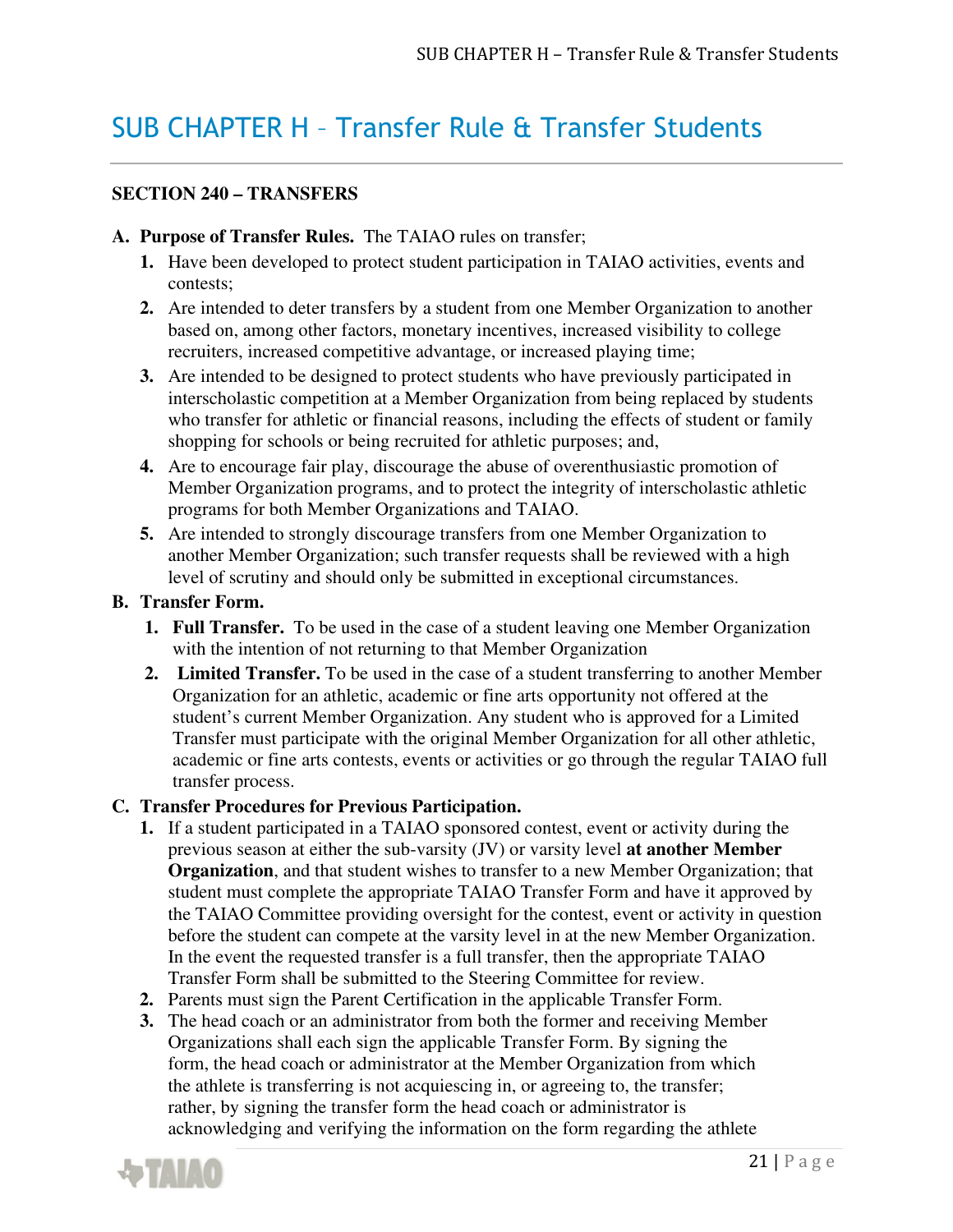requesting the transfer. A Member Organization shall not refuse a request by a sports committee, or the Steering Committee, for information regarding the requested transfer.

- **4.** If either Member Organization raises an objection within 7 calendar days from the date they are notified of the transfer; the objecting Member Organization shall contact the Chairman of the TAIAO Committee responsible for reviewing the transfer in question, or, if applicable, the Chairman of the Steering Committee, and a meeting will be held to determine the student's eligibility to participate.
- **5.** In the event an objection is raised, the student will not be eligible to participate until the meeting is held and eligibility affirmed.
- **6.** Denial of eligibility will be based on objective findings only. If there is not a violation of TAIAO requirements, eligibility will not be denied to preserve an athletic advantage over a Member Organization.
- **7.** Appeals of a Committee's decision may be submitted to the TAIAO Steering Committee within 5 business days of the date of the prior committee's decision.
- **8.** The decision of the Steering Committee is final.
- **D. Home School Students.** Home school students, by nature, have more options to affiliate with multiple organizations in respect to their athletic and academic objectives. Home school students are strongly encouraged to NOT transfer from one Member Organization to another for the purpose of gaining a competitive advantage in any given contest, event or activity. An affiliation with another Member Organization involving any contest, event or activity shall be viewed as at least a "limited transfer" for that student. For example, if a student played baseball at Member Organization A and now desires to play football at Member Organization B; the student would need to submit a transfer request for Member Organization B from Member Organization A.
- **E. Transfers from Non Member Organizations.** If the new student transferred from any school (public or private) or home school organization on or before the transfer deadline, the student shall be eligible to compete in Varsity contests upon satisfactory completion of the transfer form and approval by the appropriate TAIAO committee.
- **F. Exemption**. If the new student did not compete at either the sub-varsity or varsity level during the current or the previous season, a transfer form is not required.

## **G. Late Transfers**.

- **1.** Students who are not enrolled and in attendance at the Member Organization prior to the transfer deadline may NOT participate in Varsity athletics, academic or fine arts contests, events or activities until the next TAIAO season. The student may practice and participate on the Sub-Varsity level during this time.
- **2.** In the event of a "late transfer" (i.e. after transfer deadline), a Member Organization may petition the TAIAO Committee supervising the contest, event or activity in question to request an exception to the general rule of no transfers after the deadline for Varsity competition. This request shall be completed in writing, submitted to the appropriate TAIAO Committee and a meeting will be held to present the student and the circumstances that would create such a need. The TAIAO Committee will review the request and make a final determination.

## **H. Coach Transfers.**

- **1.** When a coach transfers to at a new Member Organization, a student who transfers to that Member Organization shall not be eligible for Varsity competition in a sport for a period of one year if any of the following are true:
	- **a.** The coach in that contest, event or activity coached or trained the student at the previous Member Organization.
	- **b.** The coach in that contest, event or activity coached or trained the student on an AAU,

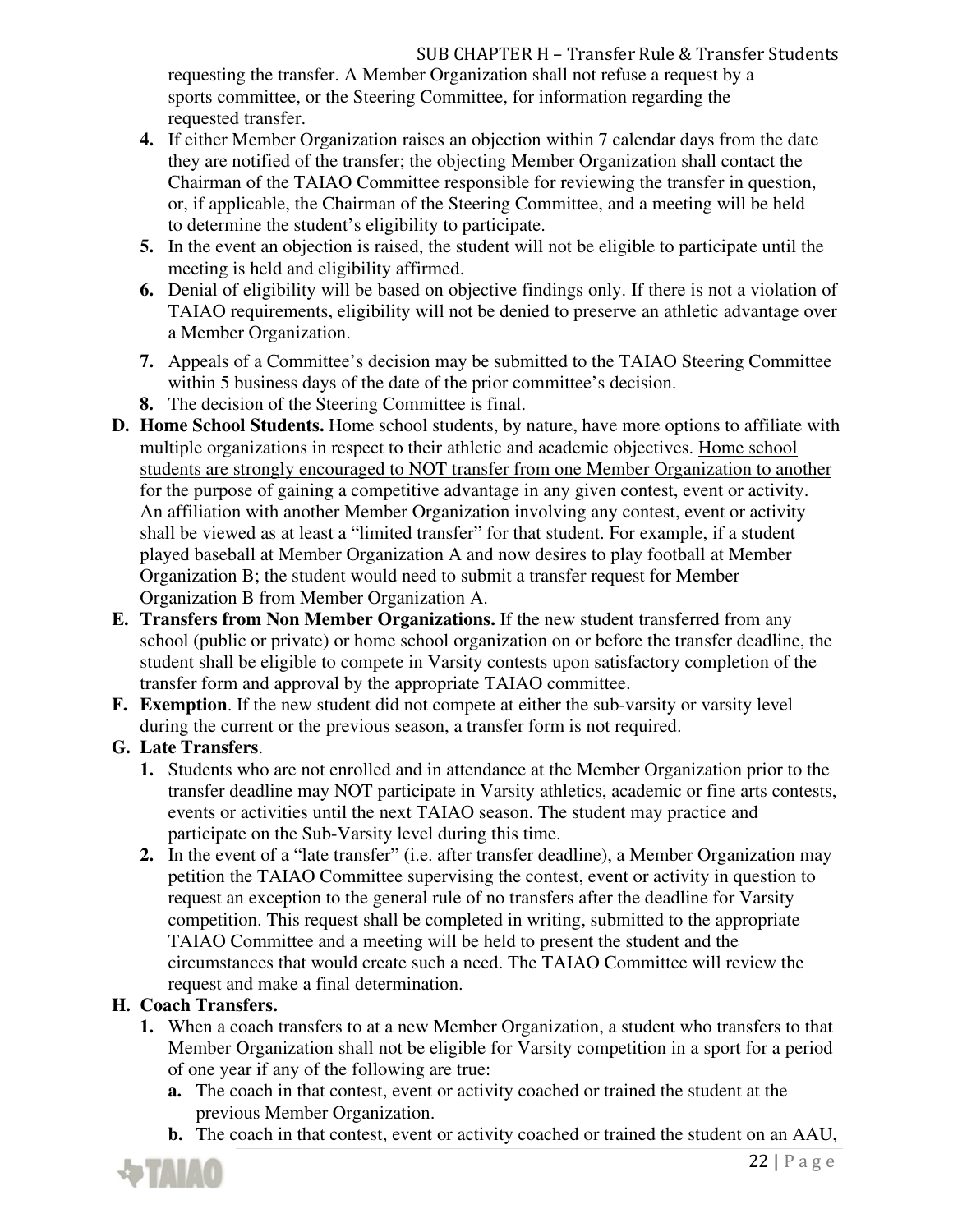#### SUB CHAPTER H – Transfer Rule & Transfer Students Select, Club or similar team during the previous 12 months.

- **c.** The coach in that contest, event or activity at the new Member Organization was directly associated with the AAU, Select, Club or similar team on which the student participated as owner, manager, supervisor or similar position during the previous twelve months.
- **d. Exceptions:** 
	- **i.** Adopted or birth children are eligible if their parent or legal guardian is the coach who changes Member Organizations.
	- **ii.** If the previous Member Organization of the student and coach has closed.
- **2.** The student may either;
	- **a.** Remain at the previous Member Organization for one year, retaining eligibility while there, and after one-year transfer to follow the coach and be eligible according to the transfer rule; or,
	- **b.** Transfer to the new Member Organization when the coach changes and be ineligible for varsity athletics for one year in the contests, events and activities coached by that coach.

### **I. Ineligible at Previous Organization.**

- **1.** If a student has been placed in an ALTERNATIVE SCHOOL for disciplinary reasons by the previous organization, school or school district, the student is not eligible to participate in TAIAO contests, events and activities until the length the alternative school placement has been served.
- **2.** If a student has been expelled from the previous organization, school or school district, the student is not eligible to participate in TAIAO contests, events and activities until the following school year.
- **3.** If a student has been removed from a team or a contest, event or activity by the previous organization, school or school district, the Member Organization to which the student wishes to transfer shall determine the student's eligibility to participate in varsity sports in accordance with its published guidelines and TAIAO transfer rules.
- **J. Exceptional Appeals.** In the event a Member Organization has an exceptional case for a student and would request it be considered, that Member Organization may set up a meeting with the TAIAO Committee supervising the contests, events or activities in question to present its case (both written and verbal) as a matter of exception. The appropriate TAIAO Committee will originate a recommendation and forward it, along with supporting materials, to the Steering Committee for final determination if the student is allowed to participate in Varsity competition for the current season.

## **K. Participation Layout**

- **1.** Unless otherwise stated on the form approving a full transfer, all students who have had a full transfer approved shall be ineligible to participate in any athletic or academic competition for a period of one (1) year from the date the transfer request is approved.
- **2.** A student may appeal the layout to the Steering Committee and must establish exceptional circumstances in order for the layout period to be rescinded or reduced. The decision of the Steering Committee is final.

## **L. Transfer Deadline**

- **1.** The term "transfer deadline" shall mean the date a roster is required to be submitted to a TAIAO sport-specific committee pursuant to any sports plan, or, if no such requirement exists, then twenty (20) days after the date the sport season begins, as concerns the first sport the student is transferring to participate in.
- **2.** Unless otherwise specified in a sport-specific plan, the transfer deadline shall mean the following date:
	- **a.** Football date roster is due to the Football Committee

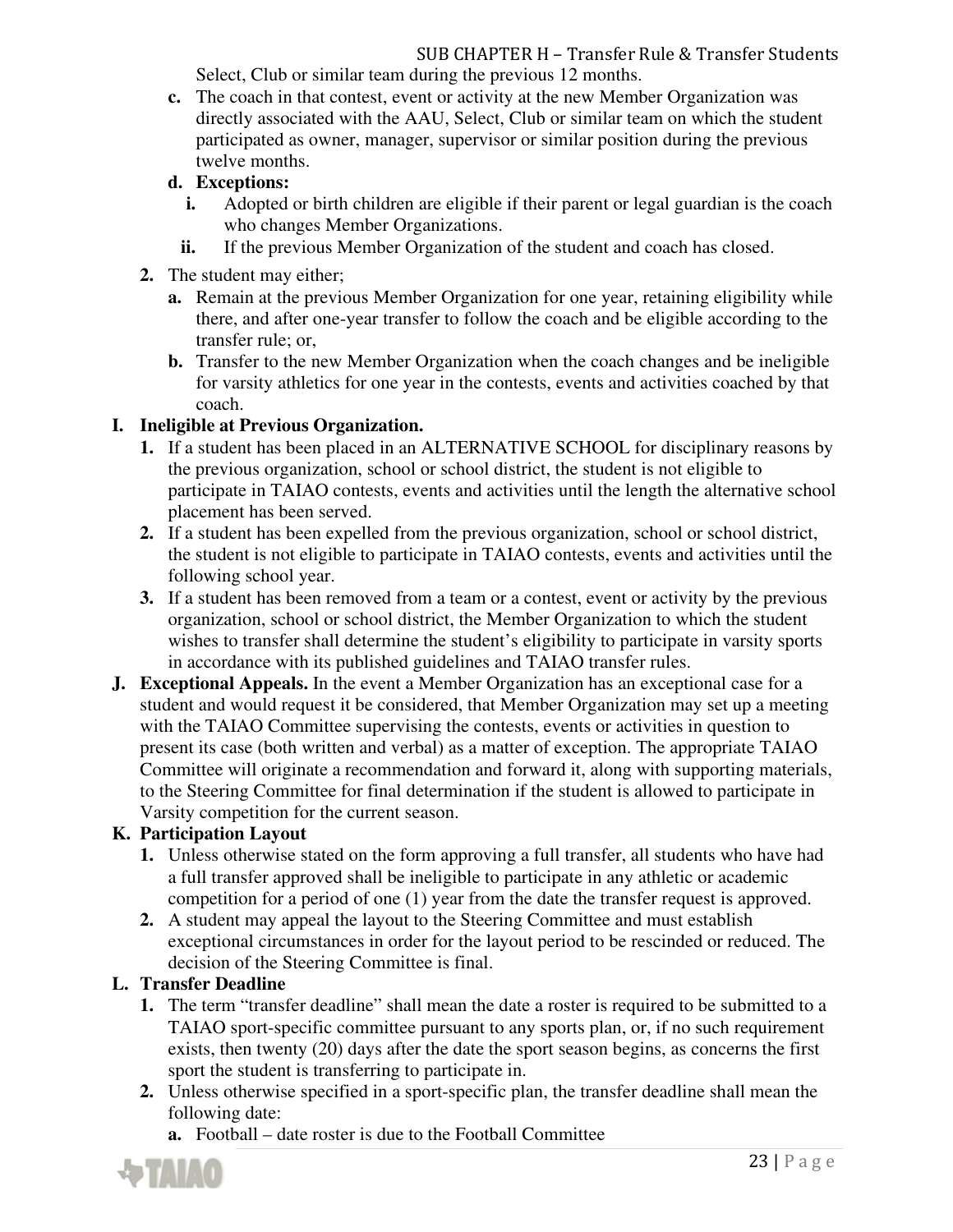## SUB CHAPTER H – Transfer Rule & Transfer Students

- **b.** Volleyball  $20<sup>th</sup>$  day following first Monday in August
- **c.** Cross Country  $20^{th}$  day following first Monday in August
- **d.** Basketball  $20<sup>th</sup>$  day following first Monday in October
- **e.** Baseball  $20^{th}$  day following first Monday in February
- **f.** Softball  $20<sup>th</sup>$  day following first Monday in February
- **g.** Track  $-20<sup>th</sup>$  day following first Monday in February
- **h.** Soccer  $20<sup>th</sup>$  day following first Monday in February
- **i.** Powerlifting  $-20$ <sup>th</sup> day following first Monday in March
- **j.** Golf  $20^{th}$  day following first Monday in March
- **k.** Cheer  $20<sup>th</sup>$  day following first Monday in August
- **l.** Academic and Fine Arts  $-20<sup>th</sup>$  day following first Monday in January
- **3.** Exceptions to the transfer deadlines stated above can be made by the League Commissioner on a case by case basis.

**Sections 241 to 245 are reserved for expansion.** 

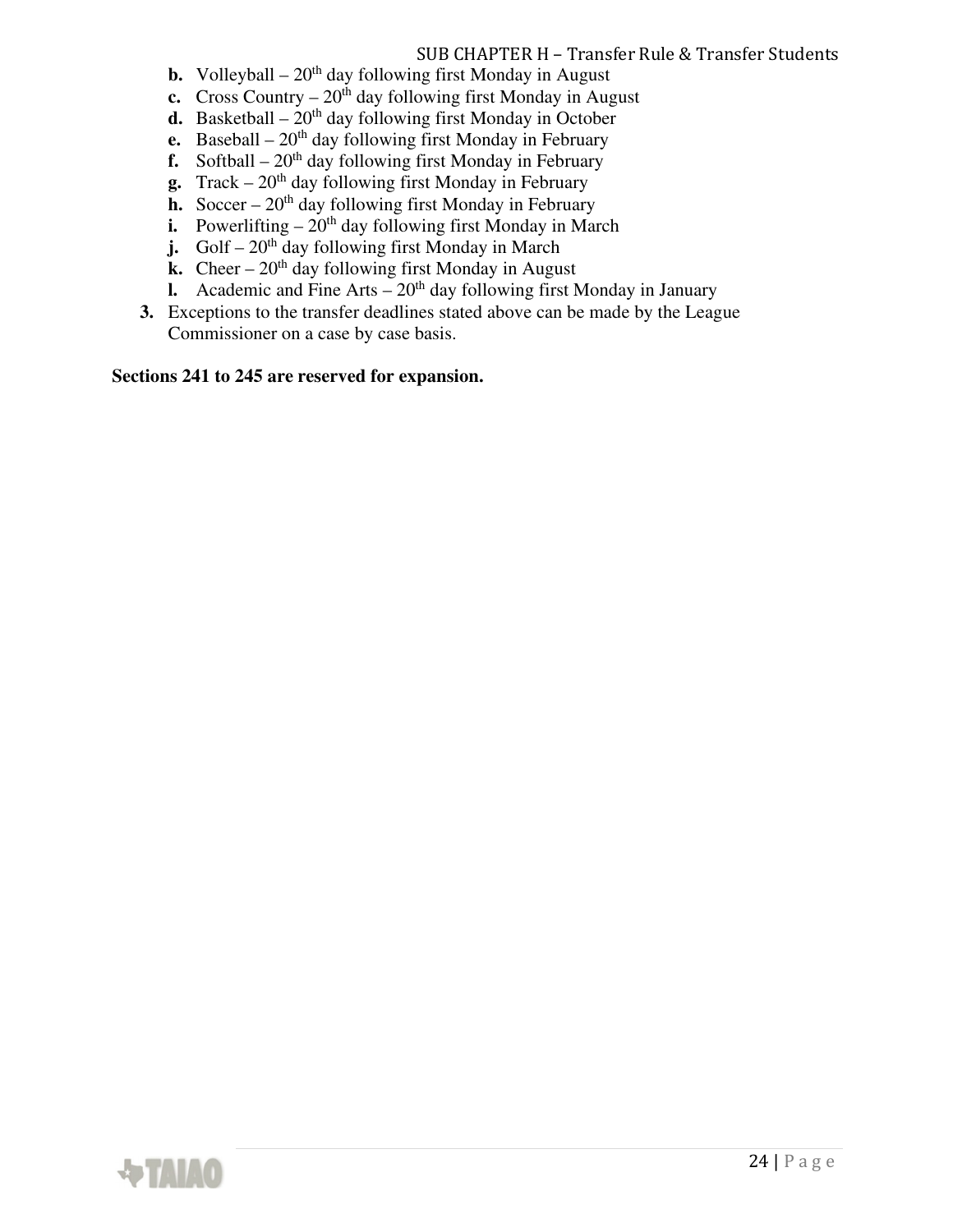## SUBCHAPTER I – Discipline, Protests & Appeals

### **SECTION 246 – VIOLATIONS AND DISCIPLINE**

- **A. Compliance and Self-Reporting.** TAIAO expects each Member Organization to abide by the TAIAO rules, policies, procedures and guidelines. Each Member Organization is expected to act with integrity and to self-regulate in accordance with the TAIAO General Rules, policies and procedures.
- **B.** Violations. In the event of a violation of TAIAO General Rules, policies or procedures each Member Organization involved will file a report as follows:
	- **1. Self-Reporting**. In the event that a Member Organization fails to abide by the TAIAO General Rules, policies, procedures or guidelines; it is expected to promptly self-report the incident to the Chairman of the appropriated TAIAO Committee or to the Chairman of the TAIAO Steering Committee.
	- **2. Reporting from another Member Organization.** In the event that a Member Organization fails to abide by the TAIAO General Rules, policies, procedures or guidelines; another Member Organization may report the incident to the Chairman of the appropriate TAIAO Committee or to the Chairman of the TAIAO Steering Committee.
- **C. Investigation & Determination of Facts.** The involved TAIAO Committee shall work to review any reported violation and determine the appropriate record of facts. Upon completion of said review, a summary report of findings will be sent to the TAIAO Steering Committee.

#### **D. Discipline.**

- **1.** Violations of TAIAO General Rules, policies, procedures and guidelines are subject to Association administered disciplinary action, including, but not limited to;
	- **a.** Game, contest or event forfeiture;
	- **b.** Monetary fines;
	- **c.** Disqualification of post-season play; and/or,
	- **d.** Probation and expulsion.
- **2.** Disciplinary action may be assigned to individuals (e.g. staff, student athletes, or any individual associated with and/or representing a TAIAO Member Organization) as well as Member Organizations as appropriate.
- **E. Assessment of Discipline**. The TAIAO Committee first reviewing the complaint shall determine a recommendation for the appropriate discipline(s) based on the facts of the specific incident and any history that would be applicable. The recommended discipline(s) shall be forwarded to the TAIAO Steering Committee for approval and subsequent execution.
- **F. Appeal.** Upon receipt of assessed discipline, the receiving party(s) shall have a period of 48 hours to submit an appeal to the TAIAO Steering Committee. The TAIAO Steering Committee will review any written appeal. The TAIAO Committee ruling on the complaint will be notified that an appeal has been initiated and is under assessment and will receive subsequent notification of the Steering Committee's final determination.
- **G. Final Decision.** Completion of the specified appeal process or failure to execute an appeal within the mandated period renders the decision final.

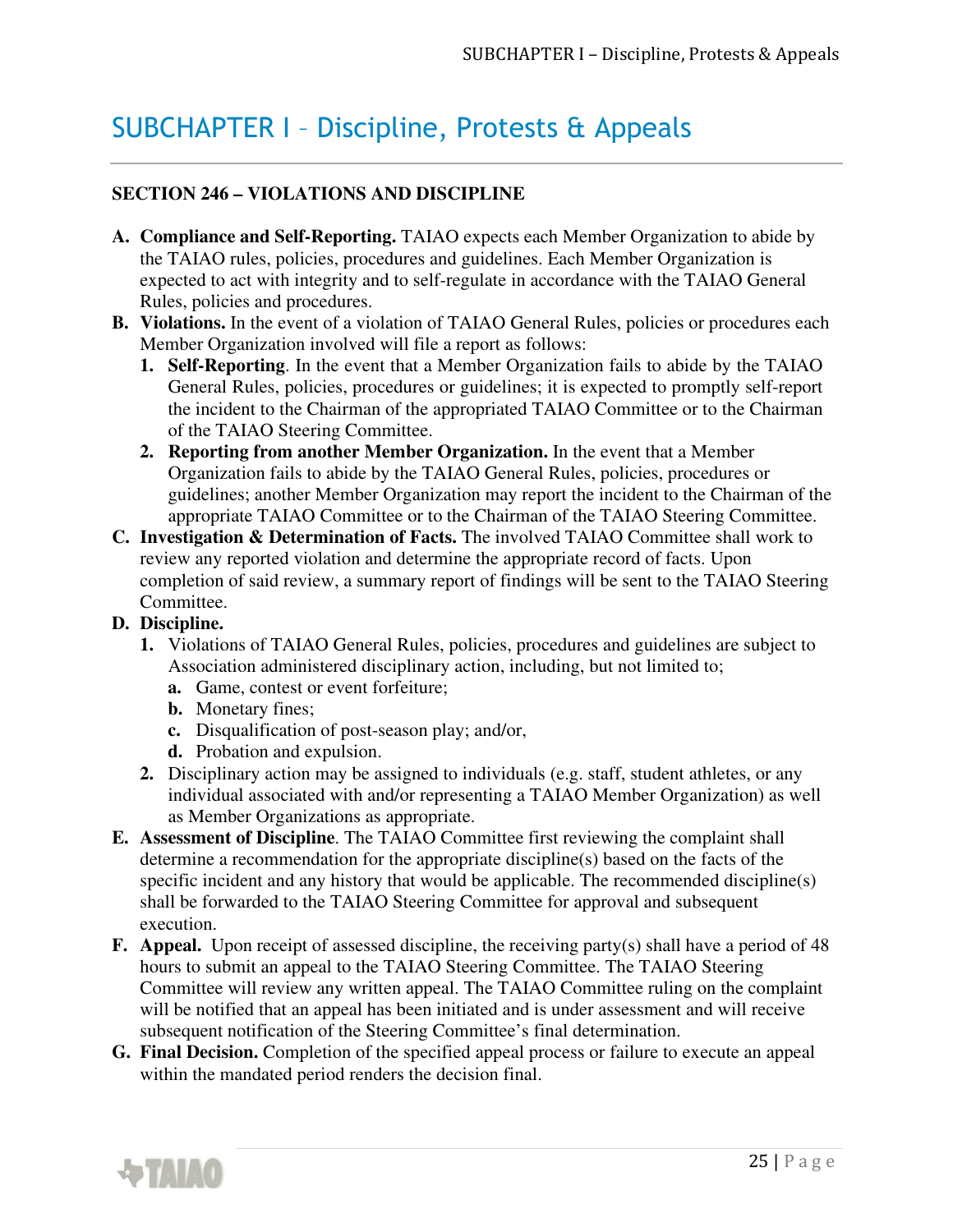**H. Records**. The official record of the investigation and the resulting determination shall be kept on file in the TAIAO State office.

### **SECTION 247 – PENALTIES**

- **A. Penalties a TAIAO Committee Can Impose.** Subject to provisions below, the following constitute the penalties that may be imposed by a TAIAO Committee following a determination of a violation of the TAIAO Constitution, General Rules, and policies and procedures.
- **B. For Student Representatives.** The penalties that may be imposed by a TAIAO Committee on a student representative of a participant Member Organization for violations of ethics, sportsmanship codes, eligibility rules, contest plans or reporting practices are: reprimand, individual suspension, and disqualification of individual district and state honors.
	- **1. Reprimand.** A reprimand shall be in writing and shall state the violation found, with one copy going to the Member Organization and one copy being attached to the minutes of the meeting. A reprimand may include a probationary period of up to three years, and may include any reasonable conditions, which if not fulfilled, may result in a more stringent penalty.
	- **2. Individual Suspension.** If the TAIAO Committee finds that a student has failed to comply with the rules it may suspend the participant student from competition, including practice, in all germane activities for one day to three years. Suspension may include a probationary period of up to three years and may include any reasonable conditions, which if not fulfilled may result in additional suspension.
	- **3. Disqualification of Individual District and State Honors.** The disqualification of individual honors shall deny the awarding of all-district and all-state honors for one year.
	- **4. Appeal.** A student representative may appeal penalties imposed by the TAIAO Committee through the Member Organization of the student to the TAIAO Steering Committee.
- **C. For Member Organizations.** The penalties that may be imposed by the TAIAO Committee on a Member Organization for violations by its student representative, fans, patrons or personnel, of ethics, sportsmanship codes, eligibility rules, contest plans or reporting practices are: private reprimand, public reprimand, probation, forfeiture of contest, disqualifications from germane activity, and suspension recommended.
	- **1. Probation.** A given period of time during which a Member Organization, its employee(s) or a specific program of the Member Organization is subject to critical examination and evaluation to determine if the subject on probation is in compliance with the TAIAO Constitution, General Rules, and policies and procedures. If the component, while on probation, is found to be in violation of the TAIAO Constitution, General Rules, or policies and procedures, that component will be subject to more stringent sanction.
	- **2. Private Reprimand.** A private reprimand may be oral or in writing and shall not be published by TAIAO. A penalty stronger than private reprimand to the Member Organization should be strongly considered in cases involving patron or fan misconduct.
	- **3. Public Reprimand.** A public reprimand shall be in writing, published by the TAIAO State Office and on its website, and state the violation found. A public reprimand may include a probationary period of up to three years, and may include any reasonable condition, which, if not fulfilled, may result in a more stringent penalty.

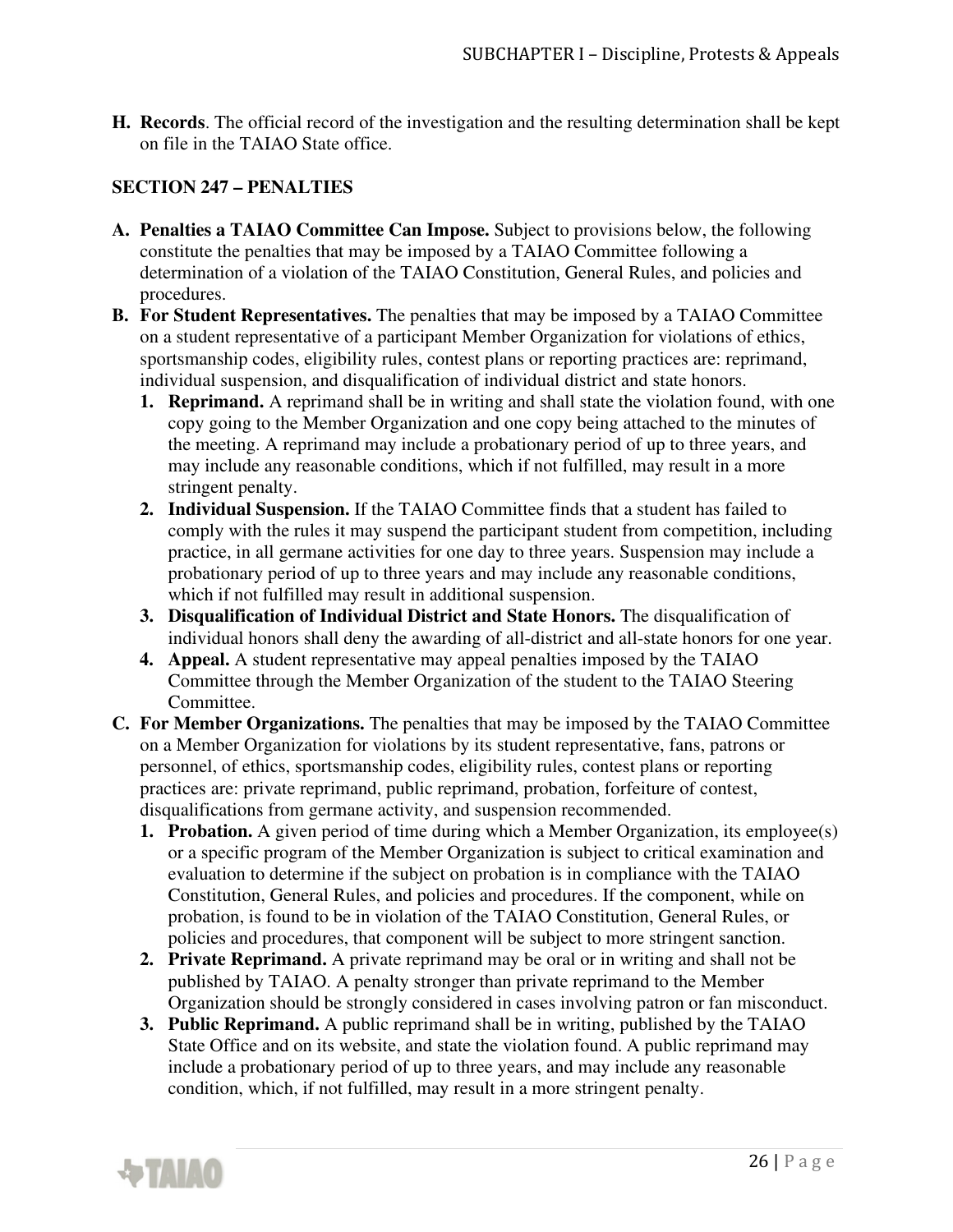### **4. Forfeiture of Contest.**

- **a. Minimum penalty for ineligible contestant.** The involved TAIAO Committee shall forfeit the contest won by the individual or Member Organization as a minimum penalty, if it finds that an individual contestant was not eligible to participate in the contest. In addition, if the percentage of contests forfeited by the Member Organization is 50% or more of the season in question, the minimum penalty shall also include disqualification by the Member Organization in TAIAO playoffs for the sport and year in question.
- **b. Mandatory forfeiture for participation of an ineligible student under court order.** If a student, who is determined to be ineligible, participates in a TAIAO contest under a temporary or other court order, the involved TAIAO Committee shall forfeit the contest.
- **c. Violations by personnel or participants.** The involved TAIAO Committee may order contests to be forfeited prior to or after the competition for violations of rules by covered Member Organization personnel and/or participants if an unfair advantage was gained.

### **5. Disqualification:**

- **a. Disqualification from district honors.** Disqualification from district honors shall deny the awarding of district championship honors and deny participation in any TAIAO contest beyond the district level for a period of up to three years. Disqualification from district honors may include any reasonable conditions, which, if not fulfilled, may result in an extension of the disqualification or recommendation of suspension to the TAIAO Steering Committee.
- **b. Mandatory disqualification.** The involved TAIAO Committee shall disqualify a Member Organization from all germane activities if the Member Organization has failed materially and knowingly and intentionally permitted an ineligible individual to represent it in a TAIAO activity, event or contest.

### **6. Suspension Recommended:**

- **a.** If in the opinion of the involved TAIAO Committee the offense is of sufficient gravity to warrant suspension in the germane activity, the committee may impose suspension.
- **b.** The committee recommendation of suspension shall be automatically appealed to the Steering Committee for review and approval, modification, reversal or remand back to the committee.
- **c.** Suspension shall deny participation in specified TAIAO activities for a period of one to three years. Suspension may include a probationary period of one to three years, and may include any reasonable conditions, which if not fulfilled, may result in additional suspension.
- **d.** A suspended Member Organization may not play or scrimmage a TAIAO Member Organization at the varsity or sub-varsity level in grades nine through twelve in the activity from which it was suspended. A contract for a germane competition by the suspended Member Organization with another Member Organization shall be null and void.

### **7. Expulsion Recommended.**

**a.** If in the opinion of the involved TAIAO Committee the offense is of sufficient gravity to warrant a recommendation to the Steering Committee of expulsion from

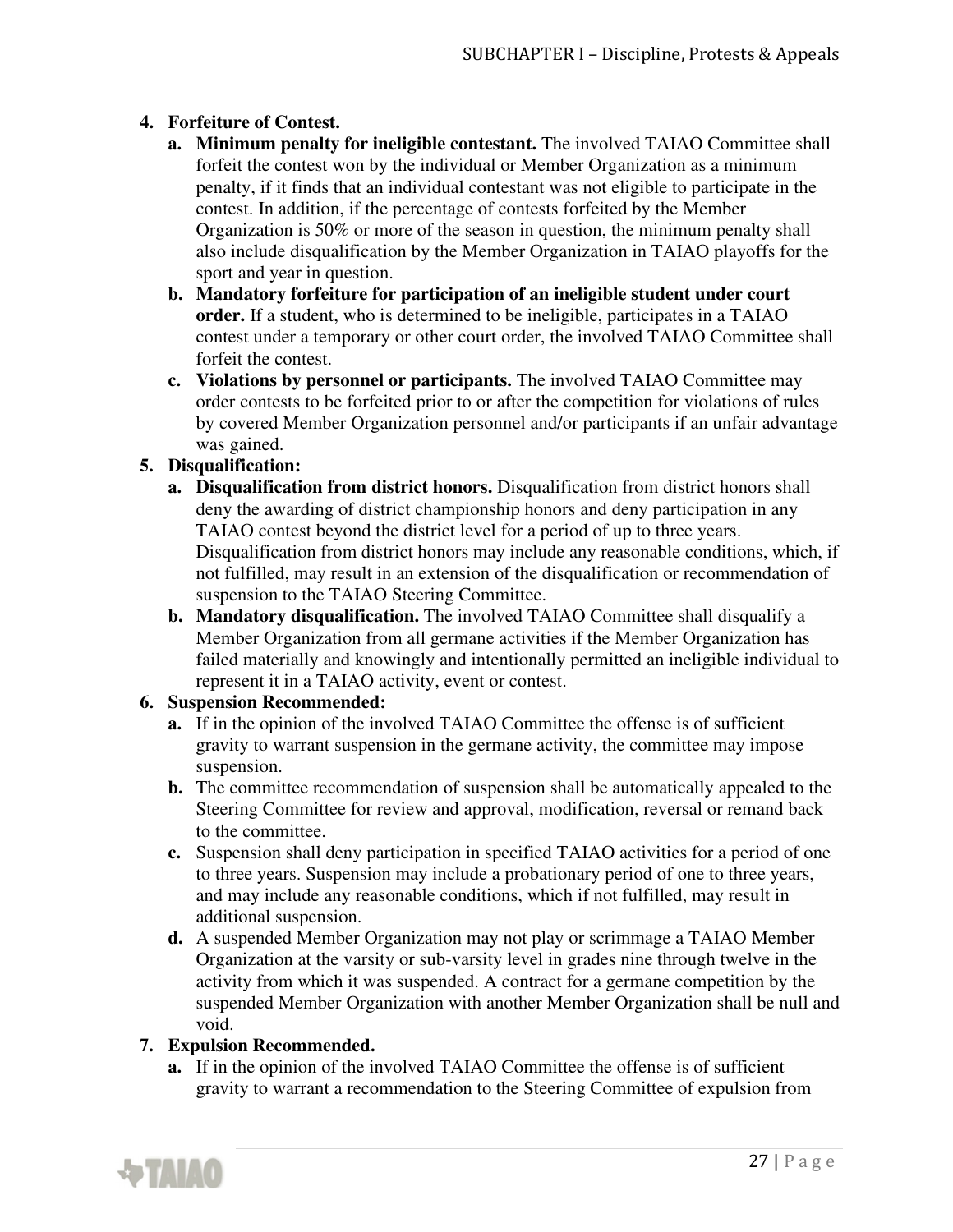TAIAO, the committee shall provide a written report with the recommendation to the Steering Committee and provide a copy to the Member Organization.

- **b.** The committee recommendation of expulsion shall be automatically appealed to the Steering Committee for review and approval, modification, reversal or remand back to the committee.
- **c.** From the point in time the committee recommends expulsion until a final decision is rendered by the Steering Committee, the Member Organization shall not be allowed to participate in any TAIAO sponsored events, contests or activities.
- **d.** There shall be a two (2) year minimum penalty for expulsion imposed before a Member Organization may reapply for membership in TAIAO.
- **8. Appeal**. A Member Organization may appeal penalties imposed by the involved TAIAO Committee to the TAIAO Steering Committee.
- **D. For Member Organization Personnel.** The penalties that may be imposed by the involved TAIAO Committee on Member Organization personnel found to have cause violations of ethics, sportsmanship codes, eligibility rules, contest plans or reporting practices are: probation, reprimand, public reprimand, game suspension, suspension recommended.
	- **1. Probation.** A given period of time during which an employee(s) or representative of the Member Organization is subject to critical examination and evaluation to determine if the subject on probation is in compliance with the TAIAO Constitution, General Rules and policies and procedures. If the employee or representative, while on probation, is found to be in violation of the TAIAO Constitution, General Rules or policies and procedures, the employee or representative will be subject to more stringent sanctions.
	- **2. Reprimand.** A reprimand shall be in writing and shall state the violation found, with one copy going to the Member Organization and one copy being attached to the minutes of the meeting. A reprimand may include a probationary period of up to three years and may include any reasonable conditions, which, if not fulfilled, may result in a more stringent penalty.
	- **3. Public reprimand.** A public reprimand shall be in writing, published by the TAIAO State Office and on its website, and state the violation found. A public reprimand may include a probationary period of up to three years, and may include any reasonable condition, which, if not fulfilled, may result in a more stringent penalty.
	- **4. Game suspension.** The involved TAIAO Committee may issue an order of suspension to a covered Member Organization employee or representative suspending him or her from participating in any germane contest plan from one to ten games or events.
	- **5. Suspension recommended.** If in the opinion of the involved TAIAO Committee the offense is of sufficient gravity to warrant suspension in the germane activity for up to three years, the committee may impose suspension. A committee recommendation of suspension shall be automatically appealed to the Steering Committee for review and approval, modification, reversal or remand back to the committee.
	- **6. Honors and Office disqualification.** Any Member Organization personnel or representative receiving any of the above penalties are ineligible to receive individual TAIAO honors or hold district or state office during the traditional school year in which the penalties are imposed or during a probationary period.
	- **7. Appeal.** Member Organization personnel or representatives may appeal penalties imposed by the involved TAIAO Committee, through the Member Organization, to the TAIAO Executive Board.

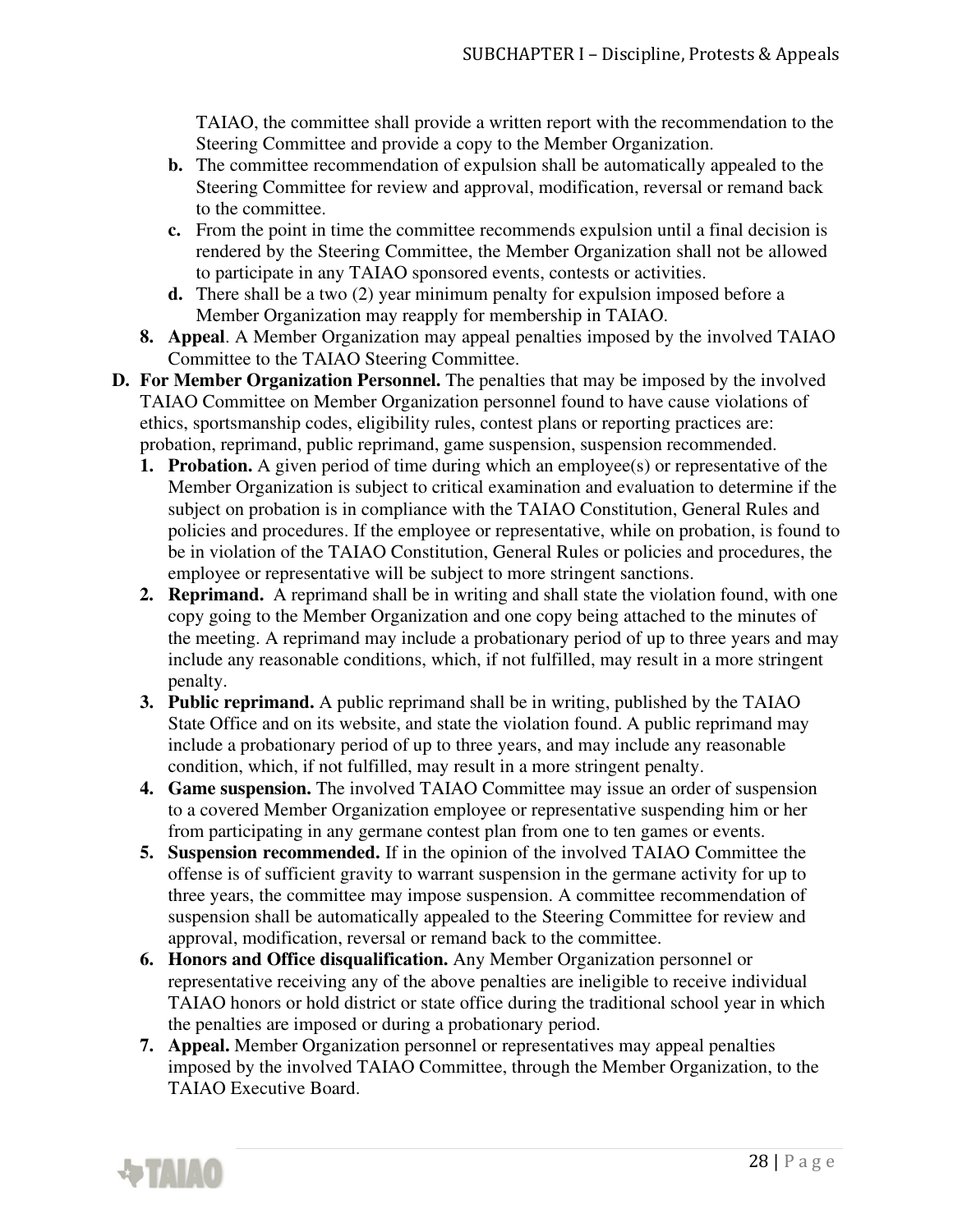**Sections 248 to 250 are reserved for expansion.** 

## SUBCHAPTER J – Classifications and Districts

### **SECTION 251 – DIVISIONS AND DISTRICTS**

- **A.** Each even numbered year TAIAO shall:
	- **1.** Establish division classifications for each sports related activity, event or contests. There will be no division assignments for Academic and Fine Arts; and,
	- **2.** Where district competition is provided, including sports, academic and fine arts activities, events and contests, assign each participating Member Organization to a district.
- **B.** Except as otherwise provided in the TAIAO Constitution, General Rules or policies and procedures, these division and district assignments shall be maintained for the next two school years.

### **SECTION 252 – DIVISION ALIGNMENT**

- **A. Division Classifications.** Division classifications and assignments for each sport will be based on the participating Member Organization's official Roster count as established by each sport plan in the TAIAO General Rules.
- **B. Timing.** Each Member Organization shall report to the TAIAO State Office its official Rosters for each sport competition in the manner and by the date provided in the applicable sport plan
- **C. Requested Reclassification.** A Member Organization may request to be assigned to a larger or smaller classification after completion of competition in their initial assigned classification. In the event of district play; in order to be moved to a new classification, the Member Organization must obtain unanimous approval from both the receiving district as well as the district from which they are departing.

### **SECTION 253 – DISTRICT ASSIGNMENT**

- **A. District Assignment.** District assignment shall be based on geographic location and, in sports, division alignment. The supervising TAIAO Committee shall be responsible for assignment of each participating Member Organization to a district for each TAIAO activity, event and contest.
- **B. Requested Reclassification.** A Member Organization may request to be assigned to a different district after completion of competition in their initial assigned district. In order to be moved to a new classification, the Member Organization must obtain unanimous approval from both the receiving district as well as the district from which they are departing.
- **C. At-Large Assignment.** Member Organizations joining TAIAO after the bi-annual district assignment shall be assigned to an At-Large district classification until the next district assignment.

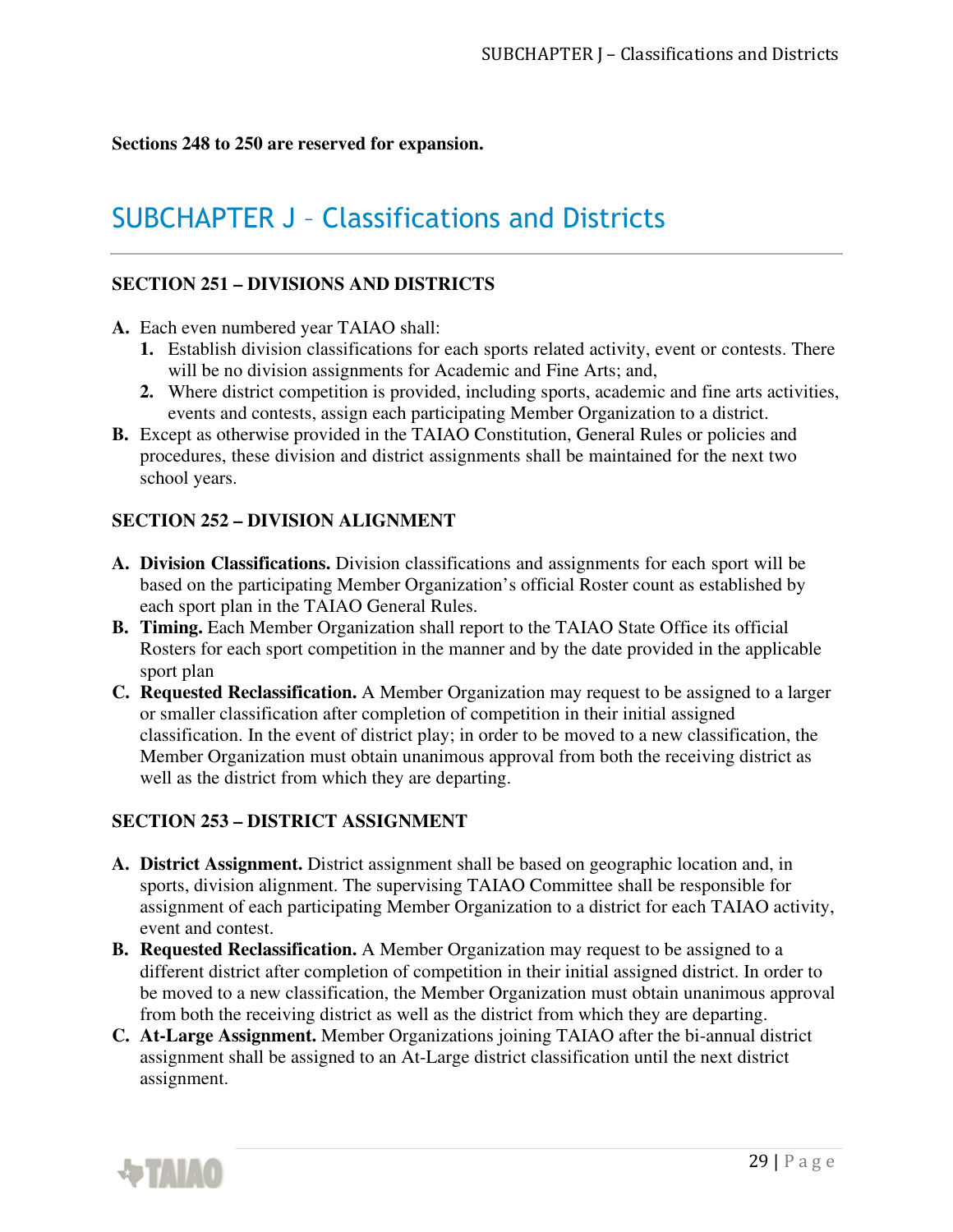### **SECTION 254 – TEAM COMPOSITION**

### **A. Roster Numbers.**

- **1. Roster Figures**. Official Roster numbers will determine all sport divisional alignments. The TAIAO Athletic Committee will establish rules for roster numbers, limits and deadlines for each sport. There will be no divisions for Academic and Fine Arts competition.
- **2. "Blended" Teams of Member Organizations.** 
	- **a.** Blended Teams" are allowed ONLY in the event a Member Organization does not have an active program in that sport, academic or fine art activity, event or contest.
	- **b.** Students enrolled in schools or homeschool cooperatives currently being governed by a state recognized organization including, but not limited to, University Interscholastic League (UIL), Texas Association of Private and Parochial Schools (TAPPS), Texas Christian Athletic League (TCAL), and Texas Christian Athletic Fellowship (TCAF), are allowed to participate in TAIAO, if "Limited Transfer Forms" are approved by the supervising TAIAO Committee.
- **2. Hardship Recourse**  In the event a Member Organization's official Roster count in a particular sport changes significantly, the Member Organization may petition the TAIAO Commissioner, for hardship recourse.
	- **a.** If official Roster numbers decrease A Member Organization may request to be moved from Division I to Division II. Post Season eligibility will be considered based on the schedule played in the upcoming season.
	- **b.** If official Roster numbers increase Any Member Organization experiencing a significant increase in official Roster count for any sport MUST declare this to the supervising TAIAO Committee so that appropriate adjustments can be considered. A significant increase is defined as one where the roster limits exceed the limit for each sport.
- **3. High School Roster Expectations**. Every January, the TAIAO office shall obtain expected roster data from participant TAIAO Member Organizations (grades 8-11). The figures shall be used to verify and determine the appropriate sport Division classification for the upcoming seasons. A "rolling" 3-season average will be considered when determining roster size for the next season and therefore the appropriate Division. The TAIAO Athletic Committee will determine roster numbers for each sport.
	- **a. "No Cut" or "No Try Out" Requirement** TAIAO Member schools and homeschool programs shall not implement or use a "try-out" system or "cut players" from their possible rosters.
	- **b.** Any "small" school/team may request to be elevated to a higher level.

#### **Sections 255 to 260 are reserved for expansion.**

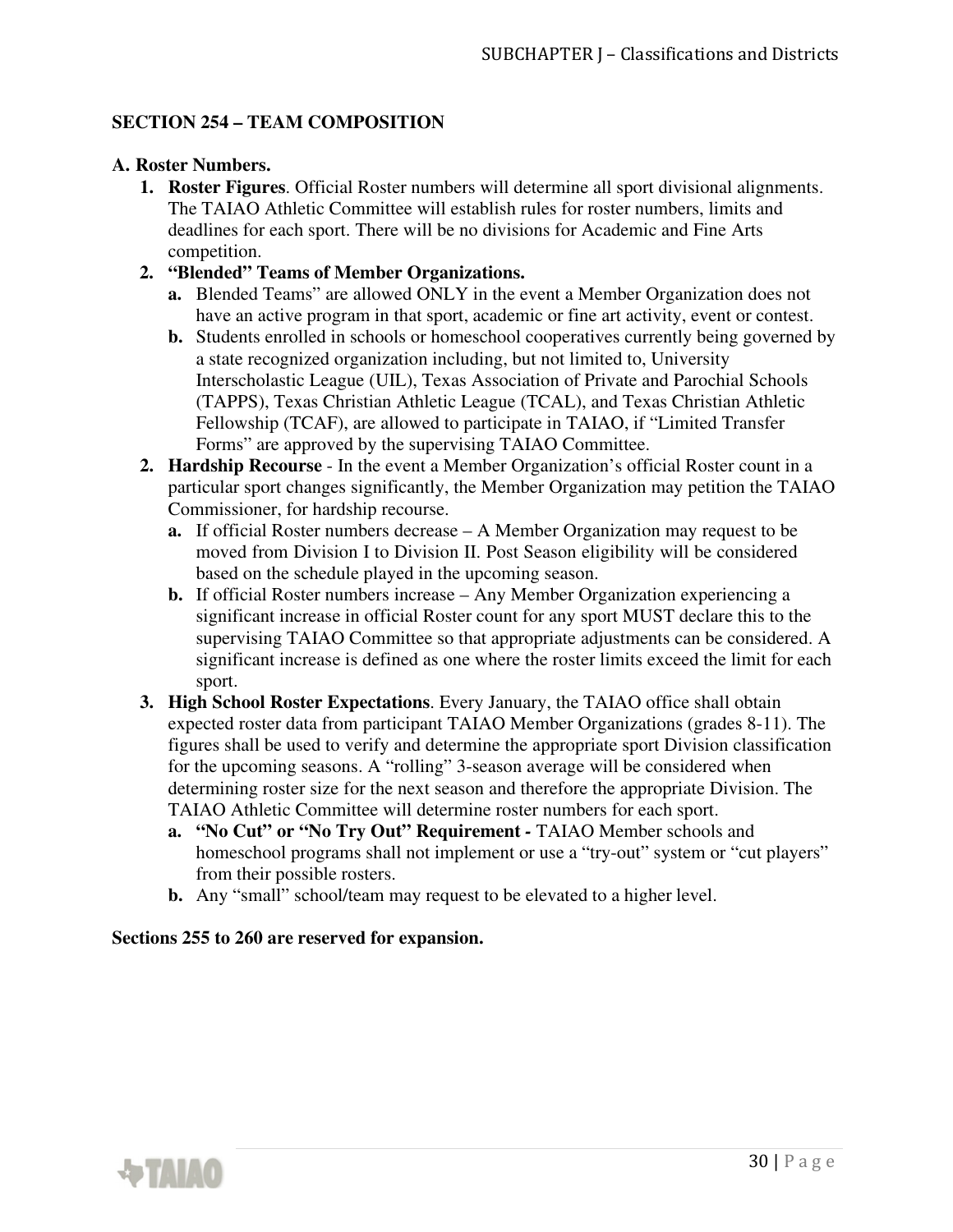## SUBCHAPTER K – General Plan

## **SECTION 261 – CALENDAR**

- **A. TAIAO Calendar.** The TAIAO Calendar shall provide information pertaining to TAIAO sponsored activities, events and contests.
- **B. Off-Season Calendar.** The TAIAO Off-Season calendar for each sponsored sport shall be as provided in each sport specific plan.
- **C.** Summer Calendar. The TAIAO Summer calendar shall be from June 1<sup>st</sup> until the following July  $31<sup>st</sup>$ .
- **D. Pre-Season, Regular and Post Season Calendar.** The TAIAO Regular and Post Season Calendar for each sponsored sport shall be as provided in each sport specific plan.
- **E. No Sunday Activities.** No organized instruction or activities may be given on a Sunday.

### **SECTION 262 – FACILITY USE (OFF SEASON AND SUMMER)**

- **A.** Students may attend Member Organization open gyms, facilities and weight rooms.
- **B.** Attendance records shall not be kept.
- **C.** Coaches and other authorized instructors may;
	- **1.** Be present to supervise the facilities and equipment.
	- **2.** Provide specific instruction in sport skills.
	- **3.** Provide weight lifting instruction and maintain progress charts.
- **D.** Coaches are responsible for notifying student athletes in their sport that their participation is strictly voluntary, never required, and in no way shall be a prerequisite for making the team or getting more playing time.
- **E.** Facilities of a Member Organization may be made available to students under the following conditions:
	- **1.** Recreational opportunities receive advance approval by the Member Organization,
	- **2.** Dates and times of operation shall be announced, posted or publicized so that every student involved in that Member Organization is aware of the opportunity,
	- **3.** Each activity is based on a first come, first served basis.
	- **4.** The facilities will be closed on Sunday.
	- **5.** An adult other than a Coach may be appointed to supervise the facilities.
	- **6.** Use of the facilities may be restricted to that Member Organization's students.
		- **a.** Note: If only members of an athletic team are allowed to participate in their sport in an open recreational facility, it could be deemed a violation of off-season regulations.

### **SECTION 263 – FACILITY USE (PRE-SEASON, REGULAR SEASON AND POST SEASON)**

**A.** Rules related to facility use during pre-season, regular season and post season sport activities shall be as provided in each sport specific plan.

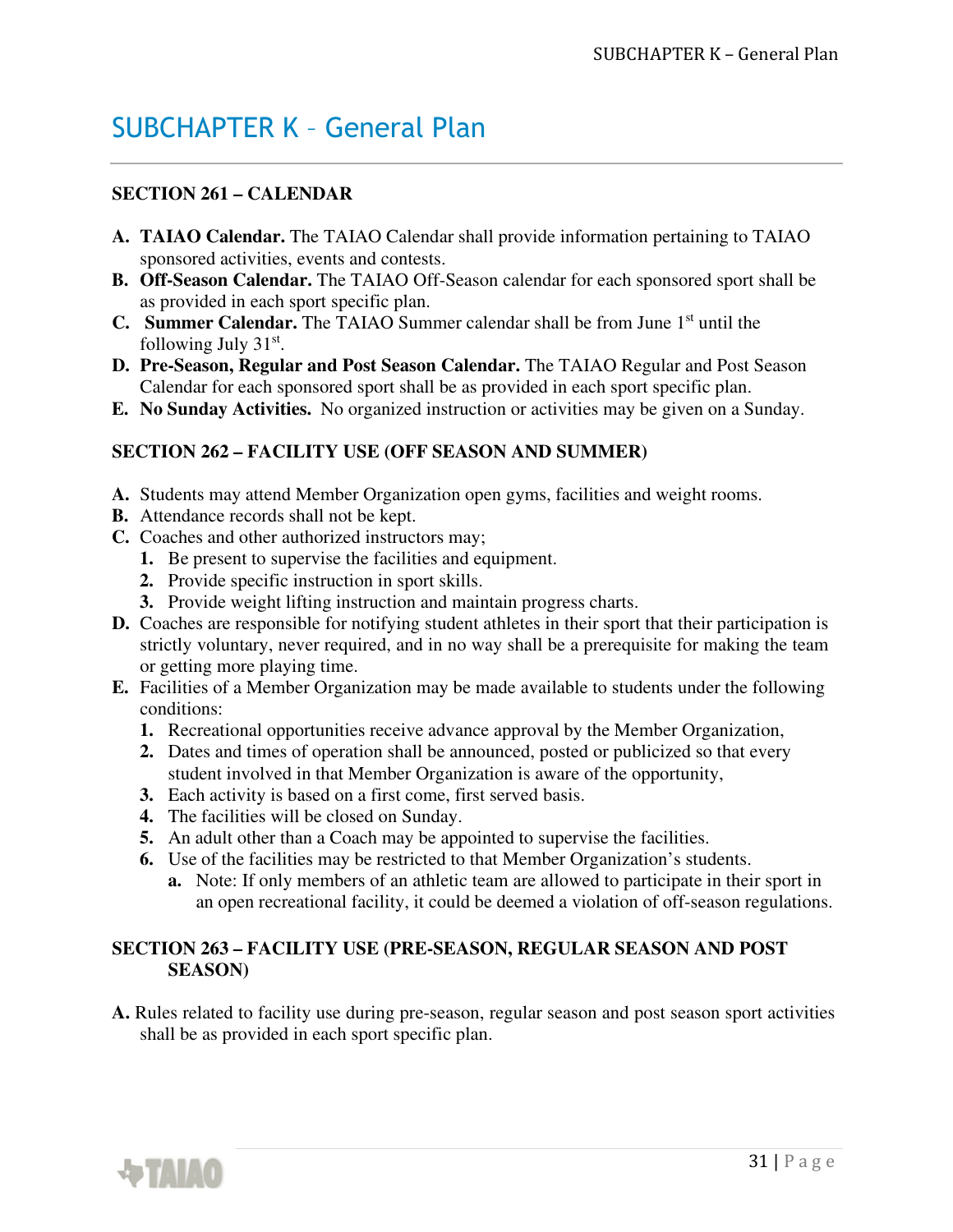### **SECTION 264 – OFF SEASON ACTIVITIES**

### **A. Authorized Activities.**

- **1.** Between the dates provided in each sports specific plan, coaches may conduct approved off season programs.
- **2.** Accelerated physical education activities, calisthenics, individual skills, strength training and conditioning exercises may be conducted starting no earlier than 6:00 AM and concluding no later than 8:00 PM.
- **3.** These activities shall not;
	- **a.** Exceed one continuous period of up to but not to exceed 90 minutes per day; and,
	- **b.** A total of 300 minutes per week.
- **4.** Practice may include individual and full team drills without contact activities.
- **5.** Allowed equipment is limited to balls, sport appropriate shoes, training equipment and machines and physical education attire.
	- **a.** Air or padded blocking dummies or devices, and other similar devices are prohibited.
	- **b.** No contact equipment or activities are allowed.
- **6.** Coaches shall make every effort to see that students understand that participation in Off Season activities is strictly voluntary and never required. Participation shall not be a prerequisite for trying out for a football team or getting more playing time.

### **SECTION 265 – SUMMER ACTIVITIES**

#### **A. Student Participation**.

- **1.** Summer Workouts and activity shall be an optional activity.
- **2.** Coaches shall make every effort to see that students understand that participation in Summer Workout or attendance at Summer Camps is strictly voluntary and never required. Participation shall not be a prerequisite for trying out for a football team or getting more playing time.

### **B. Workout Schedule.**

- **1.** From June 1<sup>st</sup> until July 31<sup>st</sup>, TAIAO coaches may conduct approved Summer Workouts.
- **2.** Summer Workouts Accelerated may be conducted starting no earlier than 6:00 AM and concluding no later than 9:00 PM.
- **3.** These activities shall not;
	- **a.** Exceed 2 hours per day; and,
	- **b.** A total of 8 hours per week.
- **4.** Student initiated or student led activities are allowed at any time.
- **C. Summer Workouts.** Summer Workouts may include;
	- **1. Individual Workouts.** Accelerated physical education activities, calisthenics, individual skills, strength training and conditioning exercises.
	- **2. Team Workouts.** Coaches and administrators may schedule and supervise Team Workouts without contact activities or equipment.
	- **3. Summer Tournaments.** Coaches and administrators may organize, supervise and schedule summer tournaments.
		- **a.** TAIAO Coaches are allowed to coach their players in these tournaments.

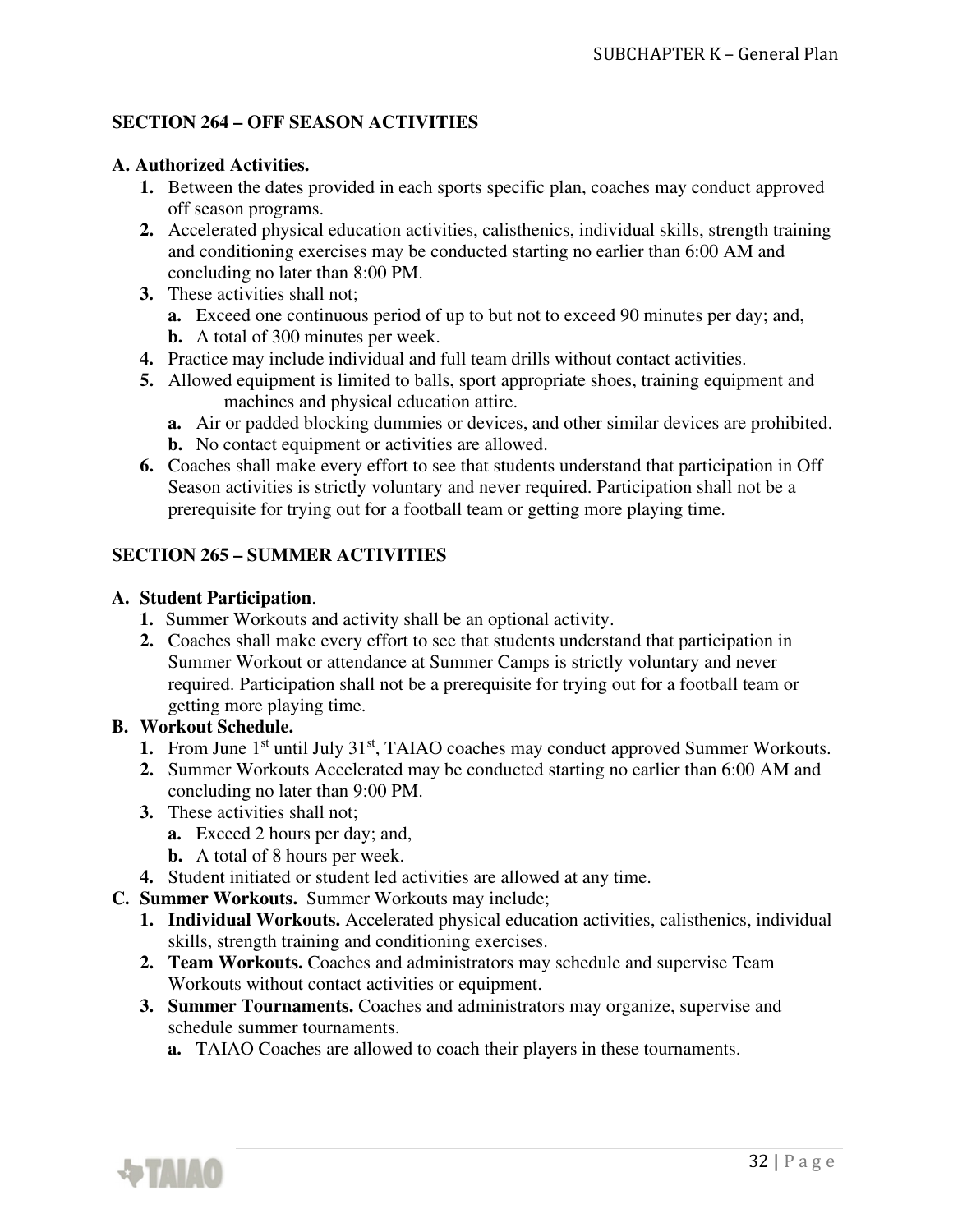- **D. Summer Camps.** Participation in summer leagues or attendance at summer athletic camps are not considered school workouts even though there may be several members of a TAIAO school playing on one team in a summer league (or attending the same camp).
	- **a.** TAIAO coaches are allowed to coach their players in these leagues or camps.

### **SECTION 266 – PRE-SEASON, REGULAR SEASON AND POST SEASON ACTIVITIES**

**A.** Rules related to practice and game schedules and activities during pre-season, regular season and post season sport activities shall be as provided in each sport specific plan.

### **SECTION 267 – GAME ADMINISTRATION**

- **A. Game Rules.** Unless otherwise provided in the sport specific plan, rules of the University Interscholastic League ("UIL") shall be used for all TAIAO sponsored activities, contests and events.
- **B. Post-Game Reporting.** Unless otherwise provided in the sport specific plan, posting of each game team and individual statistics shall be required no later than 48 hours following the end of the contest.
- **C. Pre and Post Game Activities.** 
	- **1.** At each contest between TAIAO member organizations pre-game and post-game prayer is encouraged (not required).
	- **2.** When a TAIAO member organization is playing a non TAIAO School, the TAIAO member organization is encouraged to offer to pray before or after the game with the non TAIAO School.

### **D. Tickets & Admissions – Regular Season Games.**

- **1. Passes.** A Member Organization may create game and season passes for home games. These passes are applicable only to their regular season home games and are not applicable to another school's game location. TAIAO administrative passes shall be honored.
- **2. Tickets.** Tickets for any regular season game shall not exceed the following:
	- **a.** ADULTS \$5.00,
	- **b.** STUDENTS (High school and below and children) \$3.00,
	- **c.** FAMILY \$25.00.
- **3.** A member organization may charge less if desired.
- **4.** Coaches, players, officials and primary game personnel (ball boy, trainer, team manager, etc.) are exempt from paying admission.

### **E. Game Officials – Regular Season Games.**

- **1.** All Game officials shall be UIL Certified, TASO Certified and TAIAO approved.
- **2.** Unless otherwise provided in the specific sport plan, the number of officials is expected for a Varsity or Junior Varsity game shall be the TASO required minimum. If less than the required minimum of officials show up, it is at the discretion of the visiting coach whether to play or not. If visiting coach elects to play the game, the game will count without forfeit; otherwise, a scrimmage can be played. **At a minimum, 1 official is necessary for the game to count towards regular or post season play. If no officials are present, the competition WILL be a scrimmage if played.**

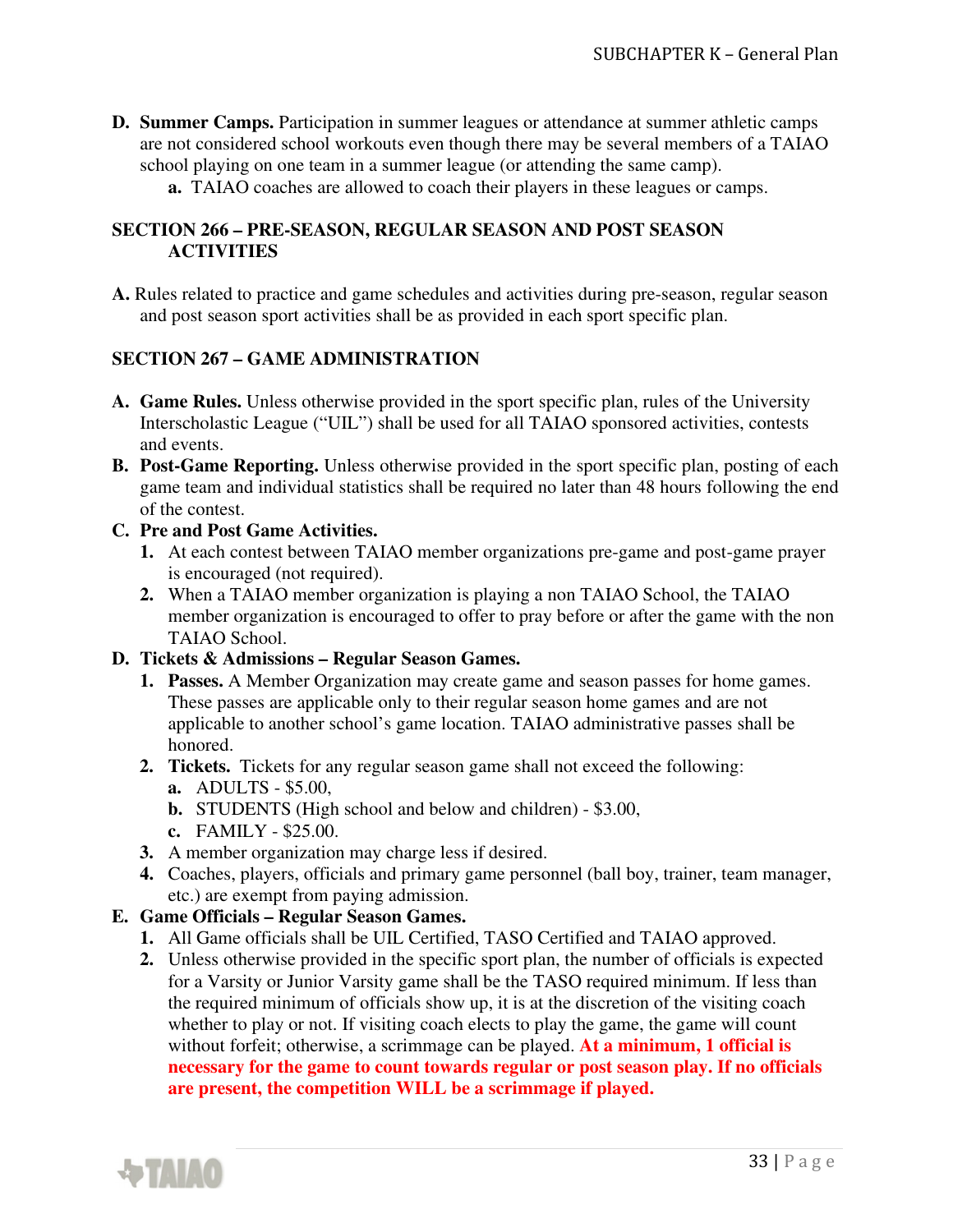### **SECTION 268 – EVENT PASSES**

- **A.** Every Member Organization shall be awarded event passes for use in connection with TAIAO sponsored contests, events, games and matches.
	- **1.** Four passes shall be issued for football; and,
	- **2.** Three passes shall be issued for all other sports and activities
- **B.** Passes shall include the name of the card holder on the card and shall be non-transferable.
- **C.** The pass will admit the card holder. A photo ID will be required to insure passes are being used properly.
- **D.** Passes will be good for any TAIAO sponsored contest, event, game or match during the TAIAO calendar year for which they were issued.
- **E.** Additional passes may be purchased for \$300.00 each.

### **SECTION 269 - TATTOOS**

- **A.** Tattoos must be covered by tape or the student's uniform or clothing at all times. This includes while preparing for competition, during competition, for awards presentations and post competition while on a Member Organization's property.
- **B.** Exception in swimming. Students must have tattoos covered when not competing in the race and during out of water warm up/cool down.

## **SECTION 270 – PROHIBITED ACTIVITIES**

- **A.** Live animal mascots, cannons, fireworks, etc. are prohibited at TAIAO contests, events, games and matches.
- **B.** No dogs or other animals are allowed at TAIAO contests, events, games and matches.
- **C.** Noisemakers, including megaphones, are prohibited at TAIAO contests, events, games and matches held at field houses, gymnasiums or other indoor facilities.
- **D.** Bands, when permitted, shall play only during time-outs and intermissions, individual instruments may not be used as noisemakers.
- **E.** At football games, bands and noisemakers may play between plays (stopping prior to the referee's whistle for "ready for play"), after a touchdown, field goal, extra point or safety.

## **SECTION 271 - EQUIPMENT**

- **A. Jerseys Home & Away.** Each Member Organization shall have a Home and an Away uniform jersey for each sport.
	- **1.** All jerseys shall be readable. Dark numbers on dark jerseys and light numbers on light jerseys are not permitted. Opponents and officials must be able to read the number from a reasonable distance.
	- **2.** Each student shall be issued a number at the beginning of the season which shall remain his/her number through the entire season (as it is listed in MaxPreps on the Team Roster). If a number change is required, the coach shall inform each future opponent of the change for the remainder of the season.
	- **3.** Acceptable reasons for a number change shall be:
		- **a.** In the event the original uniform is damaged and requires replacement.

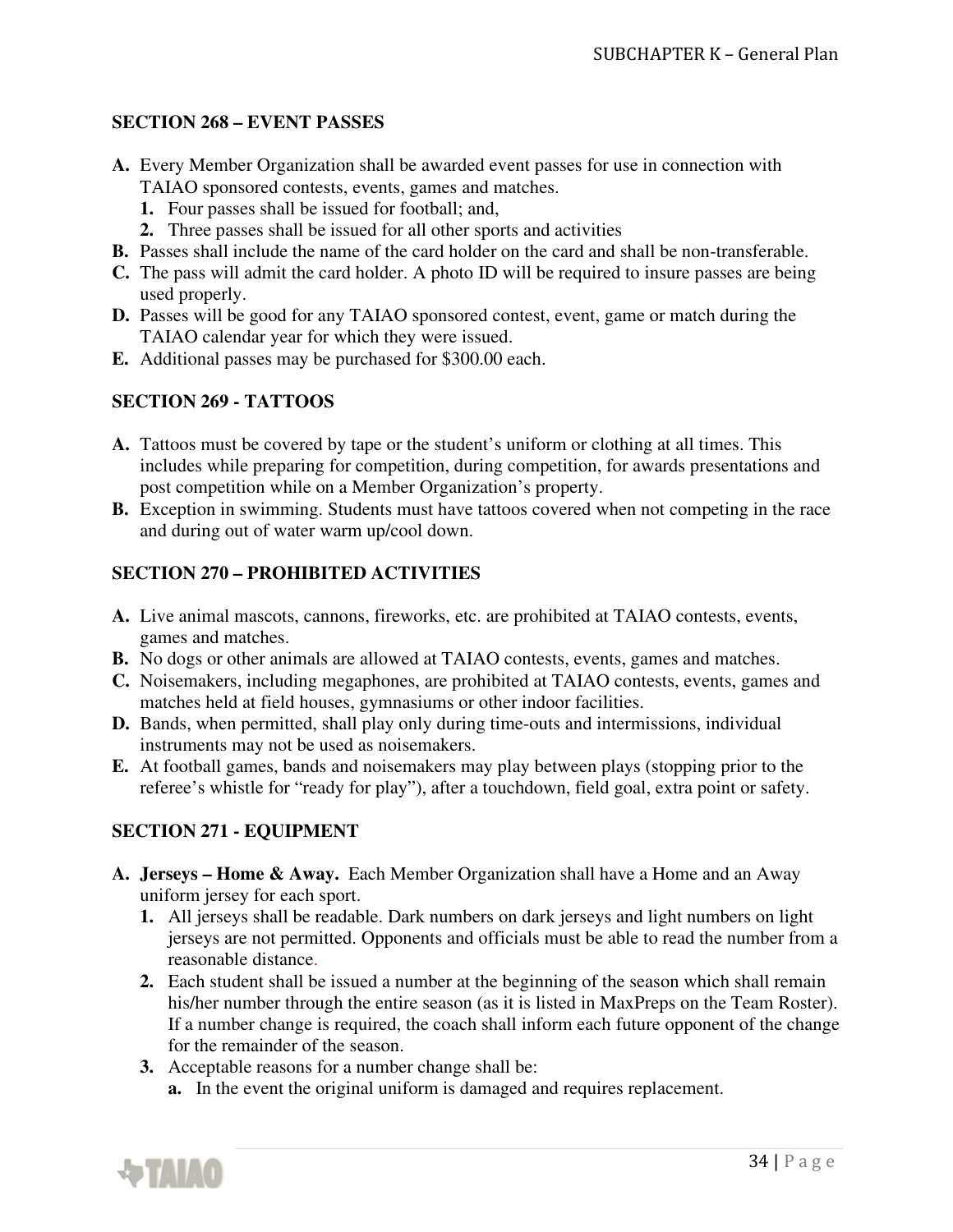- **b.** In the event a jersey is not available (forgotten, etc.) and a real time replacement is required.
- **B. Team Colors**. The Home team shall wear colored jerseys and the Visiting team shall wear white unless another arrangement is mutually agreed upon, prior to the competition.

### **C. Game Uniforms.**

- **1.** All coaches shall ensure all students are properly equipped to make the game or contest as safe as possible.
- **2.** The head coach or his designated representative shall certify to the umpire before each scrimmage or game that all students are equipped according to the equipment rules.
- **3.** Proper uniforms shall be worn at each scrimmage and game. A team or a student that is in violation is subject to penalties.
- **D.** Each sport plan shall provide more specific equipment and uniform specifications.

## **SECTION 272 – COACH TRAINING AND CERTIFICATION**

- **A.** All TAIAO head coaches are required to complete the following NFHS Courses by August 1<sup>st</sup> of the first year of participation in TAIAO and every second year thereafter:
	- **1.** Core Courses:
		- **a.** *Fundamentals of Coaching*; and,
		- **b.** *First Aid, Health and Safety for Coaches*
	- **2.** Additional Course:
		- **a.** *Concussion in Sports*
- **B.** All TAIAO coaches and other staff are strongly encouraged to complete at least every other year training courses or clinics related to the following:
	- **1.** *Heat Acclimatization:* Education and training related to utilization of available professional development tools regarding proper approach to Heat Acclimatization.
	- **2.** *Sportsmanship:* Education and training related to utilization of available professional development tools regarding proper approach to Sportsmanship, how it impacts the educational process and your specific role in promoting it at all interscholastic athletic events.
- **C.** Any coach will be deemed to have met the certification requirements of Subsection 272.A above upon successful completion of courses of a substantially similar nature required by that coach's Member Organization.
- **D.** A coach certified as having completed the requirements of Subsection 272.A above must be in attendance at all events, contests, games and matches of the Member Organization regardless of whether or not against a TAIAO opponent.

## **SECTION 273 – POST SEASON PLAY**

**A.** Rules related to qualification and participation in post season playoffs shall be as provided in each sport specific plan.

### **SECTION 274 – POST SEASON HONORS AND ALL STAR GAMES**

#### **A. Post Season Honors.**

**1.** TAIAO shall recognize All District, All Region and All State individual honors for each

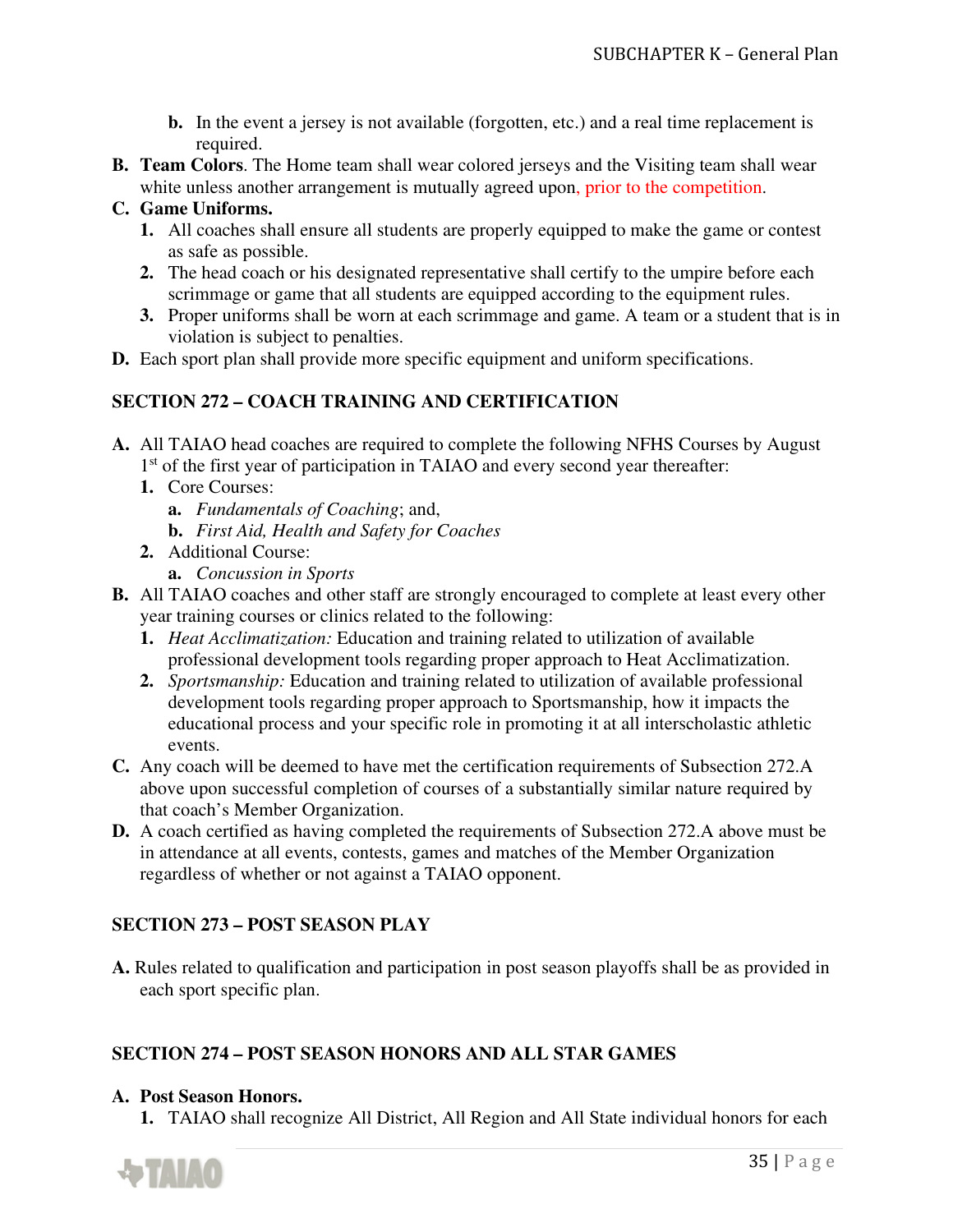TAIAO sponsored sport.

**2.** Determination of individual post season honors will be as provided in each sport specific plan.

## **B. All-Star Games.**

**1. Purpose.** *All Star games are designed to bring together the most talented players in TAIAO at the end of the season in order for them to be recognized and to play on the same field as others of equal recognition. An All-Star game will be played for each division in a particular sport.* 

## **2. Location and Date.**

- **a.** The All Star games shall occur at a time provided in the specific sport plan.
- **b.** The All Star games shall be played at a "central" location so that individuals from various teams share the travel burden. TAIAO shall administer the game.

### **3. Player Selection.**

- **a.** One game shall be played for each Division where the matchup is between 2 super regions as determined by the TAIAO Committee supervising the sport of either a North/South or an East/West configuration.
- **b.** Player selections for each All Star game shall be from the players previously named and recognized as 1<sup>st</sup> Team All-State selections for each super regional team or as otherwise provided in the specific sport plan.
- **c.** Players from the  $2<sup>nd</sup>$  Team All-State selections may serve as substitutes for a 1<sup>st</sup> Team player that is not able to play in the game.
- **d.** Selections from the 2<sup>nd</sup> Team All-State list shall be accomplished by the coach assigned to one of the All Star teams based on team need and with consideration to broaden team presentation if possible.
- **4. Player Obligations.** Each player who wishes to attend/play in an All Star game must agree and will be required to;
	- **a.** Forward to the TAIAO office payment in advance (if required) for the All Star jersey (Cost estimated at \$50); and,
	- **b.** Participate in the single practice for the All Star team prior to the game (located in the same area of the All Star game).

## **5. Coach Selection and Guidelines.**

- **a.** Coaches for each All Star team shall be selected from the top ranked MaxPreps team from each super region at the end of the Regular season in each Division.
- **b.** Each All Star Coach accepting the invitation is expected to fulfill the following guidelines;
	- **1.** Make it an enjoyable and fun event for each All Star.
	- **2.** Insure playing time is created for each All Star not equal time but at least meaningful time (1 quarter minimum).
	- **3.** Make every effort to adjust defense and personnel to keep the contest competitive.
	- **4.** Create at least one social time for the All Stars with a team dinner or breakfast (player participation is optional).
	- **5.** Invite the head coach of another team within the super region to assist during the All Star activities.

### **6. Tickets & Admissions.**

- **a.** The location for the All-Star game shall be chosen in a manner to appropriately "size" the location to the expected crowd and to create an admission fee that is reasonable as outlined below.
- **b.** Tickets for games shall not exceed
	- **1.** ADULTS \$10.00
	- **2.** STUDENTS (& children) \$5.00

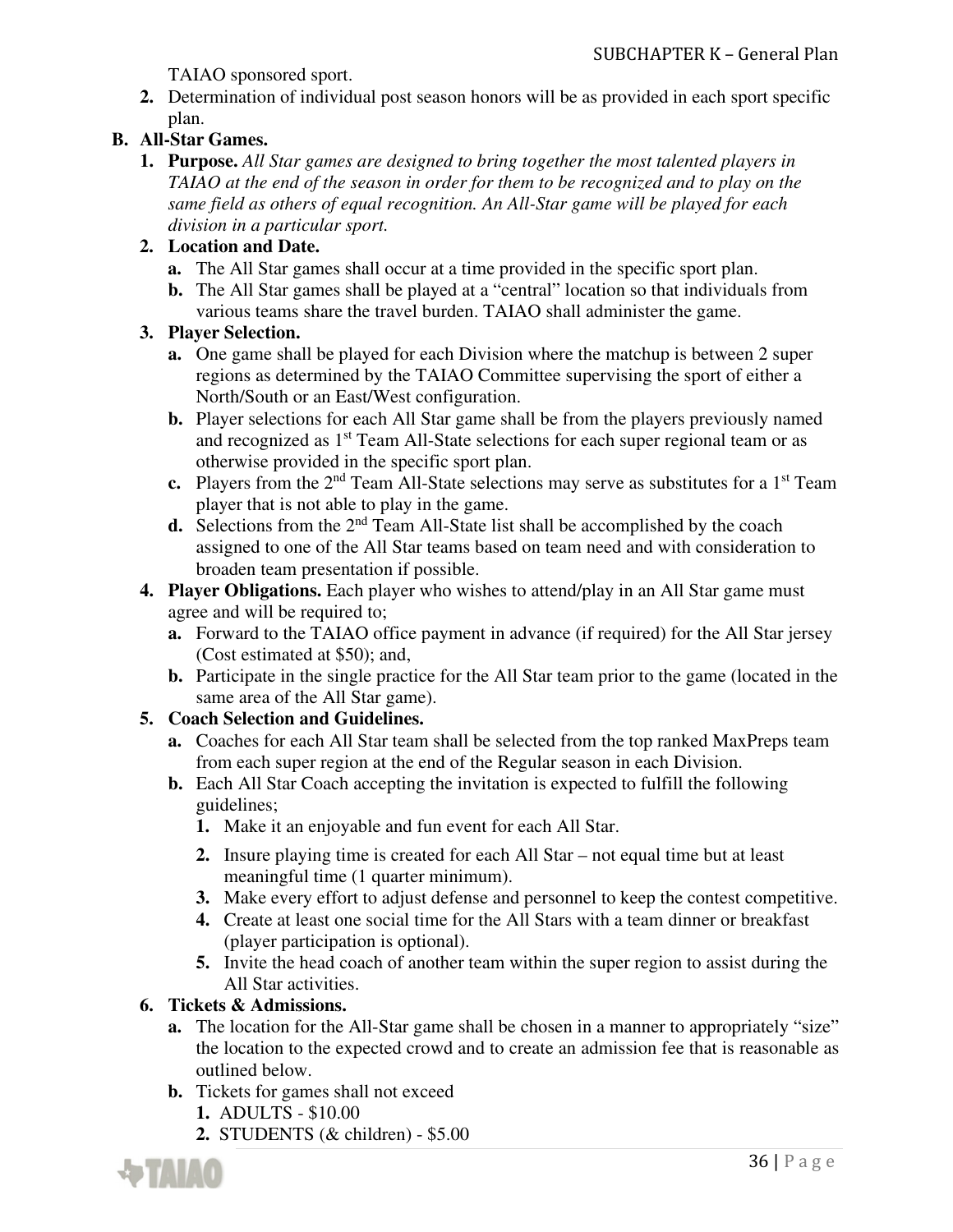- **3.** FAMILY \$25.00.
- **4.** Coaches, players, Officials and primary game personnel (chain gang, ball boy, trainer, team manager etc.) are exempted from paying admissions.

## **SECTION 275 – MEDIA, VIDEOTAPING AND FILMING**

## **A. Media.**

**1. Post Season.** The following rules related to media apply to post season play only.

## **2. Credentialed Media Personnel.**

- **a.** A *Media Request Form* must be submitted and approved prior to the activity, contest or event.
- **b.** Media are limited to four (4) per Member Organization. This includes print, photography, digital and video media.
- **c.** Passes grant admission to the event, contest or activity. Floor or field access shall be at the discretion of the host organization.
- **d.** Passes may be revoked by a TAIAO representative.

## **3. Member Organization Media.**

- **a.** A *Media Request Form* must be submitted and approved prior to the activity, contest or event.
- **b.** Media are limited to two (4) per Member Organization. This includes print, photography, digital and video media.
- **c.** Passes do not grant admission to the event, contest or activity. Floor of field access shall be at the discretion of the host organization.
- **d.** Passes may be revoked by a TAIAO representative.

## **4. On Site Photography and Videography.**

- **a.** TAIAO does not recognize on official photographer or videographer for TAIAO sponsored events, contests and activities. Those wishing to work an event, contests or activity shall:
	- **1.** Complete the *Media Request Form* and submit the form to the TAIAO State Office prior to the event, contest or activity; and,
	- **2.** Make payment to TAIAO of the per event fee required by TAIAO.

### **b. Flash Photography.**

- **1.** The use of electronic flash equipment is prohibited at all indoor events, contests and activities.
- **2.** The use of a strobe flash is allowed.
- **3.** If either team head coach or the event, contest or activity director requests a strobe flash to be discontinued, the request will be honored.

### **5. Radio.**

- **a.** Radio broadcasts, whether over air or internet, are limited to one per team per game.
- **b.** Each station or broadcaster will be limited to two (2) media passes per game.
- **c.** TAIAO does not guarantee power, phone or internet access at the event sites.
- **d.** Upon approval, broadcasters should contact the event host if additional resources are necessary.
- **e.** To broadcast a TAIAO sponsored event, contest or activity, the following shall apply;
	- **1.** Complete the *Media Request Form* and submit the form to the TAIAO State Office prior to the event, contest or activity; and,
	- **2.** Make payment to TAIAO of the per event fee required by TAIAO.

## **6. Internet Radio Broadcasts.**

- **a.** Radio broadcasts, whether over air or internet, are limited to one per team per game.
- **b.** Each station or broadcaster will be limited to two (2) media passes per game.

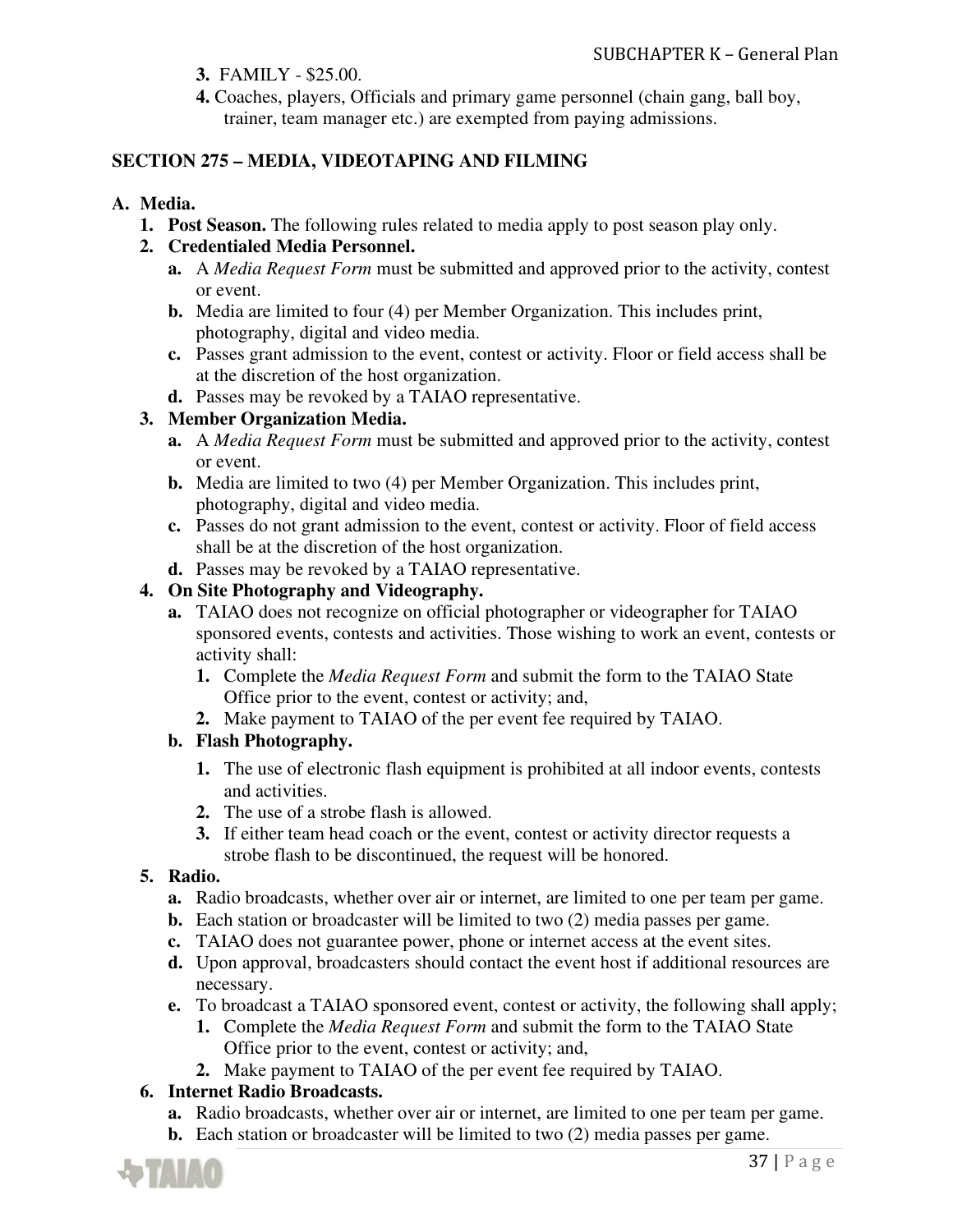- **c.** TAIAO does not guarantee power, phone or internet access at the event sites.
- **d.** Upon approval, broadcasters should contact the event host if additional resources are needed.
- **e.** To broadcast a TAIAO sponsored event, contest or activity, the following steps apply;
	- **1.** Complete the *Media Request Form* and submit the form to the TAIAO State Office prior to the event, contest or activity; and,
- **2.** Make payment to TAIAO of the per event fee required by TAIAO.

## **7. Television and Internet Video Broadcasts.**

- **a.** Television and Internet video broadcasts are limited to one (1) per team per game.
- **b.** Each station or broadcaster will be limited to four (4) media passes per game.
- **c.** TAIAO does not guarantee power, phone or internet access at the event sites.
- **d.** Upon approval, broadcasters should contact the event host if additional resources are needed.
- **e.** To broadcast a TAIAO sponsored event, contest or activity, the following steps apply;
	- **1.** Complete the *Media Request Form* and submit the form to the TAIAO State Office prior to the event, contest or activity; and,
	- **2.** Make payment to TAIAO of the per event fee required by TAIAO.
- **8. Notification to Media.** Member Organizations shall notify local media of these rules and requirements and shall work with TAIAO to insure timely payment of all required fees will be made to TAIAO.

## **B. Videotaping/Filming.**

- **1. It is a violation to videotape or film an athletic activity, contest or event in which your Member Organization or team is not competing unless prior consent of ALL Member Organizations involved has been obtained.**
- **2.** A Member Organization does not have to obtain permission to film or tape a contest in which it is competing. However, the film or videotape may not be utilized for coaching purposes during the contest or for any other reason until after the contest has been completed.
- **3.** Films and videotapes become the property of the Member Organization doing the recording unless otherwise agreed to by consent of the Member Organizations involved in the contest.

## **E. Film/Video Exchange.**

## **1. Regular Season.**

- **a.** TAIAO does not have a league wide rule about exchanging film during the regular season. However, it is STRONGLY encouraged that a Member Organization would agree to exchange film/video with an upcoming opponent. Individual TAIAO sports committees may implement a mandatory regular season film exchange requirement, but it shall be clearly stated in the approved Sports Plan for each sport.
- **b.** Exchanging film/video with an opponent is a recognized, accepted and encouraged practice for scouting purposes. For example; team A is playing team B in game 3 of the season, the coach from A trades his film from game 1 and/or 2 with the coach from team B for his film from game 1 and/or 2. The films are the property of the member organization doing the filming and they do not have to get permission from anyone to exchange their own property.
- **c.** It is permissible for a coach to contact a team that has played his opponent and arrange to borrow or trade for that film/video. The film/video is the property of the member organization or school that made it legally, since they were involved in the game.

## **2. Post Season.**

**a.** Member Organizations participating in Post Season play are REQUIRED to exchange

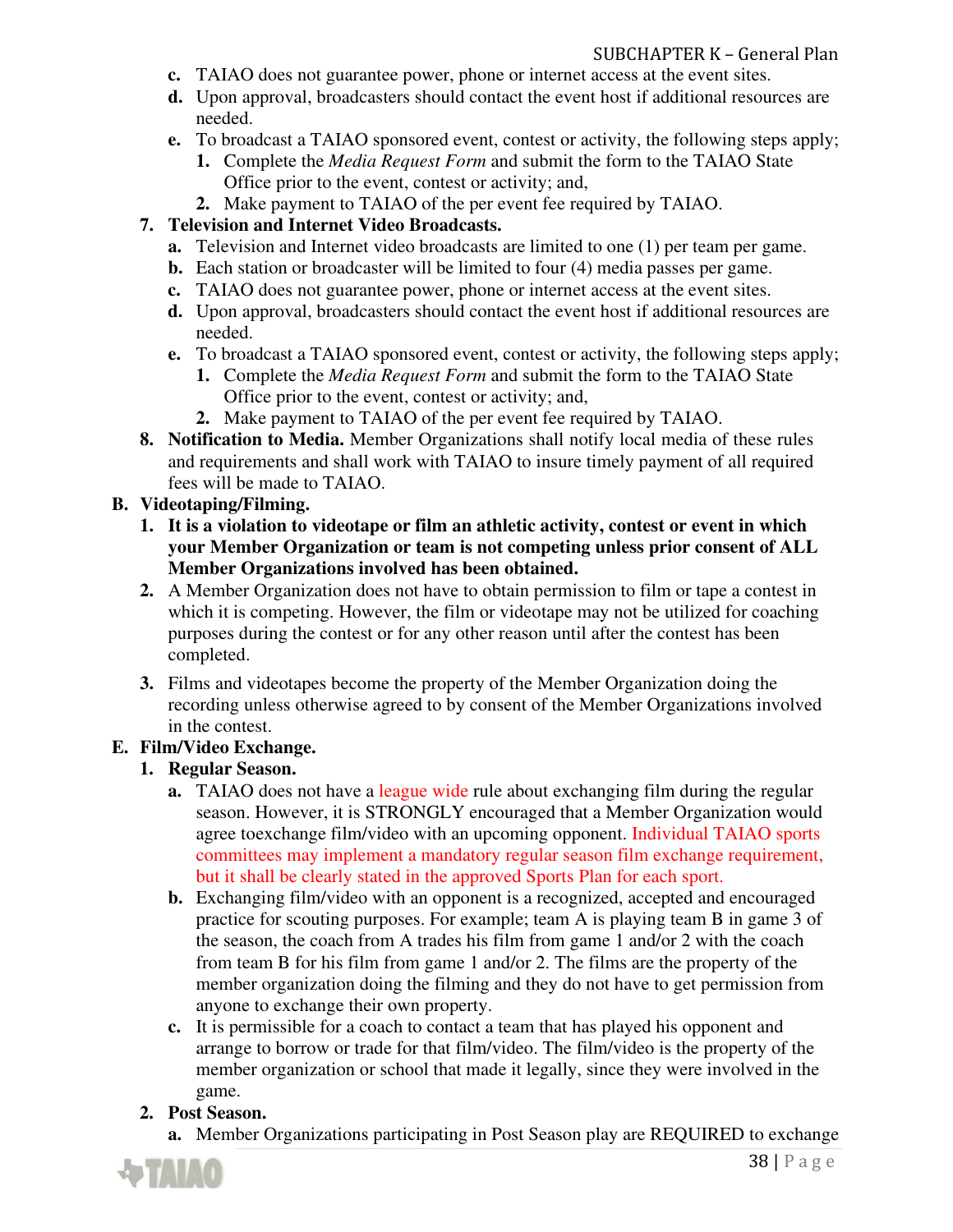- 2 quality films/videos with their opponent as follows:
- **1.** The games to be exchanged shall be the recipient's choice,
- **2.** All film/video exchanged shall be received by the opponent no later than as provided in the specific sport plan or at least 4 days preceding the game,
- **3.** Film/video may be in the form of film, disc or electronic copy (all are acceptable). Hudl is an acceptable media of exchange; and,
- **4.** Each film/video must be deemed "viewable and usable" by the opponent. It shall contain clarity for general use for scouting purposes.
- **F. Filming/Videotaping by Individuals.** Any individual videotaping or filming shall have permission from the Member Organizations involved in the contest and may not obstruct the view of other spectators of the contest.
- **G. Commercial Uses.** Use of the films or videotapes for commercial purposes must be approved by all Member Organizations involved in the contest.

**Sections 276 to 299 are reserved for expansion.** 

**Sections 300 to 399 are reserved for expansion.** 

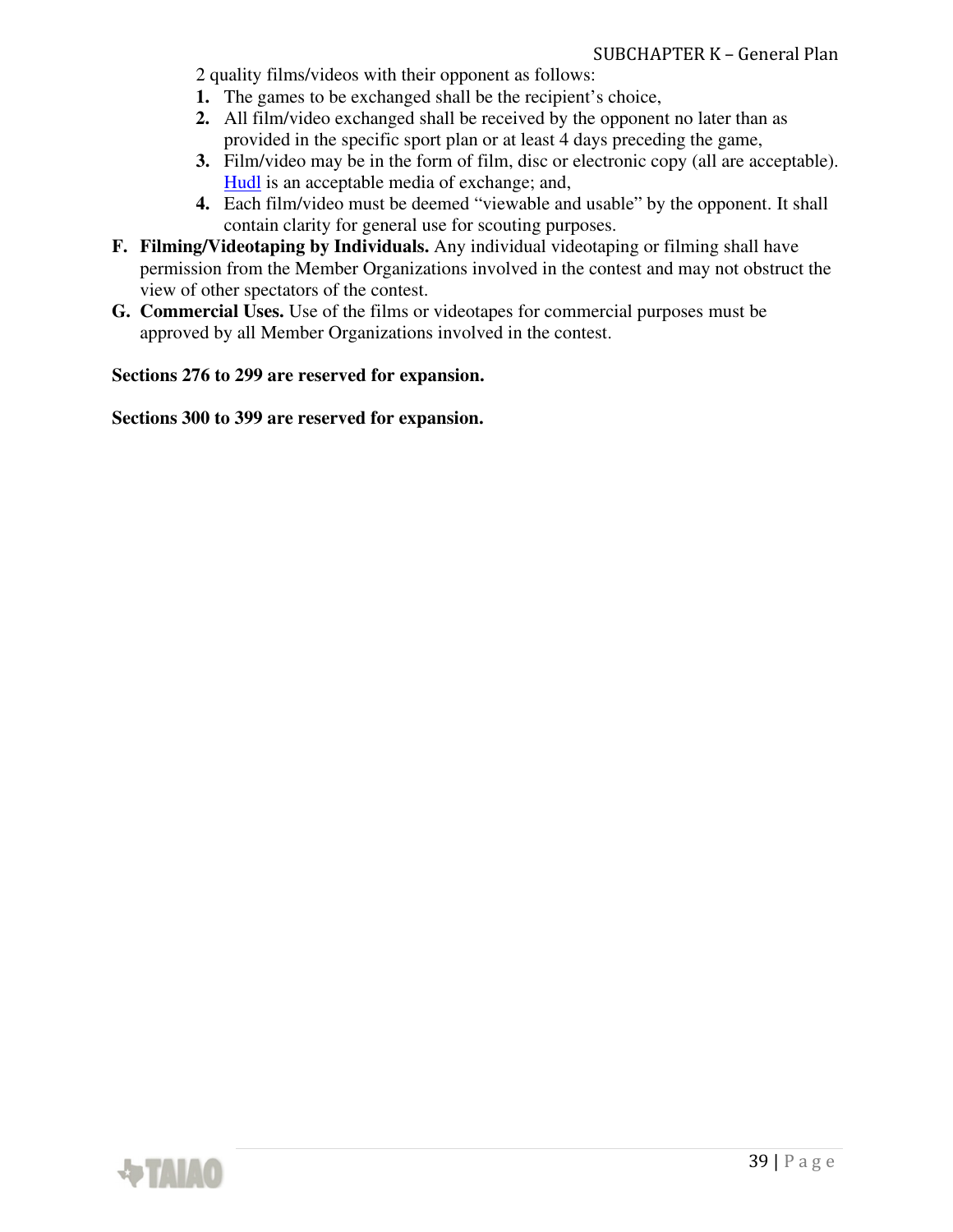## SUBCHAPTER L - Football

## **SECTIONS 4OO**

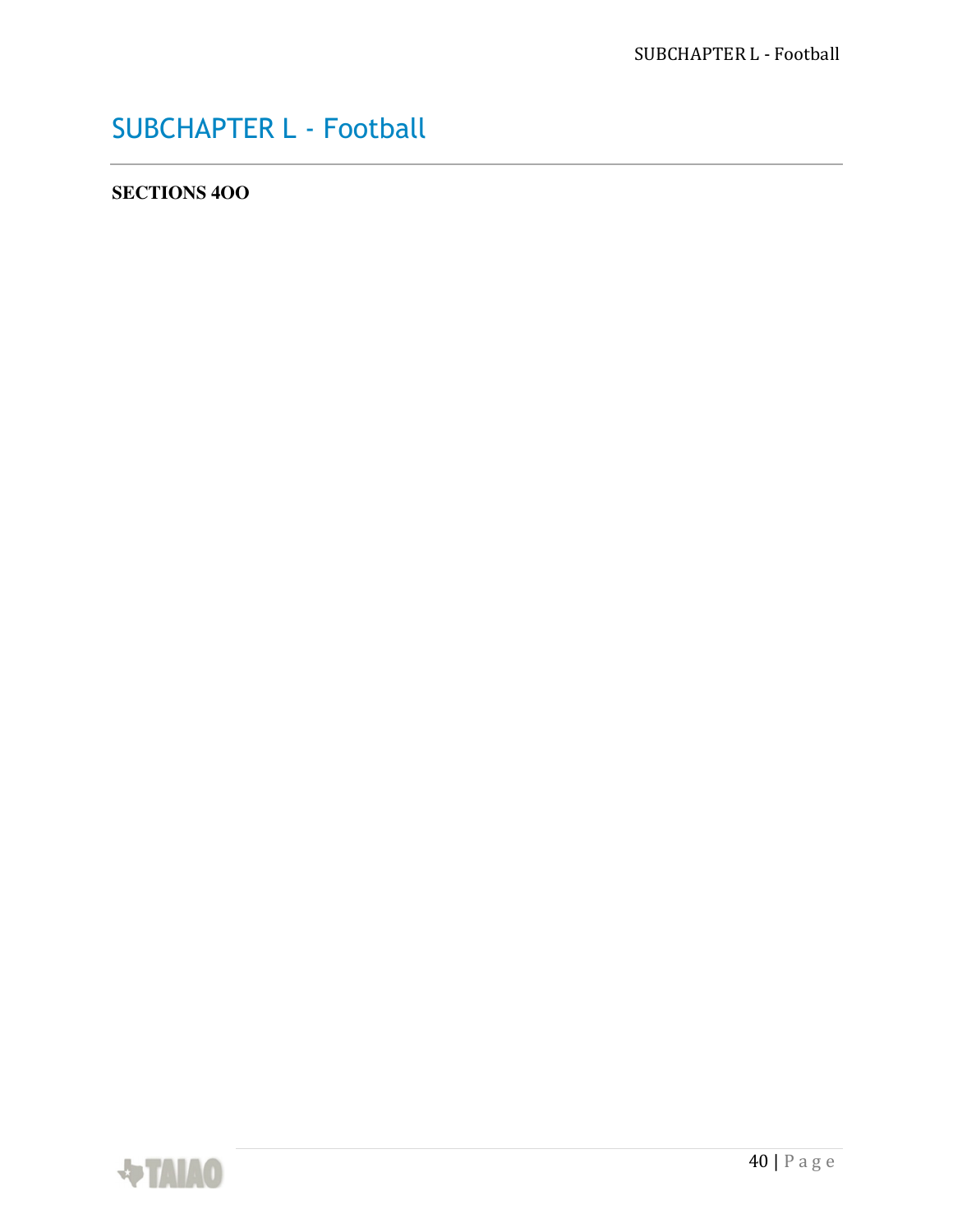## SUBCHAPTER M - Basketball

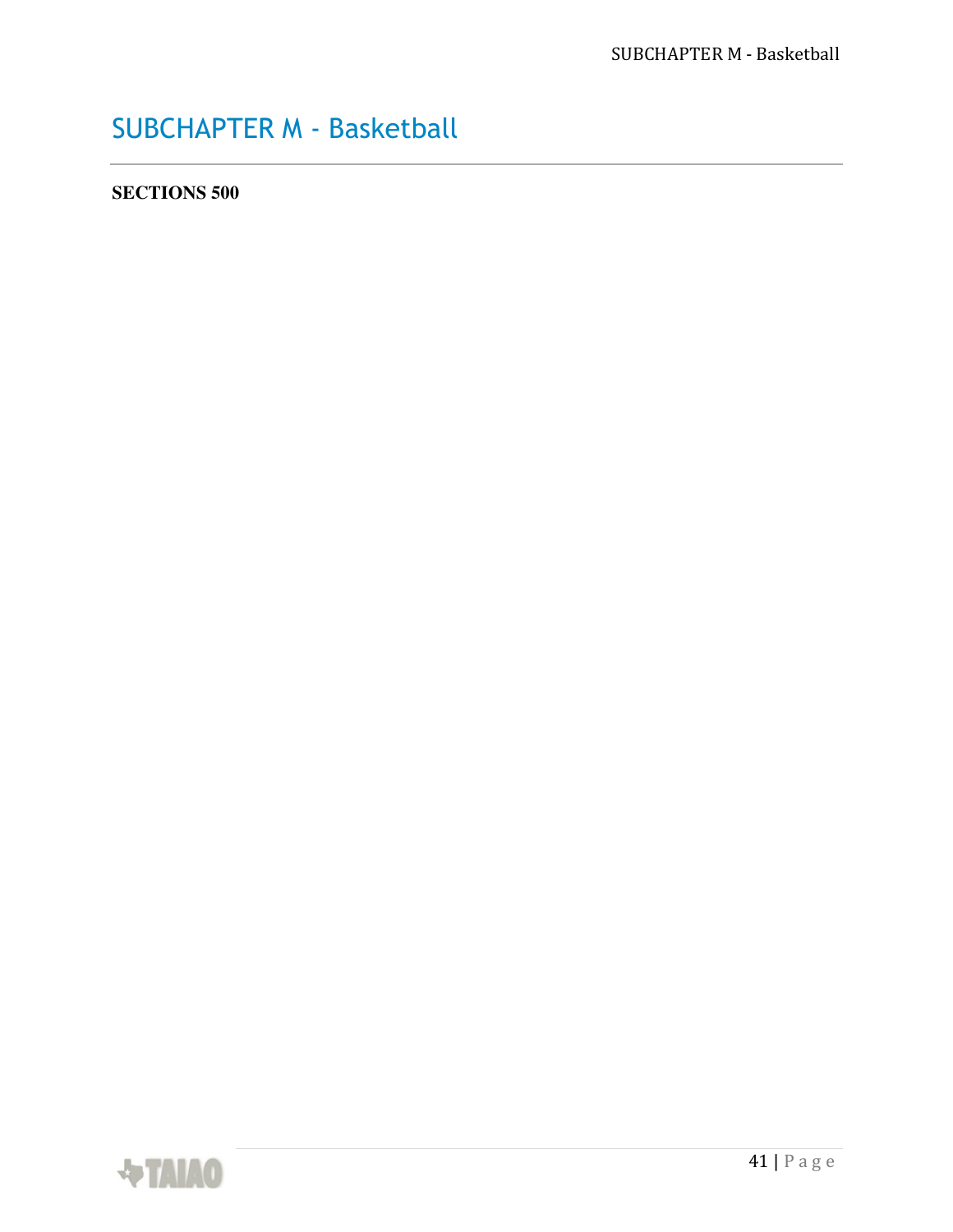# SUBCHAPTER N - Volleyball

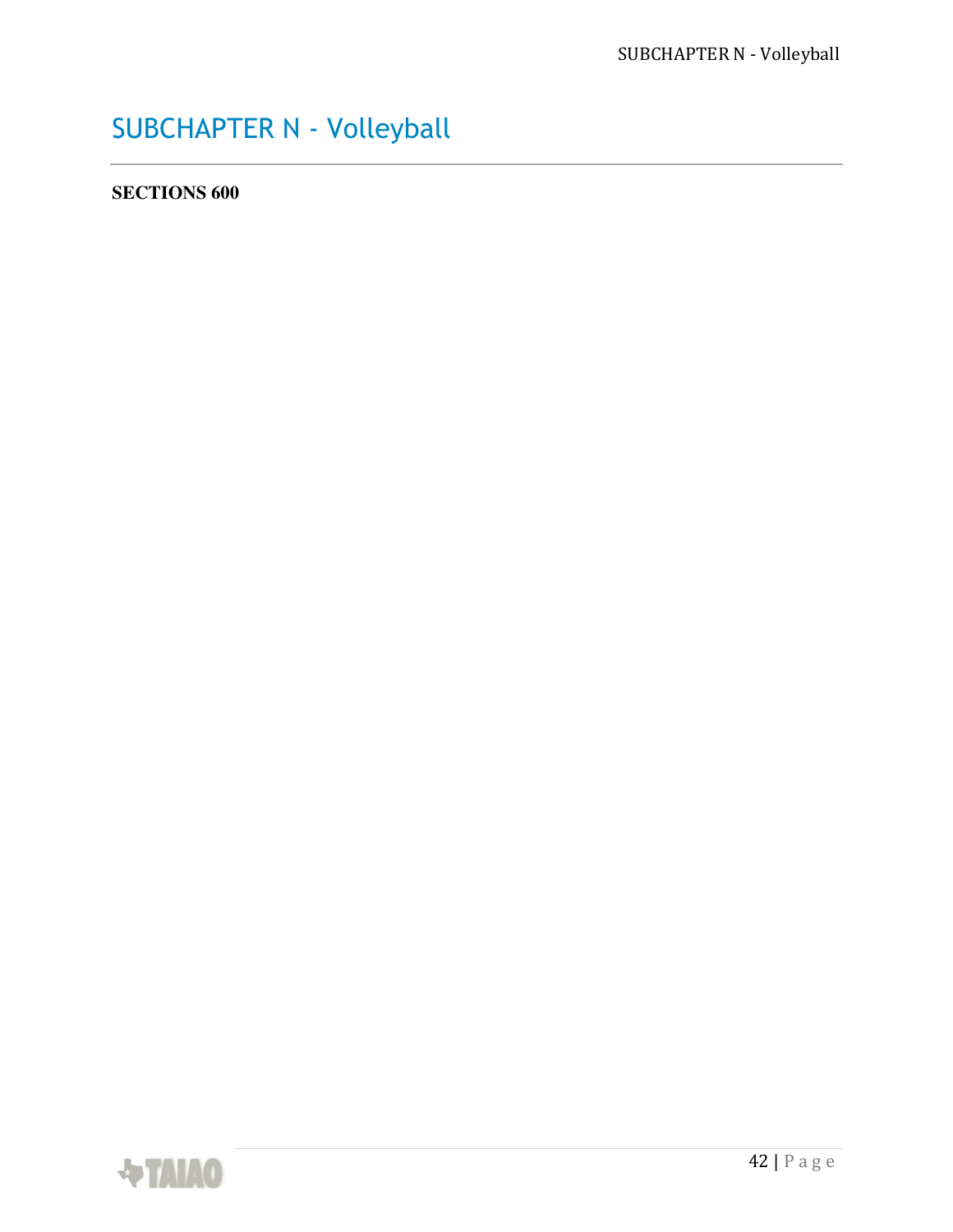## SUBCHAPTER O – Cross Country

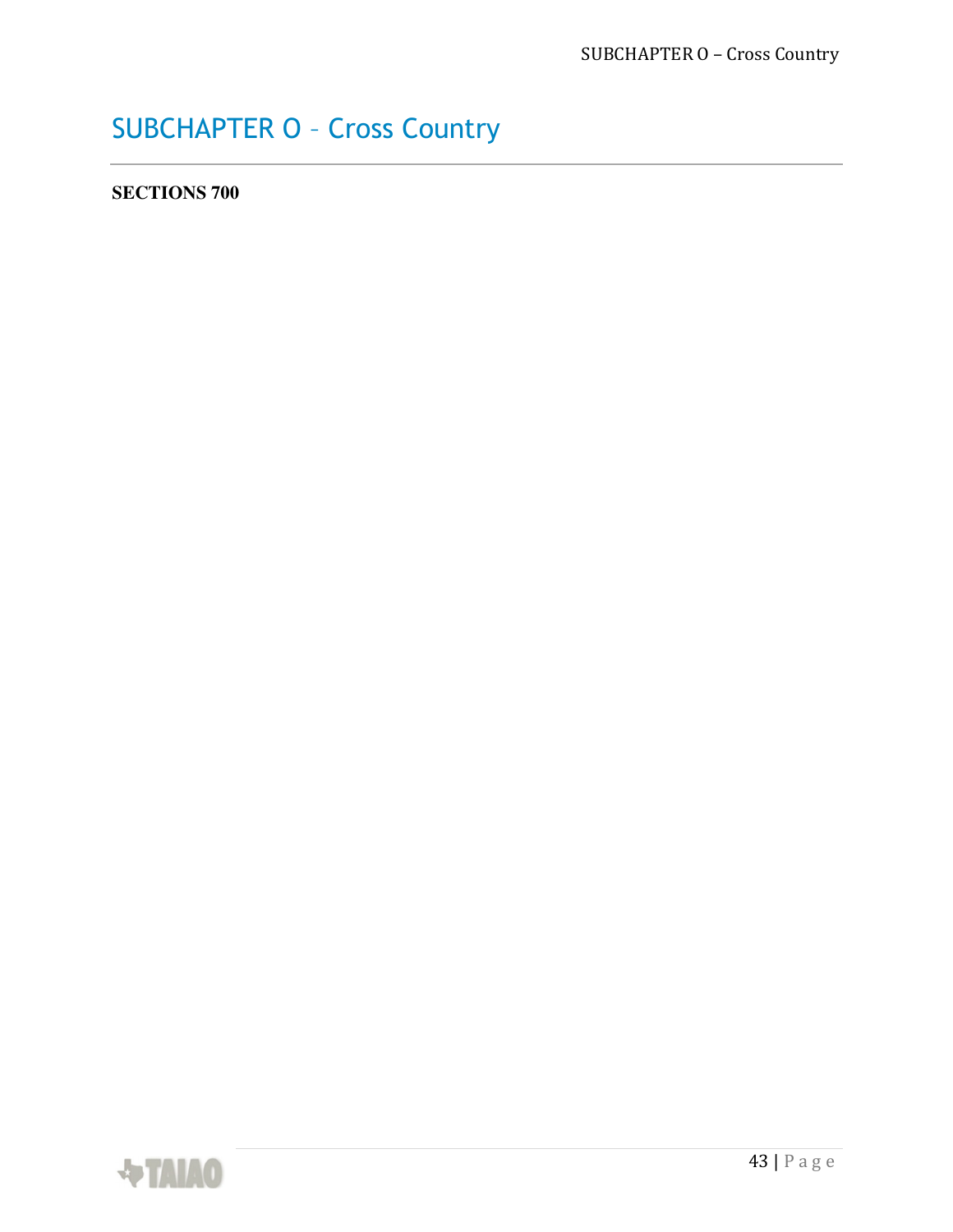## SUBCHAPTER P – Track and Field

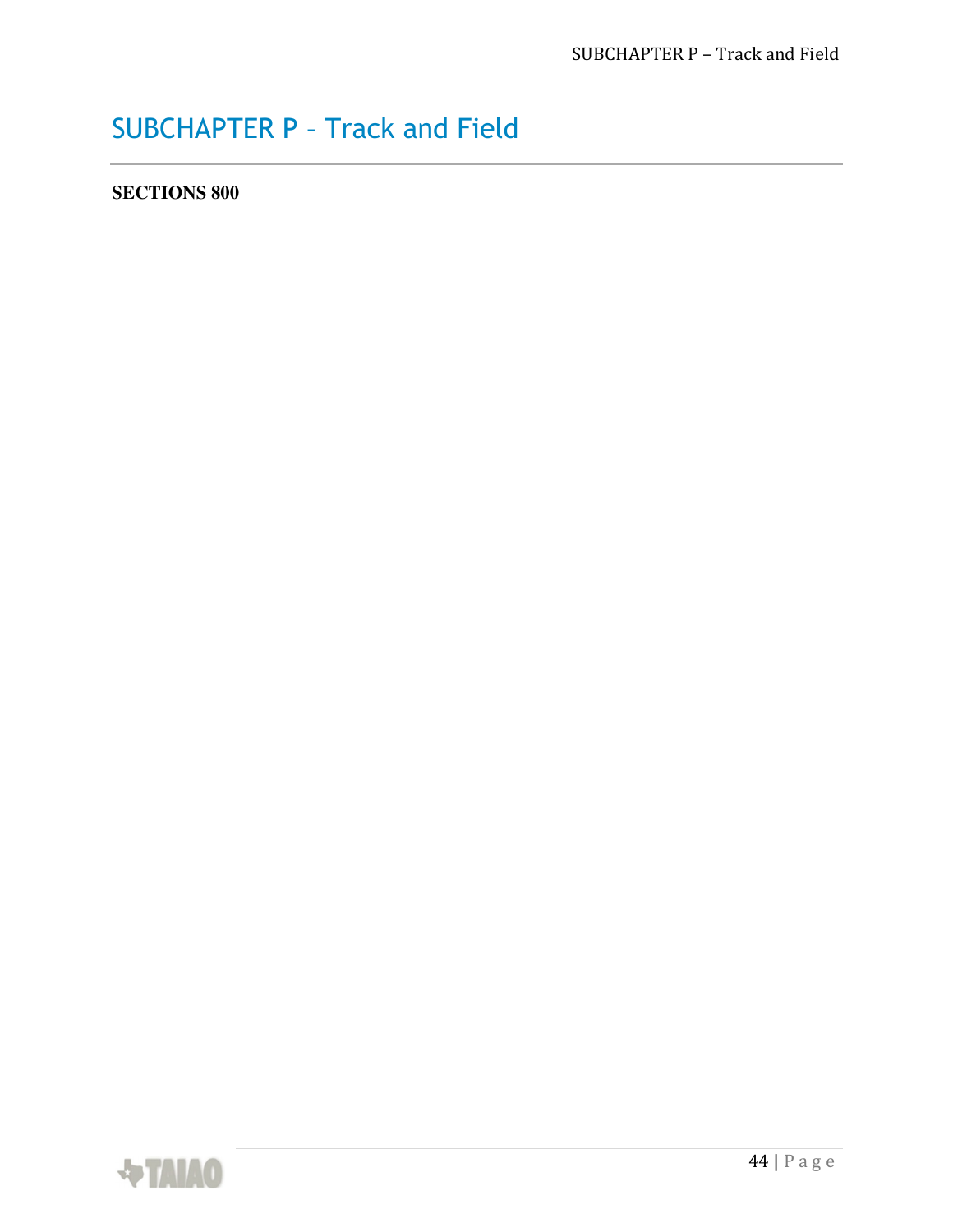## SUBCHAPTER Q - Soccer

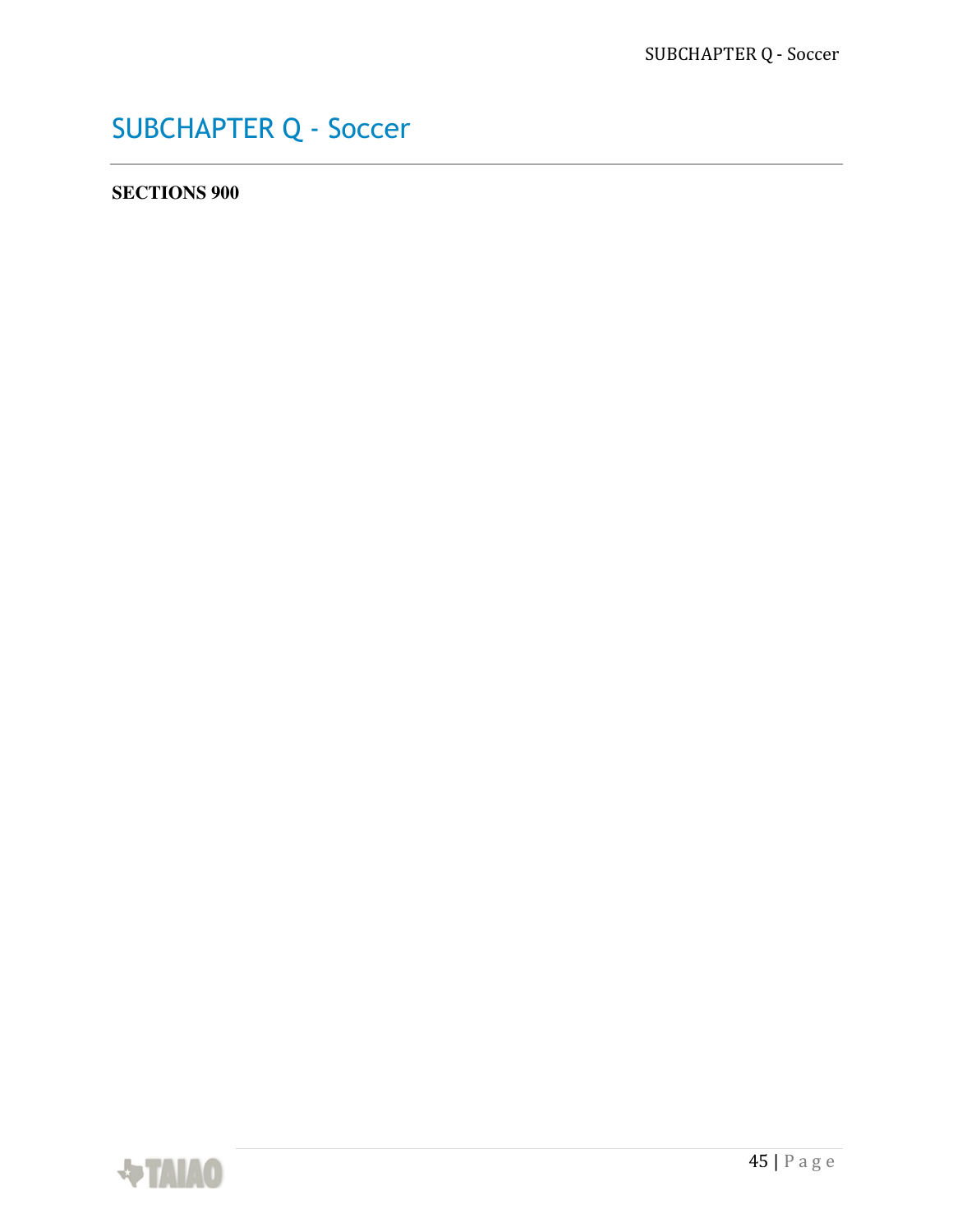## SUBCHAPTER R – Baseball and Softball

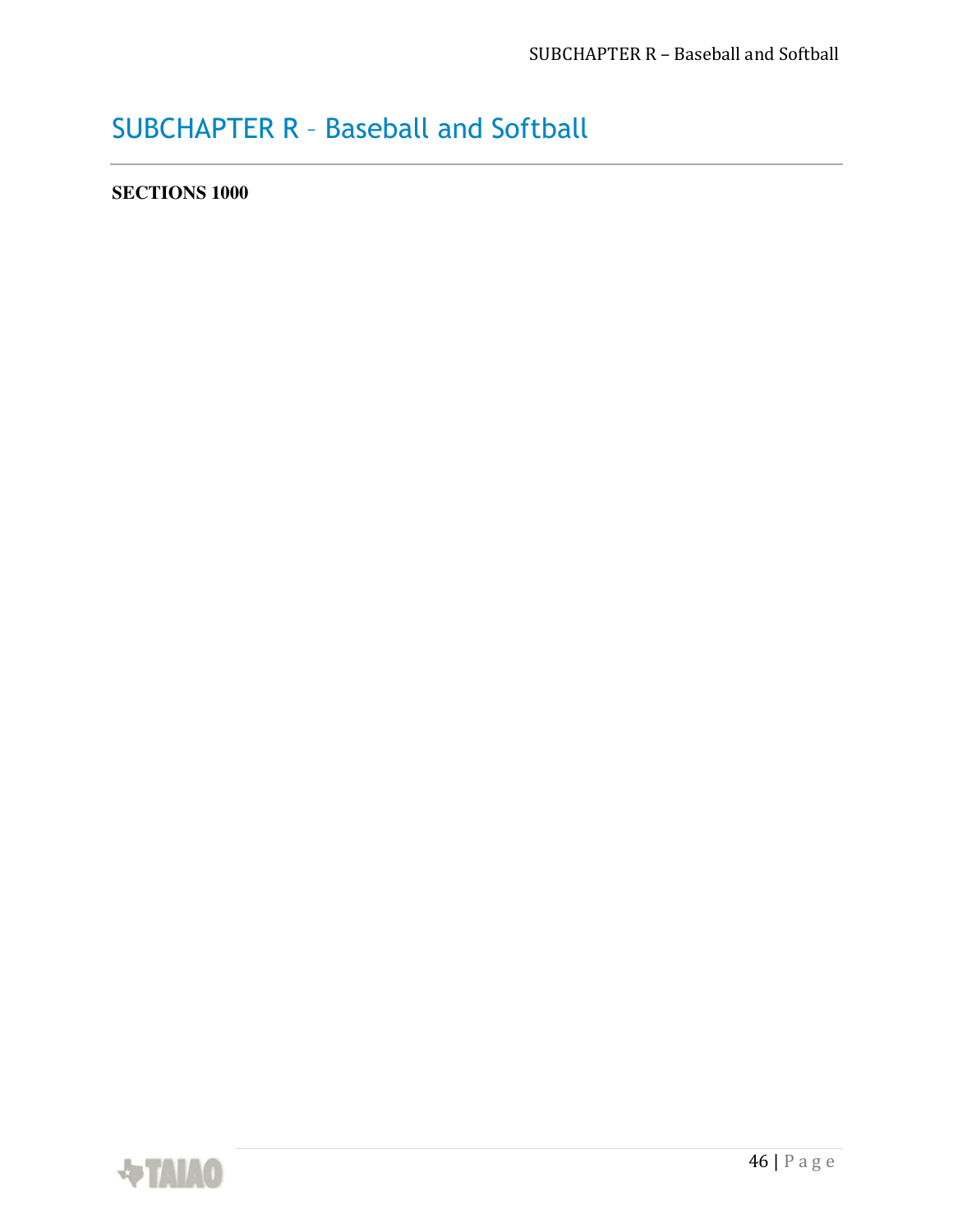## SUBCHAPTER S - Academic

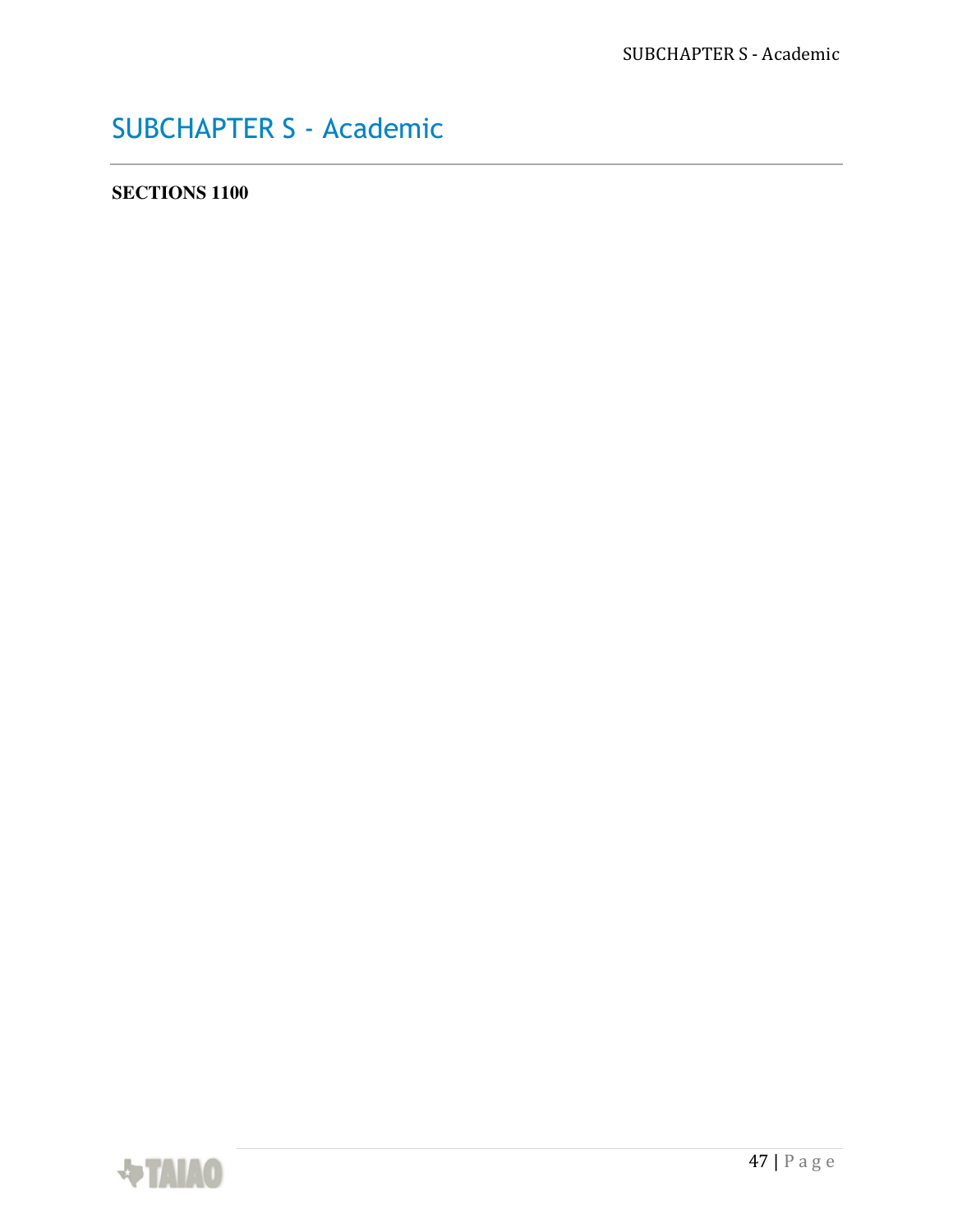## SUBCHAPTER T – Fine Arts